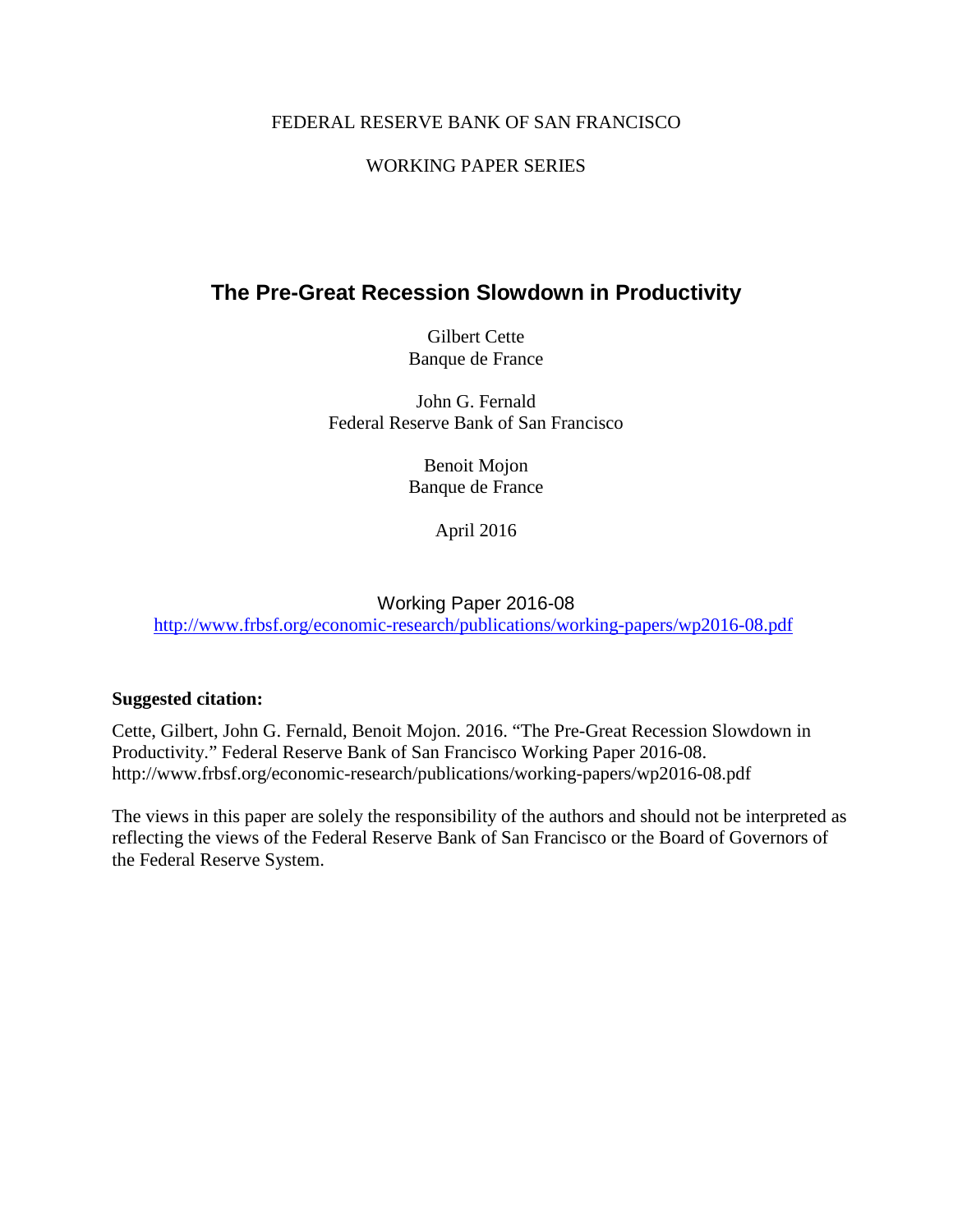#### **The Pre-Great Recession Slowdown in Productivity\***

Gilbert Cette Banque de France

John Fernald Federal Reserve Bank of San Francisco

> Benoît Mojon Banque de France

March 28, 2015

#### **Abstract**

In the years since the Great Recession, many observers have highlighted the slow pace of productivity growth around the world. For the United States and Europe, we highlight that this slow pace began prior to the Great Recession. The timing thus suggests that it is important to consider factors other than just the deep crisis itself or policy changes since the crisis. For the United States, at the frontier of knowledge, there was a burst of innovation and reallocation related to the production and use of information technology in the second half of the 1990s and the early 2000s. That burst ran its course prior to the Great Recession. Continental European economies were falling back relative to that frontier at varying rates since the mid-1990s. We provide VAR and panel-data evidence that changes in real interest rates have influenced productivity dynamics in this period. In particular, the sharp decline in real interest rates that took place in Italy and Spain seem to have triggered unfavorable resource reallocations that were large enough to reduce the level of total factor productivity, consistent with recent theories and firm-level evidence.

Keywords: Productivity Growth; Great Recession; Misallocation; Convergence JEL Codes: D24, E23, E44, F45, O47

<span id="page-1-0"></span>Please address correspondence to [fernaldjg@gmail.com.](mailto:fernaldjg@gmail.com) We thank Fabio Canova, Robert Inklaar, Robert Kolmann, Eric Leeper, Werner Roeger, and seminar participants at several institutions for helpful comments. We also thank Genevieve Denoeux, Andrew Tai and Bing Wang for helpful research assistance. John Fernald thanks the Einaudi Institute for Economics and Finance for hosting him while writing much of the paper. The views in this paper are those of the authors and do not necessarily reflect the views of the Federal Reserve Bank of San Francisco, the Banque de France, or anyone else associated with those institutions.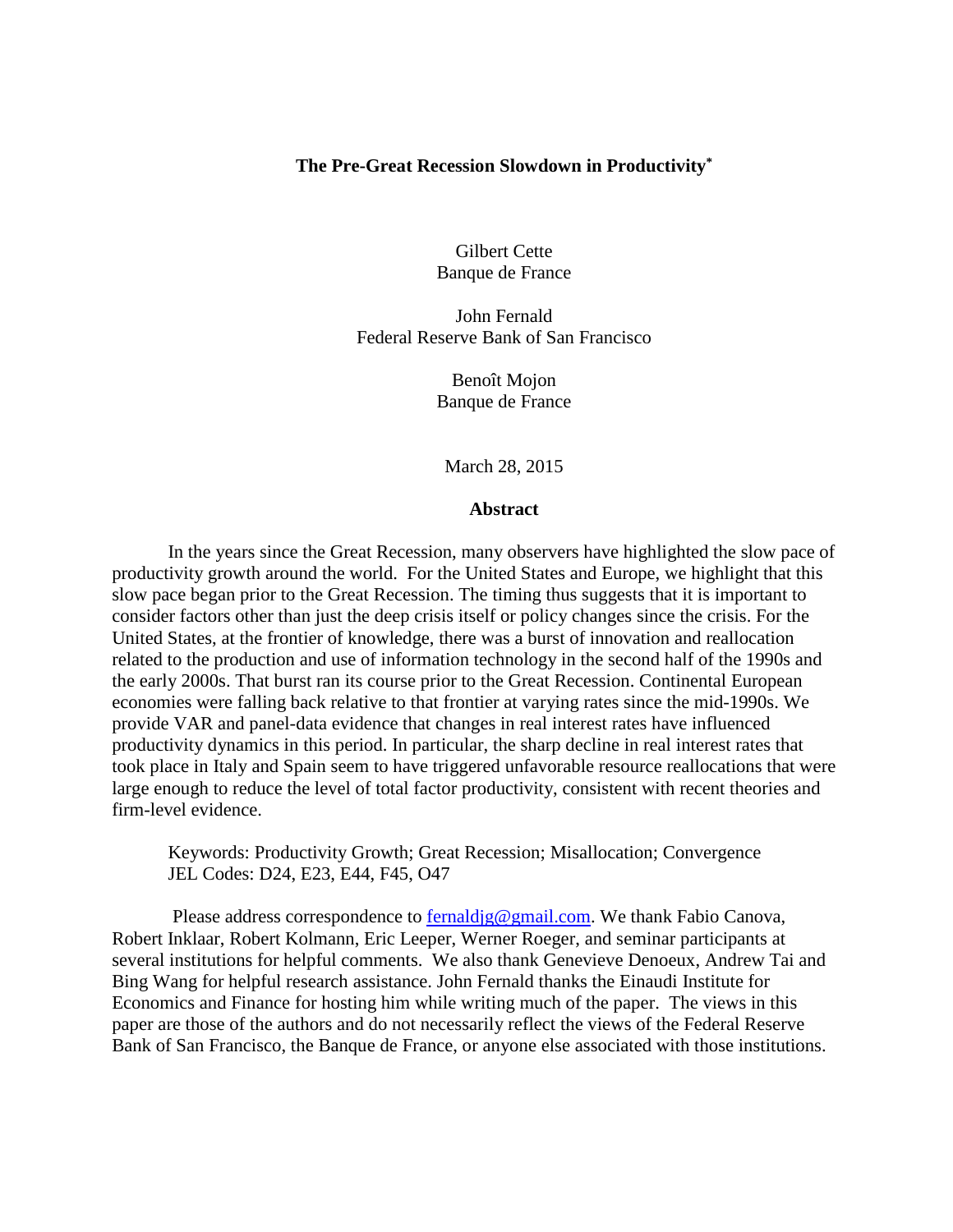Since the Great Recession began in 2007, productivity growth in advanced economies has continually surprised to the downside.<sup>[1](#page-1-0)</sup> A severe downturn and slow recovery could affect productivity through various channels, both cyclical and structural. But, as we emphasize, the slowdown in advanced-economy total factor productivity (TFP) growth was broadly underway prior to the crisis.<sup>[2](#page-2-0)</sup> The pre-Great Recession timing suggests the importance of factors other than just the deep crisis (or ensuing policy changes) itself.

To understand the evolution of advanced-economy TFP growth prior to the crisis, we highlight three broad factors that have shaped the global economy in recent decades: Technical change, structural rigidities, and declining real interest rates and abundant credit. Each factor has attracted analysis and attention but they have not, typically, been considered together. For expositional clarity as well as data availability, we focus on a small number of major advanced economies: the U.S. and the four main Euro Area countries (Germany, France, Italy, and Spain). For the United States, which we assume is at the frontier of knowledge, we highlight the temporary burst of innovation and reallocation related to the production and use of information and communications technology (ICT) in the late 1990s and early 2000s. That burst ran its course prior to the Great Recession and forms the backdrop for continental Europe. There, we emphasize changes in the distance to the frontier that started in the mid-1990s: (i) Favorable resource reallocations that did *not* happen because of structural rigidities in labor- and product markets (France, Germany, Italy and Spain); and (ii) also the *un*favorable reallocations—rising misallocation—that did happen in response to sharp falls in the cost of funding (Italy and Spain).

 $<sup>1</sup>$  See, for example, Tett (2015).</sup>

<span id="page-2-0"></span><sup>&</sup>lt;sup>2</sup> Other studies emphasizing the pre-crisis slowdown in advanced economies include OECD (2015), IMF (2015), Bergeaud, Cette, and Lecat (2014) and Crafts and O'Rourke (2013). For the United States, Fernald (2014) and Byrne, Oliner and Sichel (2013) contain references. An early analysis is by Jorgenson, Ho and Stiroh (2008).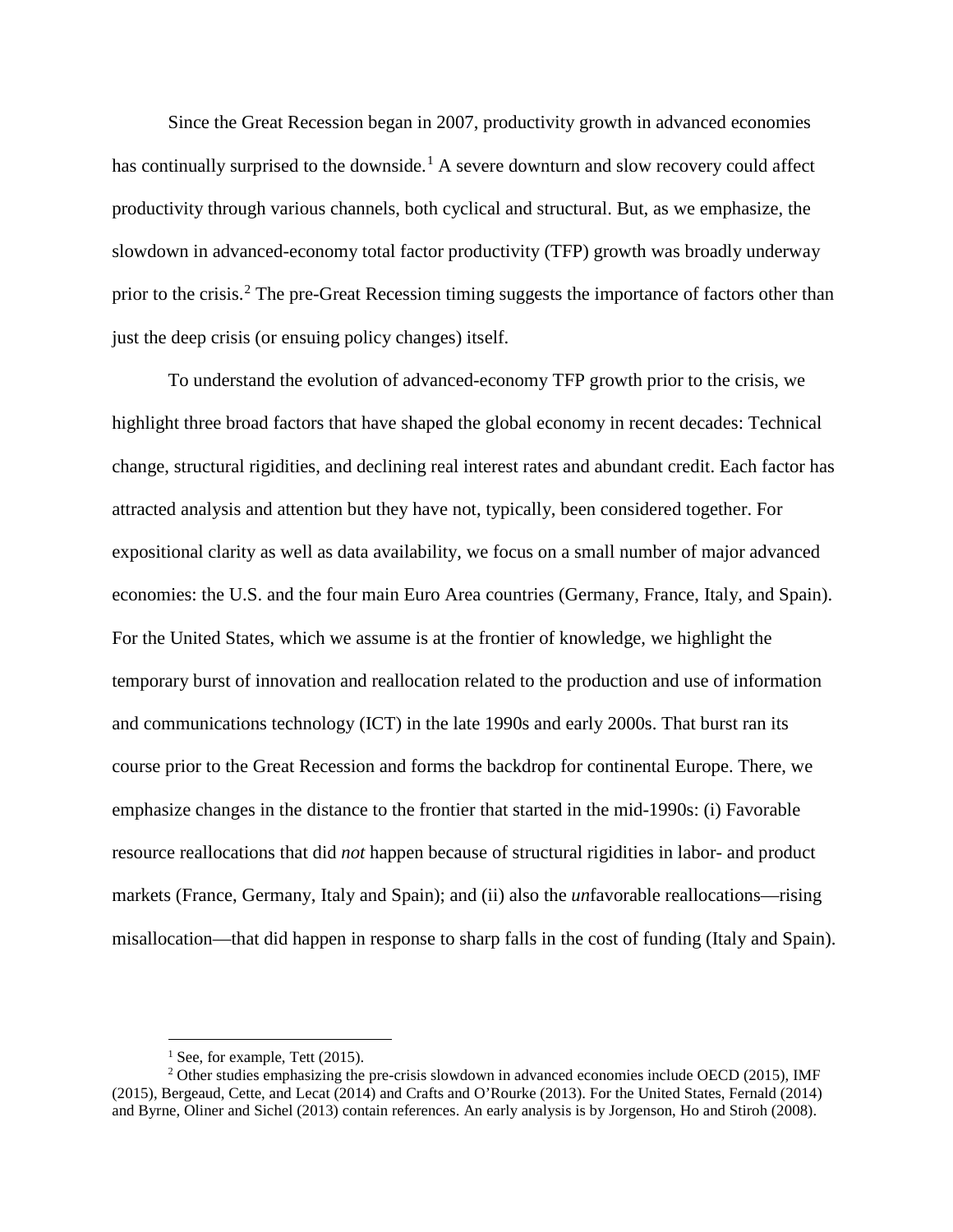For southern Europe, we provide some new macro evidence in favor of theories that low real interest contributed to rising misallocation and low productivity growth.

[Figure 1](#page-36-0) motivates our perspective. The figure shows levels of TFP for major economies.<sup>[3](#page-3-0)</sup> Post-war convergence in TFP levels stopped in the early 1980s in the U.K., France and Italy and at the end of the same decade in Germany, Spain and Japan.<sup>[4](#page-3-1)</sup> By 1995, advanced European economies were essentially equal to the U.S. level of TFP, though Spain remained somewhat behind.<sup>[5](#page-3-2)</sup> Japan was even further behind the frontier.

Between 1995 and 2007, however, countries stop moving together. The U.K. not only keeps pace with the U.S., it pulls ahead somewhat. France and Germany drift down relative to the frontier. But TFP growth in Italy, Spain and Japan plunge relative to the frontier.

To understand these trends, we first discuss the pre-GFC slowdown in productivity growth at the frontier, which we take to be the United States. Labor and total factor productivity (TFP) growth had a resurgence in the second half of the 1990s and early 2000s. But productivity growth slowed markedly prior to the GFC. We update estimates from Fernald (2014), who links this rise and fall to the production and use of information and communications technology (ICT). A large literature argues that ICT can have a broad-based and pervasive effect through its role as a general purpose technology (GPT) that fosters complementary innovations, such as business reorganization. But the transformative nature of these reorganizations is, plausibly, limited. For

<span id="page-3-0"></span><sup>&</sup>lt;sup>3</sup> The data are from Bergeaud, Cette and Lecat (2014). Levels comparisons are fraught with peril, for TFP even more than for GDP; see, for example, Inklaar and Rao (2014) and Inklaar (2015). For this reason, small differences should not be overinterpreted. Nevertheless, the patterns in Figure 1 look relatively consistent across datasets (such as the ones from OECD, Penn World Tables and the Conference Board) and accord with conventional wisdom regarding comparative relative levels and growth rates.

<span id="page-3-1"></span><sup>4</sup> See van Ark, O'Mahony and Timmer (2008) for an overview comparing post-war productivity trends between the United States and Europe.

<span id="page-3-2"></span><sup>&</sup>lt;sup>5</sup> It does not necessarily follow that these advanced European countries were, at that moment, structurally performing as well as the U.S. For example, several empirical studies find diminishing returns to hours worked and to the employment rate (see Bourlès and Cette, 2007, for a survey and estimates). These countries typically had lower levels of hours per worker or the employment rate than the U.S., which could thus make labor productivity and TFP performance of these countries look relatively strong. For example, lower-skilled potential workers might be employed in the U.S. but out-of-the-labor-force in other countries.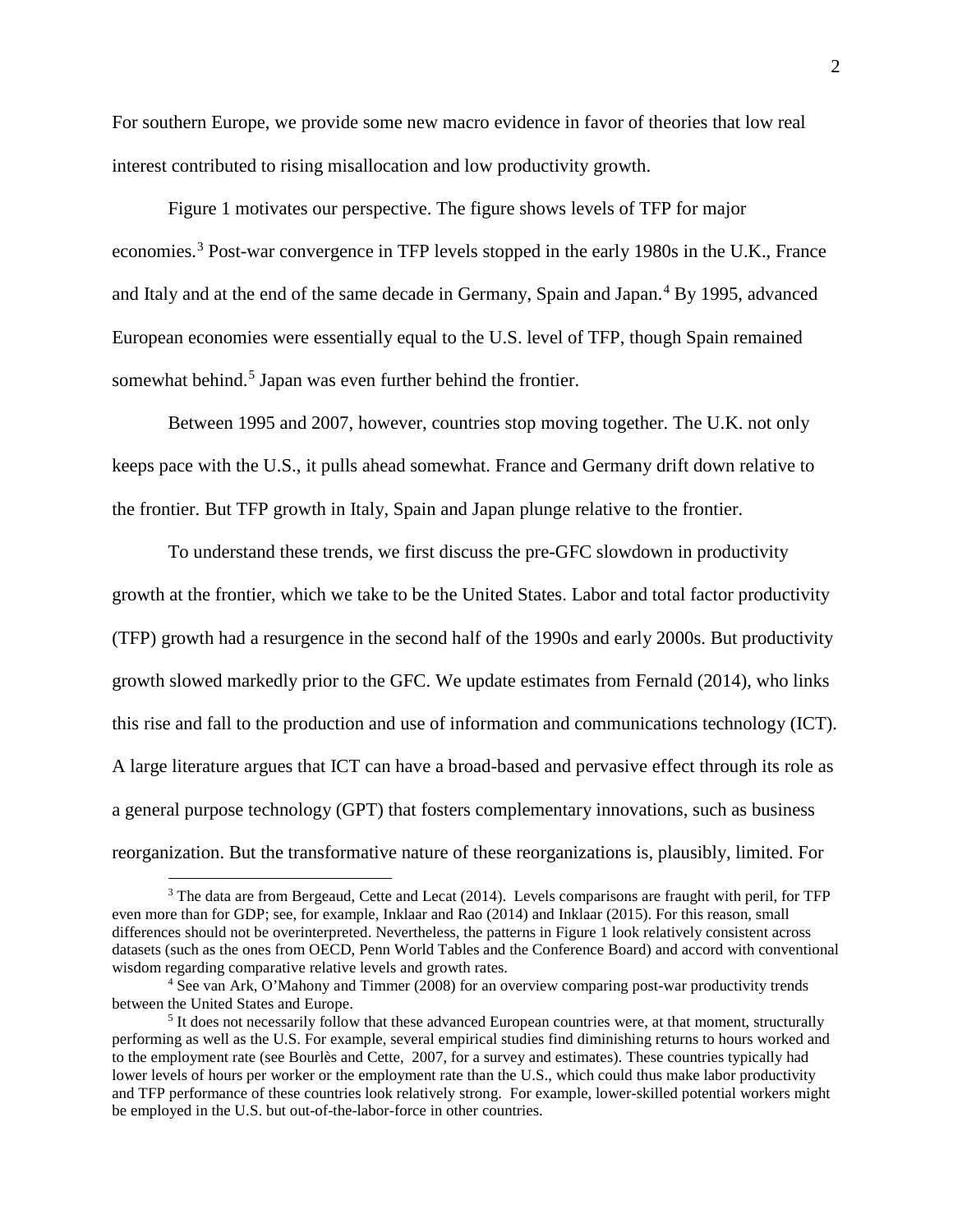example, once retailing was reorganized to take advantage of faster information processing, the gains may have become more incremental.

Second, for France, Germany Italy and Spain, we highlight how labor and product market regulations made these favorable ICT-related reallocations more difficult. This view, which has arguably been the conventional wisdom since at least the mid-2000s, reflects reallocations that never happened, especially in market services such as distribution and transportation.<sup>[6](#page-4-0)</sup> In other words, the relative weakness in European productivity growth reflected the interaction of withincountry institutions and changes in global technology.

Third, for peripheral European economies such as Italy and Spain, the reallocations that did occur reduced productivity. Since at least the introduction of the euro in 1999, TFP growth in Italy, Spain, and Portugal has been about zero or even negative.<sup>[7](#page-4-1)</sup> In the context of Italy, Hassan and Ottaviano (2013) describe this as "the great unlearning" of negative TFP growth. A number of studies (cited in Section [3\)](#page-15-0) find that the allocation of resources worsened in southern Europe but not in other advanced economies. Other things equal, this reduced TFP growth because the average efficiency of production got worse.

Why did misallocation rise in southern Europe? A recent strand of literature (e.g., Reis, 2013, Gopinath *et al.,* 2015, and Gorton-Ordonez, 2015) argues that low real interest rates and abundant credit led to misallocation and weak productivity growth. For example, in Reis's (2013) model, capital inflows into a country that has inefficient financial intermediation not only reduces real interest rates but induces a shift towards lower quality entrepreneurs. Lower interest rates encourage more entrepreneurs to seek to create firms. At the margin, banks are willing to

<span id="page-4-0"></span> <sup>6</sup> See Inklaar (2015), Bourlès, Cette, Lopez, Mairesse, and Nicoletti (2013), Cette, Lopez, and Mairesse (2013), and van Reenen *et al.* (2010) for references and discussion.

<span id="page-4-1"></span><sup>&</sup>lt;sup>7</sup> We do not focus on Portugal in this paper because of its smaller size and lack of industry TFP data for our later analysis.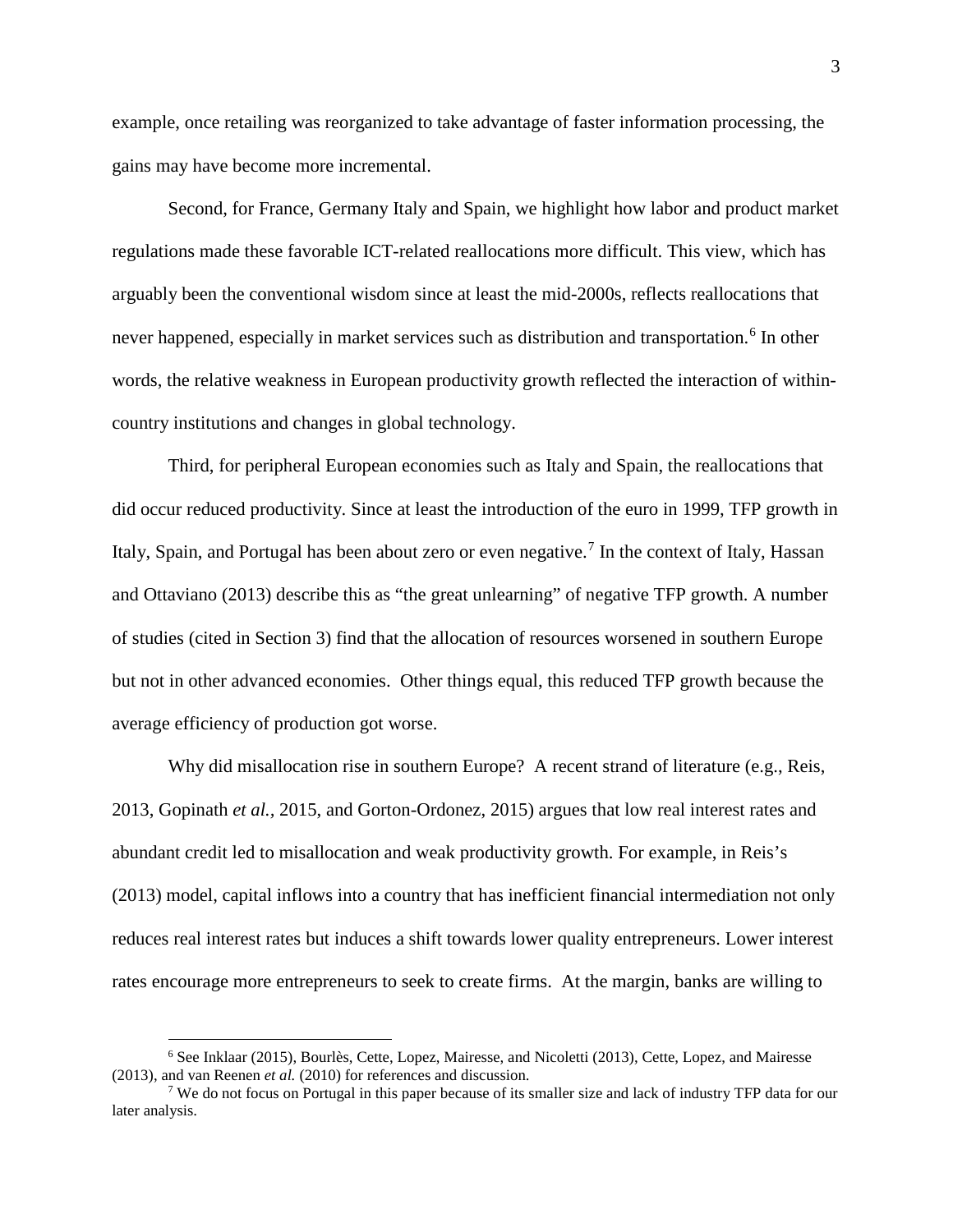fund those firms rather than more productive ones because of a financial friction: Because of information asymmetries, banks allocate funds in part as a function of collateral. Collateral constraints, in turn, cap the borrowing capacity of even the most productive entrepreneurs. As a result, when interest rates fall, banks end up financing investments by less efficient firms. In other words, capital inflows that push interest rates down reduces the average productivity in the economy by lowering the bar for less productive entrepreneurs.

This mechanism can be compounded by a boom in consumption, where tradables are imported and non-tradables are produced by small and inefficient local firms. Kalantzis (2014) shows that the share of non-tradables in domestic output typically increases following episodes of capital inflows (see also Benigno *et al.*, 2015). Nevertheless, this shift towards non-tradeables is probably not the entire story. As Gopinath *et al*. (2015), for example, show for Italy, Spain and Portugal, misallocation has increased within manufacturing since the launch the euro.

Finally, Challe *et al.* (2015) describe a third mechanism whereby low interest and "soft budget constraints" reduce the incentives to maintain good governmental institutions such as rule of law. That, in turn, reduces average productivity.

The most novel part of this paper is to provide new evidence that is consistent with a link between lower real interest rates and weaker productivity growth. In particular, we test the implication of the models described above that negative shocks to long-term interest rates should reduce productivity growth. Evidence, either from identified vector autoregressions (VARs) or from fixed-effect regressions on a panel of 18 industries for 13 OECD countries, provide some support for this conjecture. Given that real interest rates fell the most in Southern Europe, the effect of low real rates on productivity was larger in Spain and in Italy than in Germany, France, the U.K. or the U.S. These results are consistent with the estimates of Borio *et al.* (2015)—with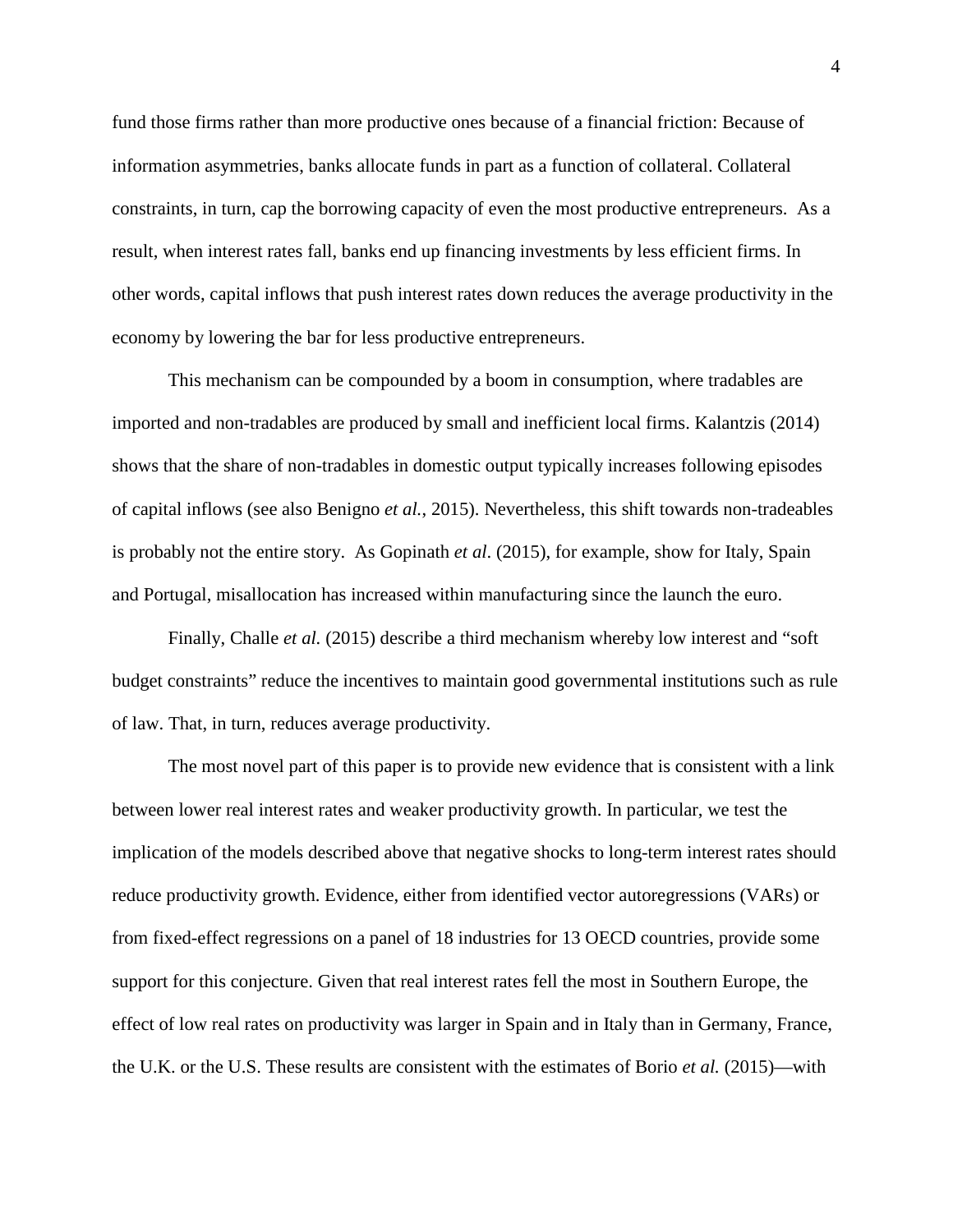different data, fewer sectors, and a larger cross section of countries—which finds that fast credit growth leads to lower productivity growth.

To summarize, in the run-up to the crisis, trends in advanced-economy productivity involved a slowdown at the frontier and important interactions between country-specific institutions and the shocks that hit the global economy. The four main euro-area countries were not able to take full advantage of opportunities for productivity-enhancing reallocations and Spain and Italy were not able to take full advantage of declining real interest rates.

We do not address the U.K. in detail, but it seems a specific case. As [Figure 1](#page-36-0) shows, the U.K. exceeded U.S. TFP performance from the mid-1990s to 2007. But a sharp break came with the crisis, and relative TFP declined. For some continental economies, low factor utilization may still play a role in obscuring productivity trends; indeed, as of mid-2015, the OECD estimates that output gaps remain very large. But for the U.K., resource slack had sharply diminished well before this writing. Barnett *et al.* (2014) and Haskel *et al*. (2015) discuss a range of alternative explanations but conclude that much remains unexplained.

Many of the arguments here are not new. For example, Fernald (2014) discusses the U.S. experience. Van Ark, O'Mahony and Timmer (2008), van Reenen *et al*. (2010), Bourlès *et al.* (2013) and Cette, Lopez and Mairesse (2014) discuss the role of labor and product market rigidities. Reis (2013), Gopinath *et al.* (2015), Kalantzis (2014) and Challe *et al.* (2015) discuss southern Europe. Gorton and Ordonez (2013), Cecchetti and Kharroubi (2015) and Borio *et al.* (2015) discuss the effects of credit booms on productivity. Our innovation is to bring together, update, and augment these sometimes disparate arguments into a single broad narrative for advanced economies. In addition, we provide new evidence on how interest rate changes may influence productivity.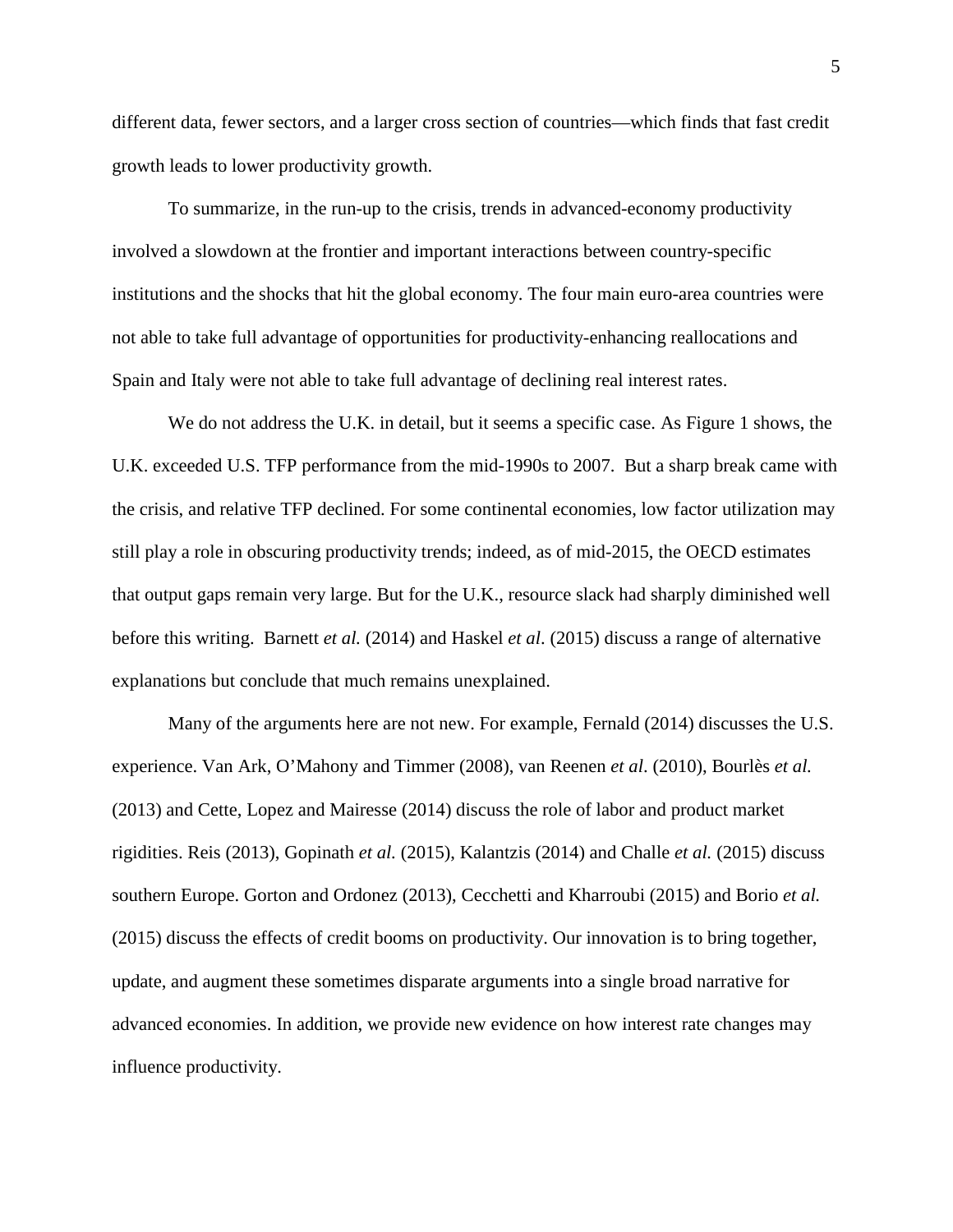The outline of the paper is as follows. Section [1](#page-7-0) discusses facts about convergence and divergence. Section [2](#page-9-0) discusses the ICT-related rise and fall of productivity growth in the United States and the role of labor- and product-market rigidities in Europe. Section [3](#page-15-0) discusses the role of rising misallocation in southern Europe, along with new econometric evidence. Section [4](#page-23-0) concludes with a discussion of implications of these pre-recession findings for understanding trends since 2007.

#### <span id="page-7-0"></span>**1. Facts: Productivity Convergence and Divergence**

This section discusses key stylized facts about post-war productivity growth—namely, the convergence and divergence in productivity levels that took place prior to the Great Recession. (See also previous analyses in, for example Bergeaud *et al.,* 2014, or Crafts and O'Rourke, 2013.) As noted earlier, [Figure 1](#page-36-0) shows the level of TFP relative to the U.S. since 1950 for selected advanced economies: The U.K., the four largest euro-area countries (Germany, France, Italy and Spain) and Japan. [Figure 2](#page-37-0) gives the same representation for relative levels of labor productivity (GDP per hour worked).

These figures show that a conditional-convergence perspective describes the country experience reasonably well until the mid-1990s. Countries grew fast and caught up towards U.S. levels until roughly the end of the 1980s. GDP per hour appears to converge slightly slower than TFP (van Ark e*t al.*, 2008, also make this point). By 1995, France, Germany, and even Italy are above U.S. levels in these data.

In conditional convergence models, each country may have its own steady-state level relative to the frontier. But a natural benchmark expectation is that, once convergence ends, countries grow at the frontier rate even if they are at different levels of productivity. Ideas spill across borders, however imperfectly and perhaps with lags. Innovations in one country are, in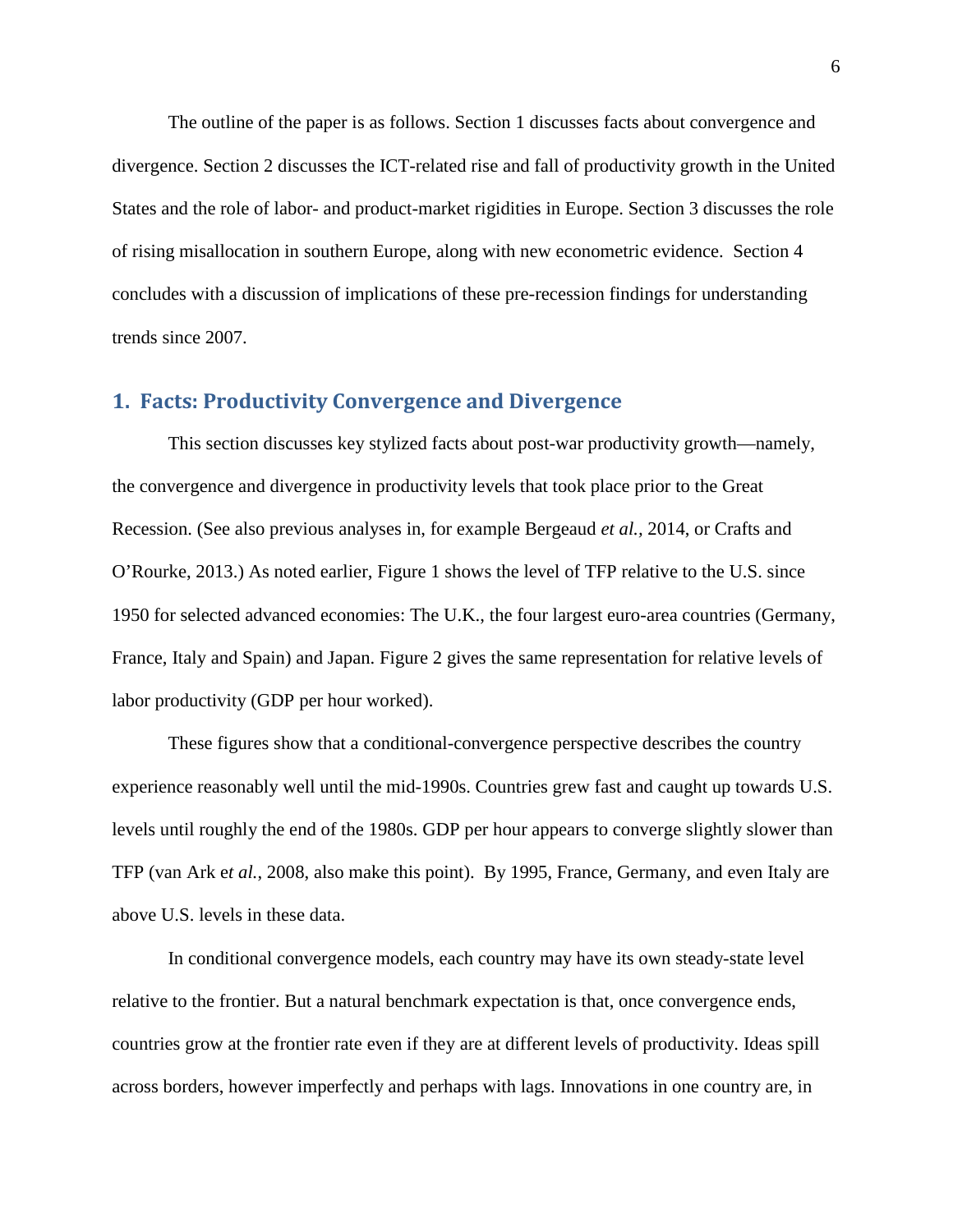principle, available in all countries. In some cases, innovations can be directly observed and (perhaps with some effort) replicated. In other cases, key innovations are embedded in tangible or intangible goods that can be purchased, such as information technology hardware and software. And cross-border investments further transfer knowledge. But of course, there might be institutional barriers that interfere and keep countries from reaching the frontier level.

In contrast to this expectation of stable relative levels, however, countries other than the U.K. decline relative to the U.S. after the mid-1990s. For continental Europe, the experience after 2008 largely continues the pre-Great Recession trends. Even Japan, though further away from frontier level of TFP and labor productivity, evolves similarly.

The bar chart in [Figure 3](#page-38-0) shows further growth-accounting detail on the main components of labor productivity growth, including TFP, for the same set of countries (excluding Japan) over various sub-periods from 1974. Consistent with convergence, growth in labor and total factor productivity slowed in most countries (other than the U.S. and U.K.) after the mid-1990s. More interesting for our purposes are the sources of the subsequent crosscountry divergence. Broadly, it reflected both TFP and ICT-related capital deepening. After the mid-1990s, the U.S. saw markedly faster growth in both of these components. In contrast, outside the U.S. and U.K., countries showed slower TFP growth and the same or slower ICTrelated capital deepening. Given the ICT story we emphasize in the next section, it is worth noting that the U.S. and the U.K. benefited more than continental Europe from ICT capital deepening across all sub-periods.

In sum, after 2004—but prior to the Great Recession—U.S. TFP growth and ICT-related capital deepening both slow. Fernald (2014) reports that formal break tests show a statistically significant speedup in the mid-1990s and slowdown in the early- to mid-2000s (exact break dates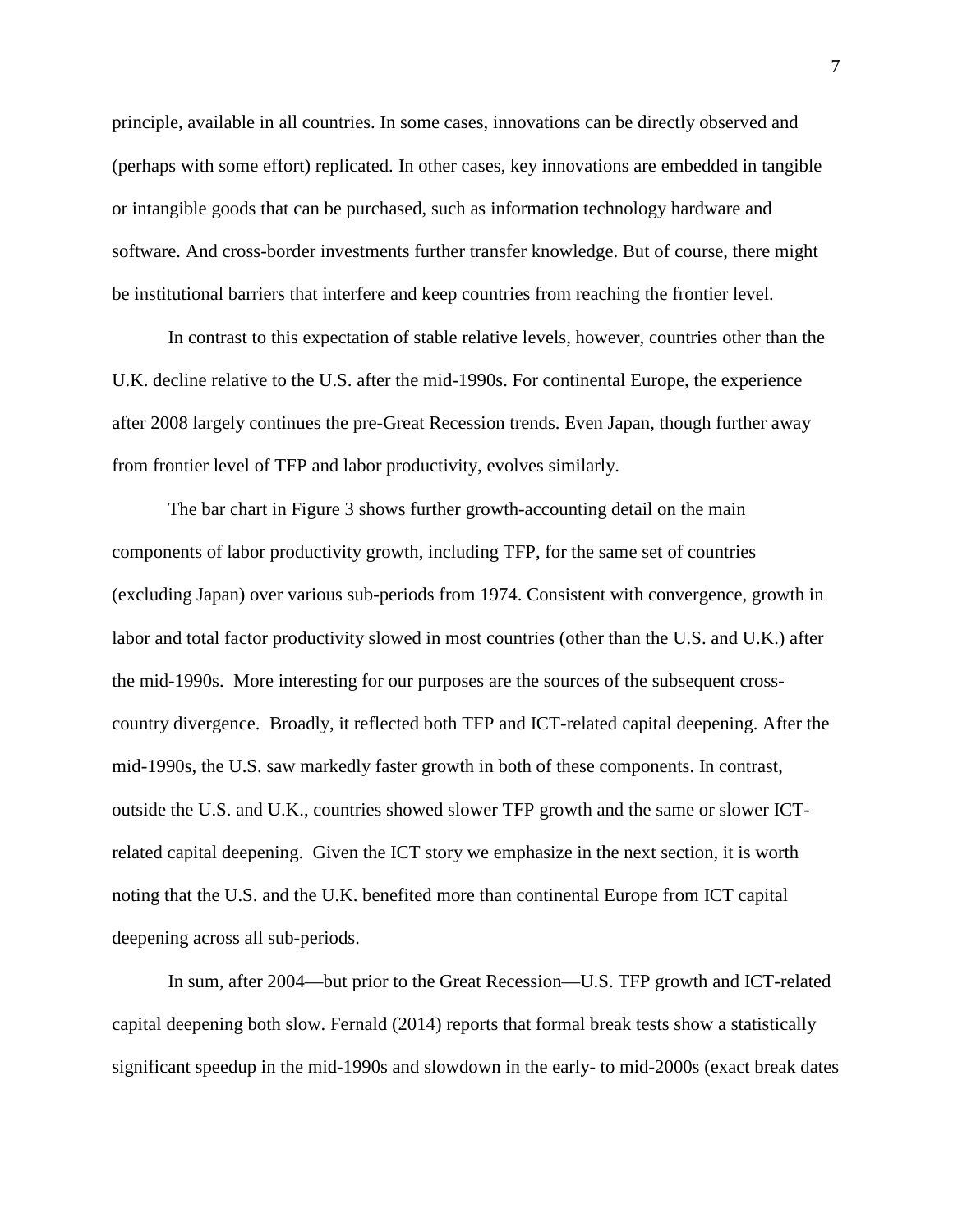depend on which series is used, and range from 2003 to 2006.) In all cases, the 2000s break dates are prior to the Great Recession, and confidence intervals typically exclude that event.

Outside the U.S., the important slowdown occurred a decade earlier, with the end of convergence and beginning of divergence. Since 1995, TFP growth is particularly low and close to zero in Italy and in Spain.<sup>[8](#page-9-1)</sup>

The conditional convergence perspective shapes our subsequent argument. We focus first on the frontier of knowledge and productivity, which we take to be the United States. Second, we look at what was happening away from the frontier. Shocks of different sorts—whether to the nature of technology (such as the ICT revolution) or to capital flows—may interact in particular ways with country-specific institutions to push countries closer to or farther from the frontier. After the mid-1990s, the four European continental countries have lower ICT diffusion and productivity gains than the U.S. One aspect is more stringent regulations of labor and product markets, as a large literature has noted. But the TFP collapse in Italy and Spain could also be linked to disparate roles of reallocation and misallocation. Section [2](#page-9-0) discusses these aspects and Section [3](#page-15-0) discusses the role of capital flows and low real interest rates in the periphery.

#### <span id="page-9-0"></span>**2. Industry origins of the pre-Great-Recession productivity slowdown**

To gain further insight into the nature of the pre-Great-Recession slowdown, we turn to industry data. For the United States, which we take to be at the frontier of knowledge, ICT investment and associated business reorganization plausibly explain the rise and fall of productivity growth since the mid-1[9](#page-9-2)90s.<sup>9</sup> For France and Germany, the lack of these

<span id="page-9-1"></span> $\frac{1}{8}$  German productivity grew strongly in 2004-2007, in part reflecting the strength of the business cycle. As [Figure 1](#page-36-0) showed, the temporary recovery in German TFP growth was insufficient to reverse the trend decline relative to the U.S.

<span id="page-9-2"></span> $9$  Taking the U.S. as the frontier is conventional. The OECD (2015), which focuses on diffusion and misallocation, takes a different perspective and analyzes the "global frontier" of firms in detailed industries. Nevertheless, OECD (2015) and Andrews *et al.* (2015, p.15) find relatively little evidence of misallocation for the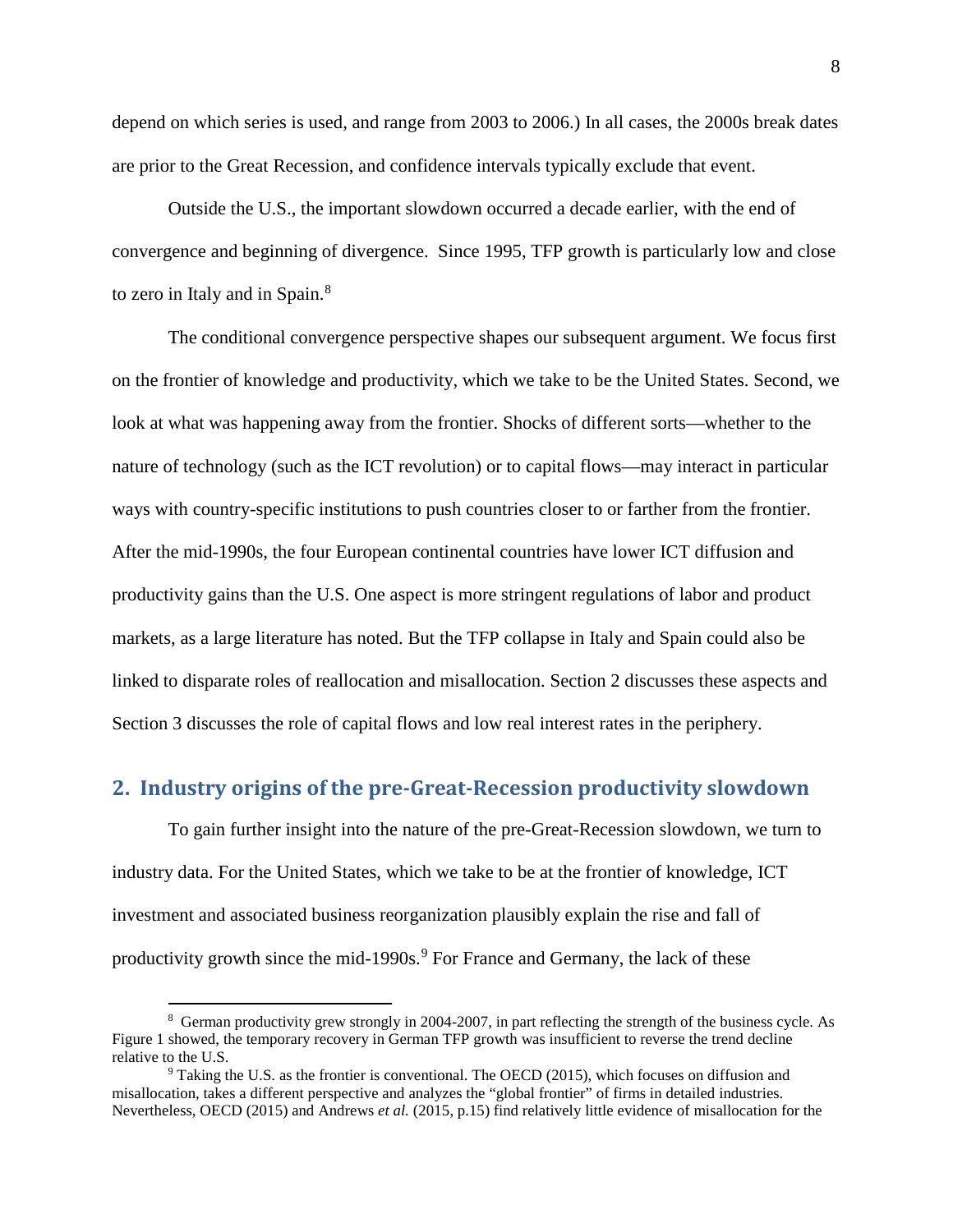reorganizations appears to play an important role. For Italy and Spain, we discuss the hypothesis that the problem was growing misallocation.

#### **2.1. U.S. experience: An easing in the ICT revolution?**

A plausible hypothesis for the United States, at the frontier, is that the pace of technological change associated with information and communications technology slowed.

Faster TFP growth in producing ICT products can, conceptually, raise aggregate TFP and labor productivity growth through several channels (see, for example, Basu, *et al.*, 2003). Most directly, it raises aggregate TFP growth by raising it in the industries that produce ICT products. The resulting decline in the relative price of investment goods then affects capital deepening by ICT-using sectors. In a neoclassical framework, this raises labor productivity growth, but not TFP growth, in those sectors.

However, non-ICT-producing U.S. industries also showed faster TFP growth in the late 1990s or early 2000s (e.g., Basu *et al.*, 2003, and Bosworth and Triplett, 2006). An important channel through which declining ICT prices can affect measured TFP is by fostering complementary innovations, such as business reorganization, to take advantage of an improved ability to manage information and communications.<sup>[10](#page-10-0)</sup>

In retailing, for example, ICT led firms to innovate in how they manage sales, inventories, and supply chains; the Internet is an extreme example, in that it has made possible completely new ways of doing business. In addition, reallocation towards higher-productivity establishments amplified the effects, as new or existing firms that were particularly adept at using new technologies (and thus more productive) grew, while less capable establishments

 $\overline{a}$ 

U.S. Although U.S. firms are not necessarily at the "global frontier" of knowledge, the distribution of firm size is more allocatively efficient, in that more productive firms are larger. See also Bartelsman (2013).

<span id="page-10-0"></span><sup>&</sup>lt;sup>10</sup> Van Reenen *et al.* (2010) review the evidence on complementary intangible investments with a focus on firm-level evidence. Earlier examples include Brynjolfsson and Hitt (2000).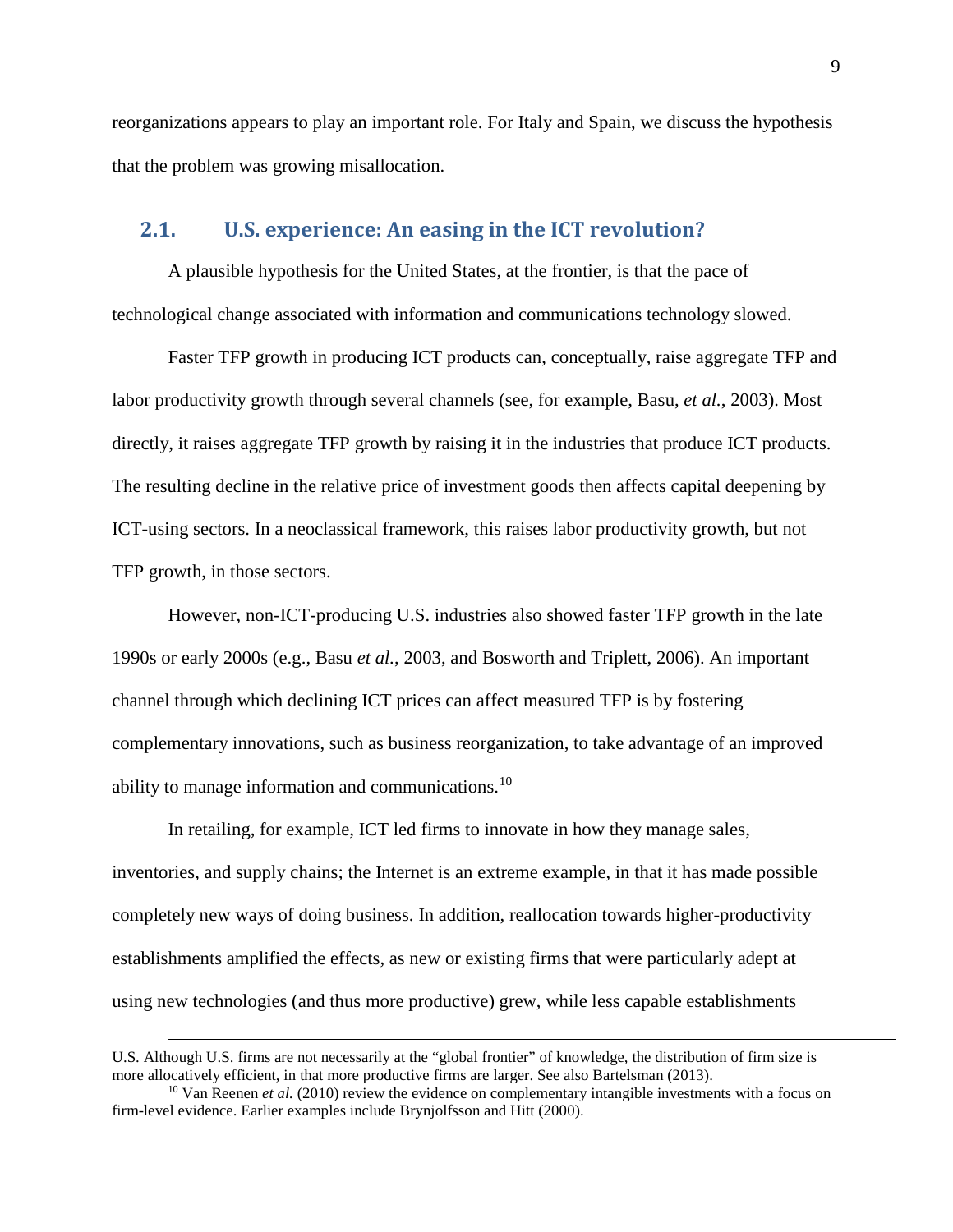exited.<sup>[11](#page-11-0)</sup> In valve manufacturing, Bartel, Ichniowski, and Shaw (2007) find that ICT led to a change in business strategies to focus on product customization rather than large commodity runs. Implementing this change required changes in worker skills as well as in management and human-resource practices. More broadly, Brynjolfsson and Hitt (2000) and others highlight the lags associated with complementary managerial and organizational innovations.<sup>[12](#page-11-1)</sup>

For a wide swath of the economy, improved ability to manage information and communications has certainly led to changes in how firms do business. But it was unclear *a priori* how long the transformative and explosive opportunities would last.

[Figure 4](#page-39-0) illustrates how these dynamics have played out in U.S. industry data, which will then foster comparison across countries. The figure uses BLS industry data on U.S. TFP; these data run from 1987-2013 (see the data appendix). The height of the bars shows TFP growth for the time-periods shown. Cyclical factors from the Great Recession are probably not important in U.S. data by 2013. Nevertheless, given our pre-recession focus, we concentrate on the period through 2007. Our main conclusions are robust to considering the entire  $2004-2013$  $2004-2013$  period.<sup>13</sup>

There were "unusual" features of the mid-2000s—with the housing boom and subsequent bust; excesses in the financial sector; and surging commodity prices. To see if these factors affected productivity, one data slice focuses on the "bubble" sectors of construction, real estate, finance, and natural resource industries. The contribution of these industries to overall TFP fell—becoming negative—from 2000-2004 to 2004-2007. But the contribution of the remaining ¾ of the economy also fell sharply.

<span id="page-11-0"></span><sup>&</sup>lt;sup>11</sup> See Doms (2004) and Foster, Haltiwanger, and Krizan (2006). Fernald and Ramnath (2003) provide a brief case study of how Walmart used ICT to raise productivity.

<span id="page-11-2"></span><span id="page-11-1"></span> $12$  A large literature views ICT as a "general purpose technology." See, for example, Greenwood and Yorokoglu (1997), Brynjolfsson and Hitt (2000), Basu *et al.* (2003), and Brynjolfsson and McAfee (2014). Basu *et al.* (2003) discuss some of the nuances of interpreting productivity movements in such a setting. In their model, there is unmeasured investment in reorganization, and an unmeasured service flow from the resulting intangible organizational capital. Van Reenen *et al.* (2010) report evidence for ICT-linked-intangibles in micro data.

<sup>&</sup>lt;sup>13</sup> Fernald (2014) argues that cyclical factors were not important drivers of productivity from 2004-2007.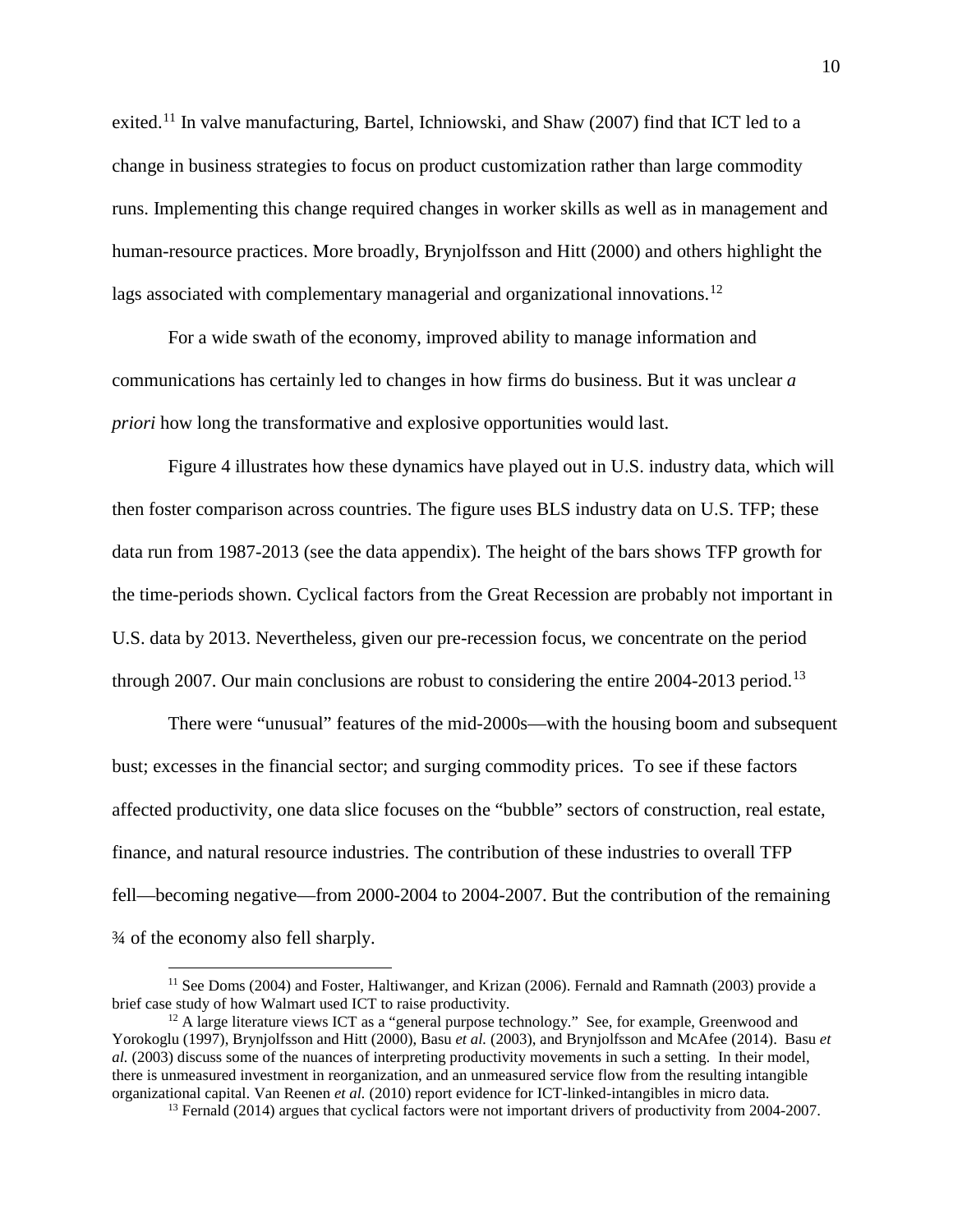These non-bubble sectors are divided into three mutually-exclusive pieces: ICT producing, market services, and everything else (the residual). The contribution of ICT producers was inordinately high in the late 1990s, accounting for over half of overall TFP growth in this period—even though they account for only 6 percent of the economy. Much of that surge reflected gains in hardware production, in part because competition within the semiconductor industry led to the faster introduction of new chips. In the 2000s, the pace of TFP gains in ICT production eased and its share in GDP declined (see Byrne, Fernald, and Reinsdorf, 2016). Hence, the direct contribution of ICT-producing industries fell.

In the early 2000s, the contribution of market services industries especially bulged. We define this group as wholesale and retail trade, transportation, information, and business services.<sup>[14](#page-12-0)</sup> After 2004, the TFP contribution fell most sharply in that market services group. These industries are also much more ICT-intensive than the residual "other" group.

That pattern is consistent with the view that benefiting from ICT requires substantial intangible organizational investments that, with a lag, raise measured productivity. By the mid-2000s, the "low-hanging fruit" of ICT-based innovation had been plucked. [15](#page-12-1) For example, industries like retailing may have already have been substantially reorganized, after which the gains from further innovation have been more incremental.

Of course, the residual "other" group also shows a slowdown after 2004. This group includes manufacturing (other than ICT producing and petroleum refining), utilities, and some services. Thus, although the (ICT-intensive) market services show the greatest slowdown, it is also accurate to say that the slowdown in TFP growth is relatively broad-based across industries. After 2007, TFP growth was maintained mainly by the bubble sectors.

<span id="page-12-1"></span><span id="page-12-0"></span><sup>&</sup>lt;sup>14</sup> We exclude ICT-producing software publishers. Most studies would also include finance, which is in the bubble sector.

<sup>&</sup>lt;sup>15</sup> See also Gordon (2014) and Cowen (2011).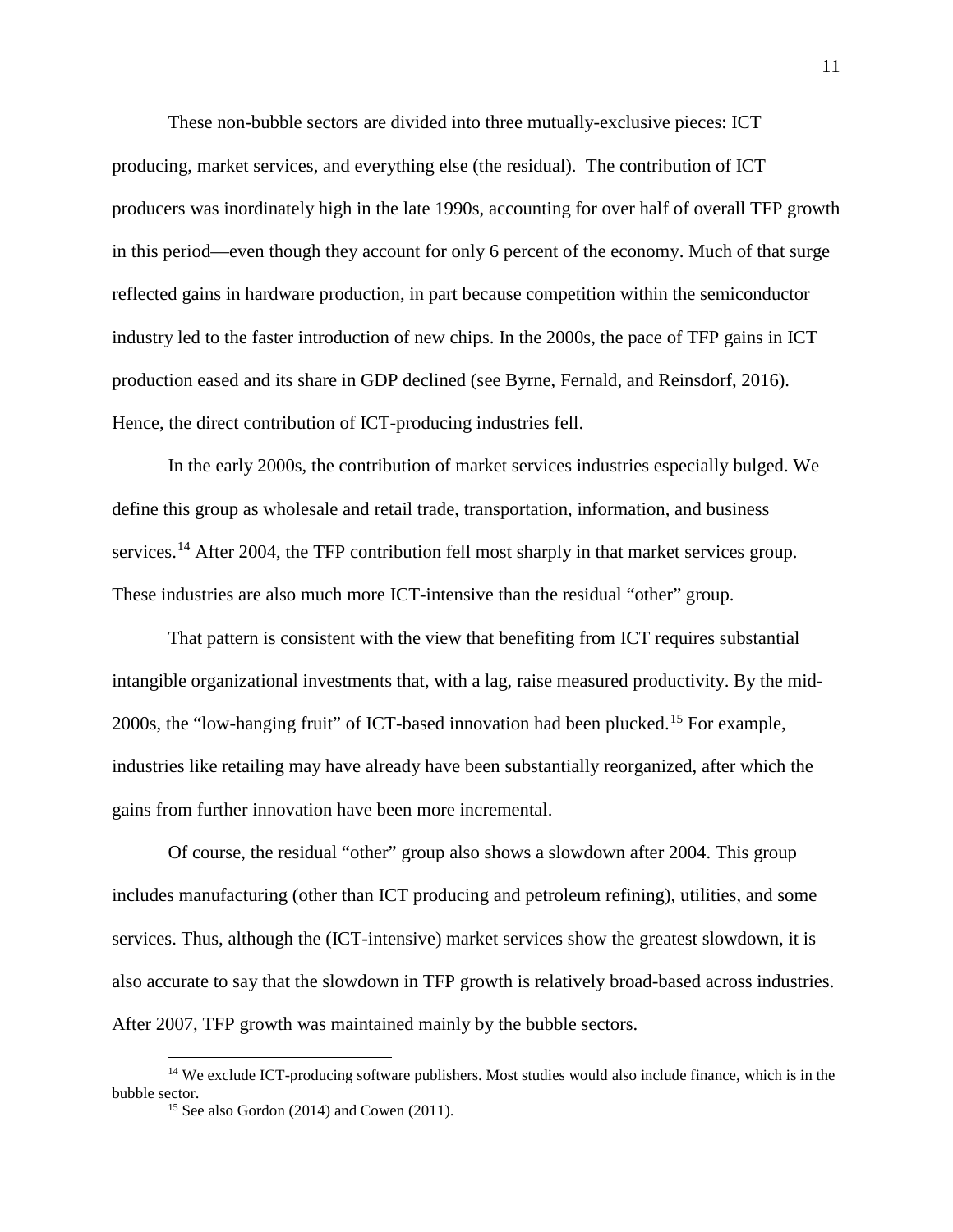#### **2.2. Labor- and product-market rigidities in Europe**

[Figure 5](#page-40-0) shows the corresponding industry patterns of TFP growth for the major European economies—Germany and France in the top row, and Italy and Spain in the bottom row. These data are from the EU-KLEMS database and end in 2010. These figures provide insight into why Continental Europe didn't get the same mid-1990s acceleration as the United States. They also provide key stylized facts for the VAR analysis in the next section. The final bar (2007-2010) is heavily affected by the Great Recession. So, once again, we focus on the earlier periods.

The pre-Great-Recession bars show strikingly different patterns from the U.S. figures. First, unlike the U.S., ICT production adds relatively little anywhere—particularly Italy and Spain. Second, and more strikingly, European economies never got the substantial boost in TFP growth for ICT-intensive market services in the late 1990s and early 2000s. The market-service contribution is small—sometimes negative and sometimes positive—in Germany and France. It is a sizeable negative throughout in Italy and Spain.

An important caveat is that industry measurement is not always comparable across countries. Of relevance to the market-services differences, Inklaar and Timmer (2008) point out that the U.S. measures the output of distribution services differently from many European economies. However, using comparable methods, Inklaar and Timmer still find that U.S. retailing productivity rose substantially faster than in Germany or France (they do not analyze Italy or Spain). Thus, the differences in methods are probably not important enough quantitatively to change the broad differences shown in the figures. They are an important caveat, of course, since their importance could be changing over time.[16](#page-13-0)

<span id="page-13-0"></span><sup>&</sup>lt;sup>16</sup> We thank Robert Inklaar for perceptive observations on the potential growing importance of crosscountry measurement differences.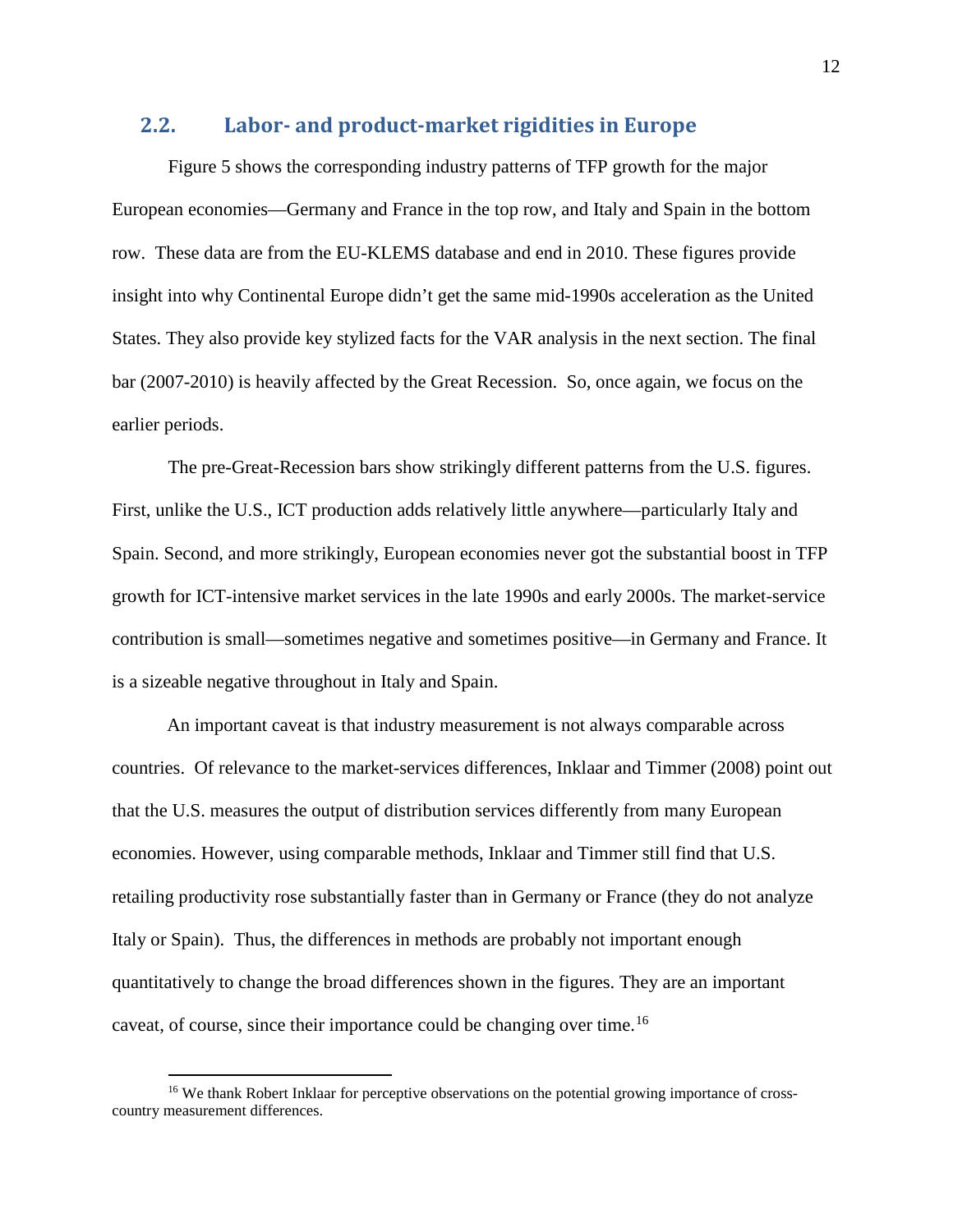Taking the differences as real, what explains the relatively poor performance of market services in Europe? Many studies have argued that Continental Europe was unable to benefit as much from reorganizations associated with ICT as the U.S. and U.K.

For example, ICT investment has been higher in the U.S. than in the U.K., and in the U.K. than in continental Europe. [\(Figure 3](#page-38-0) showed how these investment rates translate into differences in direct ICT-related capital deepening.) The lag of ICT diffusion in continental Europe is considerable.<sup>[17](#page-14-0)</sup> Numerous studies provide explanations, including the level of postsecondary education among the working-age population as well as labor- and product-market rigidities.[18](#page-14-1) For example, an efficient use of ICT requires a higher degree of skilled labor than the use of other technologies. Adopting ICT effectively often requires reorganizing firms, which can be constrained by strict labor-market regulations. Moreover, low levels of competitive pressure, resulting from product-market regulations, can reduce the incentive to exploit the most efficient production techniques. Cette and Lopez (2012) use cross-country panel data and find that the U.S. benefits from the highest level of ICT diffusion because of a higher level of post-secondary education among the working age population and less restrictive product- and labor-market regulations. Using cross-country cross-industry panel data, Cette, Lopez and Mairesse (2013) also show also that market rigidities lower ICT diffusion and R&D spending.

From a wider perspective, Bourlès *et al.* (2013) find that product-market regulations in upstream (supplying) industries has significantly held back TFP growth in recent decades. Similarly, Cette, Lopez and Mairesse (2014) find that tighter labor- and product-market regulations in continental Europe have reduced TFP growth relative to the U.S. and U.K.

<span id="page-14-0"></span> <sup>17</sup> See Schreyer (2000), Colecchia and Shreyer (2001), Pilat and Lee (2001), van Ark *et al.* (2008), Timmer *et al.* (2011), Cette and Lopez (2012), Cette, Clerc and Bresson (2015).

<span id="page-14-1"></span><sup>&</sup>lt;sup>18</sup> See Aghion *et al.* (2009), Guerrieri *et al.* (2011) and Cette and Lopez (2012) who use country-level panel data, as well as Cette *et al.* (2013) who employ sectoral-level panel data.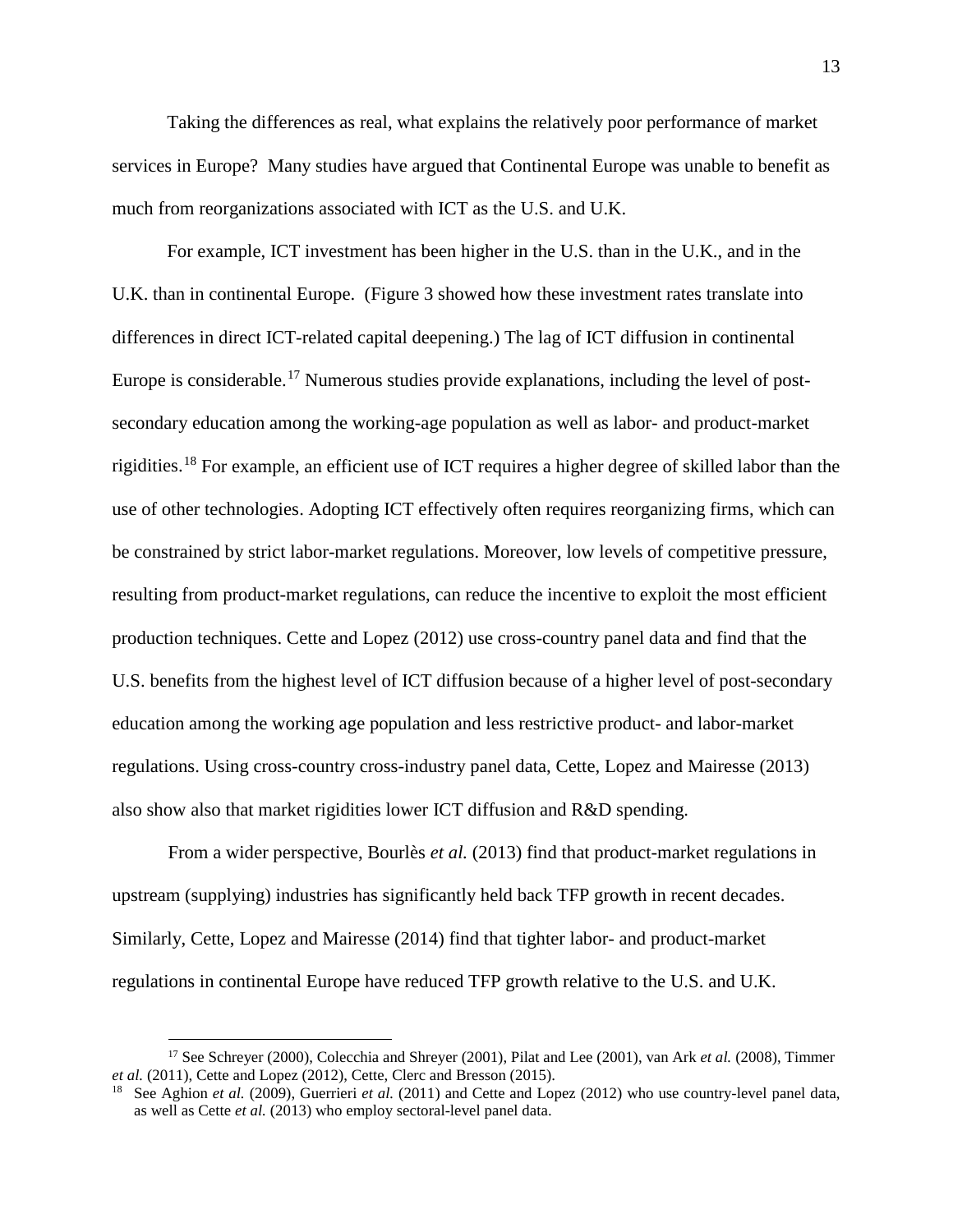Haltiwanger, Scarpetta, and Schweiger (2014) find that strict hiring and firing regulations tend to reduce the pace of job reallocation. Garicano, Lelarge, and Van Reenen (2012) find that steep nonlinearities in French labor costs for firms above 50 employees have major effects on firm size and productivity.

Still, while the pattern for core Europe looks different from that of the United States, TFP growth was, by and large, positive prior to the crisis. In contrast, the bottom row of [Figure 5](#page-40-0) shows Spain and Italy. TFP growth was negative after the mid-1990s in these data. Market services stand out as a consistently negative contributor from 1995 on in both countries. Nevertheless, every broad industry grouping contributed negatively in one period or another.<sup>[19](#page-15-1)</sup>

Conventional wisdom suggests that the shift towards housing and real estate was a big drag on TFP growth in Spain; according to EU KLEMS, this is correct, as shown by the negative drag from the "bubble sector" from 2004-07. But it wasn't just the shift towards housing. Market services (mostly non-traded) contributed substantially negatively, as did the (mostly traded) "other" category in Spain in the late 1990s and in Italy from 1995-2004. In other words, weak or negative TFP growth has been a broad fact across sectors.

Thus, the story for peripheral Europe prior to the crisis needs to apply broadly across the economy—it is not just a matter of the mix of activities. We turn to that region next.

### <span id="page-15-0"></span>**3. Increasing capital misallocation in peripheral Europe**

This section focuses on the so-called periphery of the euro area, mainly in southern Europe. As already noted, from 1995 to [20](#page-15-2)07, TFP growth was zero or negative in this region.<sup>20</sup>

<span id="page-15-1"></span><sup>&</sup>lt;sup>19</sup> These EU-KLEMS figures differ somewhat from the aggregate figures reported earlier but are broadly consistent. The EU-KLEMS data are from earlier vintages of national accounts data, and they exclude non-business (mainly government, health care, and education). They also have an adjustment for labor quality, which reduces measured TFP growth. But the general patterns in the data are unaffected.

<span id="page-15-2"></span><sup>20</sup> In the Cette *et al*. (2014) data shown in [Figure 3,](#page-38-0) TFP growth was essentially zero in these economies. In OECD data, TFP growth was slightly negative. Conference Board data [\(https://www.conference-](https://www.conference-board.org/data/economydatabase/index.cfm?id=27762)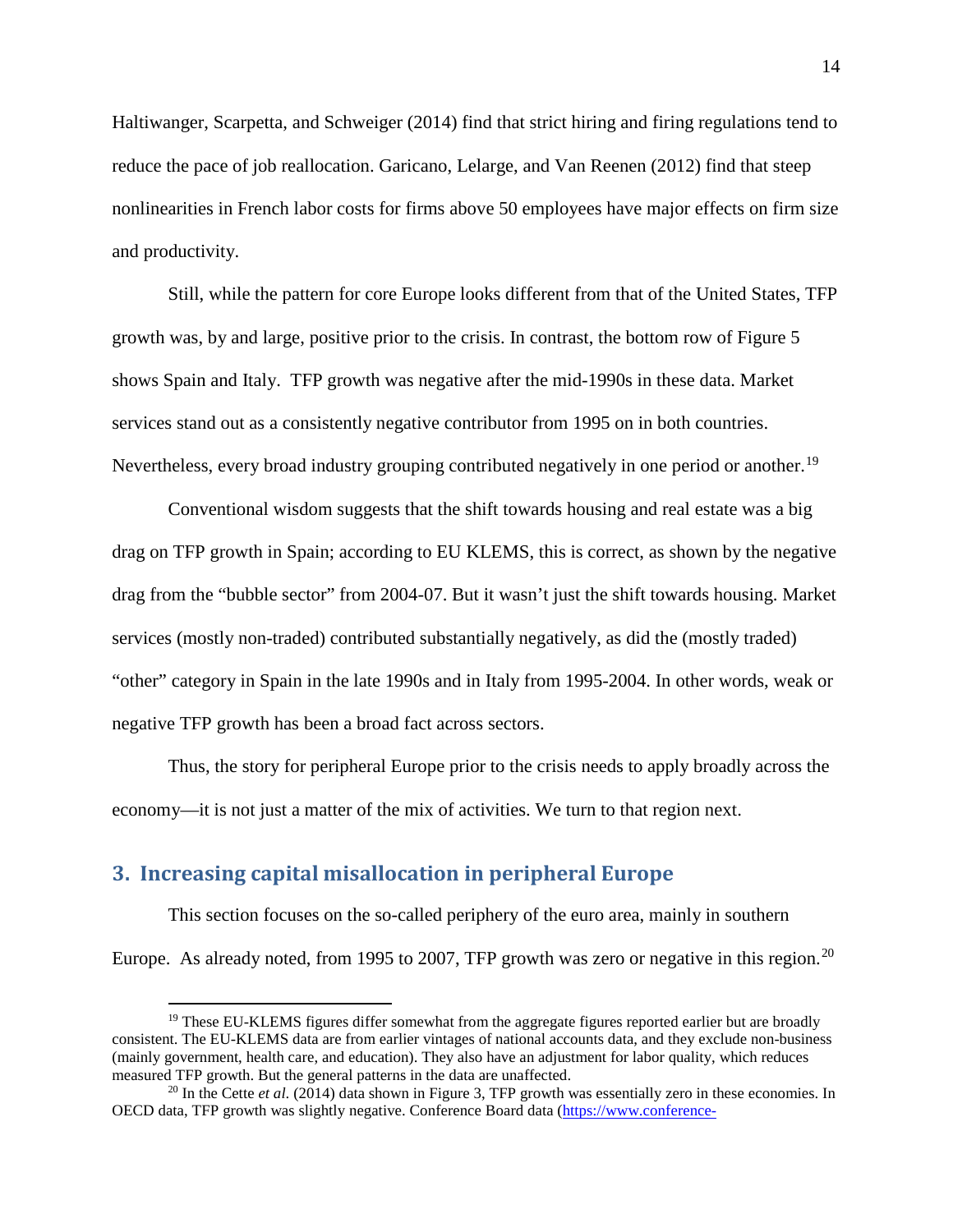Negative TFP growth implies that a given amount of capital and labor produces less output over time. Although TFP is closely related to innovation and learning, negative TFP growth does not necessarily reflect "forgetting." Rather, it could mean that resources are allocated less efficiently across producers over time, thereby reducing the "average efficiency" of the economy. For given capital and labor, an economy's output (and, thus, its level of TFP) is maximized if the value of the marginal products of capital and labor are equalized across all uses. In that case, there is no way to shift resources across producers that would raise overall output.<sup>[21](#page-16-0)</sup> In contrast, if (the value of) marginal products are not equalized, then shifting resources from lower to higher marginal product uses would reduce misallocation and raise TFP. Conversely, if resources are shifting towards lower marginal product uses, then misallocation can get worse and aggregate TFP could fall.

Empirically, research using establishment or firm-level data on Southern Europe documents substantial and growing misallocation. Gopinath *et al*. (2015) find that the misallocation of capital (measured by the standard deviation of the value of the marginal product) was steadily rising in Italian and Spanish manufacturing since the late 1990s. Much of this increase occurred prior to the crisis. Similarly, using a different dataset for Italian manufacturing, Calligaris (2015, Figure 3) finds that TFP in 2007 would have been 12 percent higher if the efficiency of resource allocation had remained at its 1997 level. For Spain, Garcia-Santana *et al.* (2015) find that misallocation rose in essentially all sectors of the economy from

 $\overline{a}$ 

[board.org/data/economydatabase/index.cfm?id=27762\)](https://www.conference-board.org/data/economydatabase/index.cfm?id=27762) were even more negative. Indeed, from 2001-2007, TFP growth was negative in Portugal and Ireland as well as in Spain and Italy; TFP growth was zero in Greece. The only other euro-area economy with negative TFP growth over this period was Luxembourg.

<span id="page-16-0"></span><sup>&</sup>lt;sup>21</sup> Basu and Fernald (2002) and Fernald and Neiman (2011) present growth-accounting decompositions of how resource reallocations affect measured TFP. The growth-accounting approach does not require a complete structural model but also does not easily allow counterfactuals. Hsieh and Klenow (2009) provide a formal structural model of how resources are allocated across producers in the presence of factor- and output-market frictions. With that calibrated model, they can perform counterfactual exercises to assess how much productivity would be increased by eliminating or at least reducing these (static) distortions.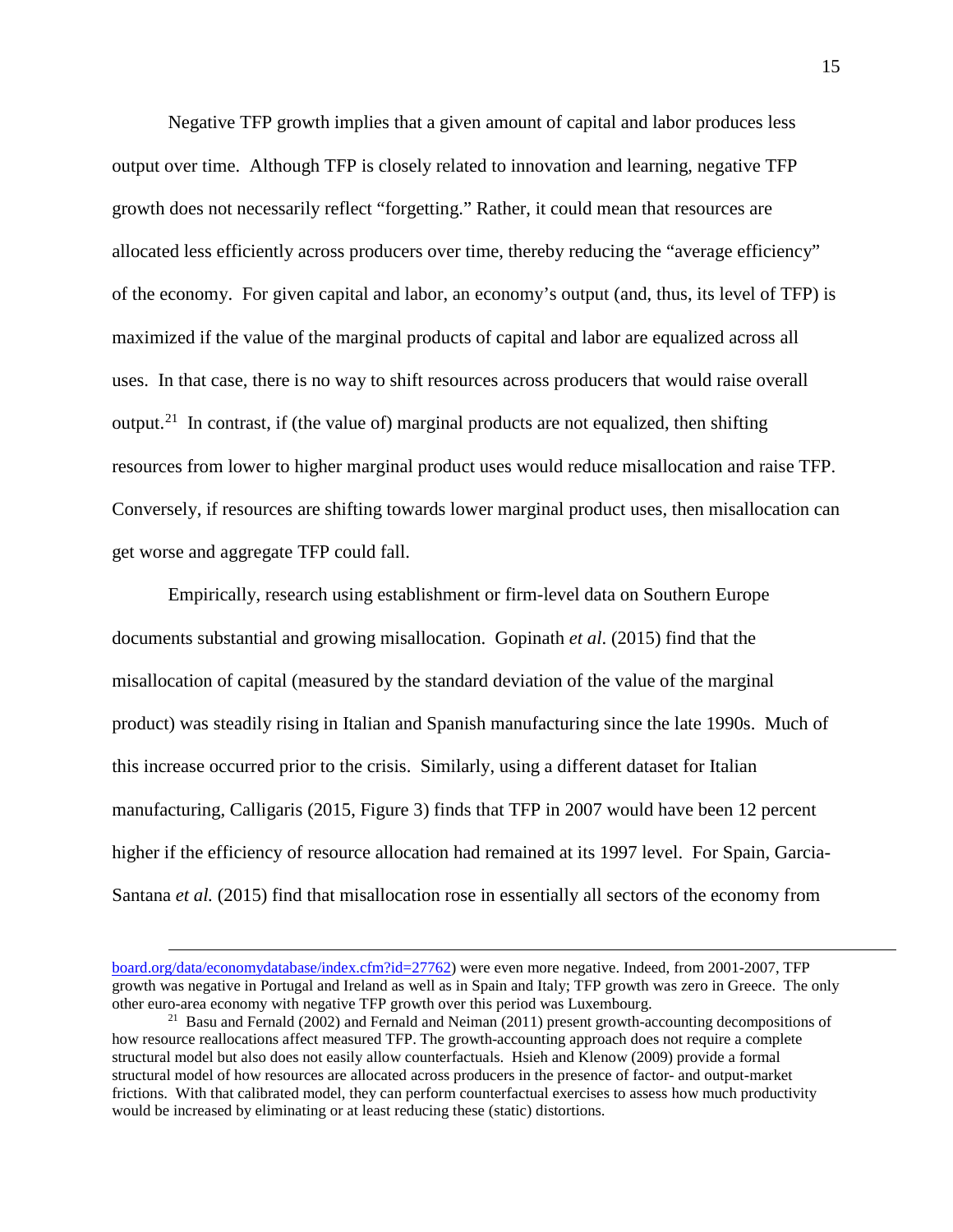1995-2007. Rising misallocation, they argue, held down TFP growth by about 1-1/2 percentage points per year.

In contrast, there is little evidence that rising misallocation was an important part of the story in the U.S. or "core Europe." Bartelsman, Haltiwanger, and Scarpetta (2013) look at the U.S., U.K., Germany, and several other countries (but not Spain or Italy) and find that misallocation remained roughly constant in the 1990s and early 2000s. Similarly, Bellone and Mallen-Pisano (2013) find little change in misallocation in France from 1998 and 2005.

The story for rising misallocation in Southern Europe probably cannot be countryspecific. For example, many authors point to the shift towards housing in Spain in the run up to the crisis, and away from housing after the crisis. But as we already saw in [Figure 5,](#page-40-0) TFP growth was weak in most sectors in Spain. Moreover, Italy, which did not see the same housing boom, saw a similar TFP collapse, in both relative and absolute terms. Pellegrino and Zingales (2014) discuss three hypotheses for Italy: the challenges responding to the ICT revolution along the lines emphasized for France and Germany in Section 2; increasing global competition, especially from the rise of China; and the introduction of the euro.<sup>22</sup> These common "shocks" could interact with country-specific institutional features to generate differential outcomes.

In the remainder of this section, we explore the third hypothesis, that misallocation got worse because of the introduction of the euro. It is, of course, not immediately obvious why the advent of the euro (effectively, a choice of monetary policy regime) should affect medium- and long-run productivity growth. The default in many macro models is that such a choice of monetary regime should be approximately neutral with respect to productivity apart from shortrun business-cycle dynamics.

<span id="page-17-0"></span> $^{22}$  Also in the context of Italy, Hasan and Ottaviano (2013) point to poor management for many firms (such as promoting based on seniority rather than ability) and, relatedly, low diffusion of ICT.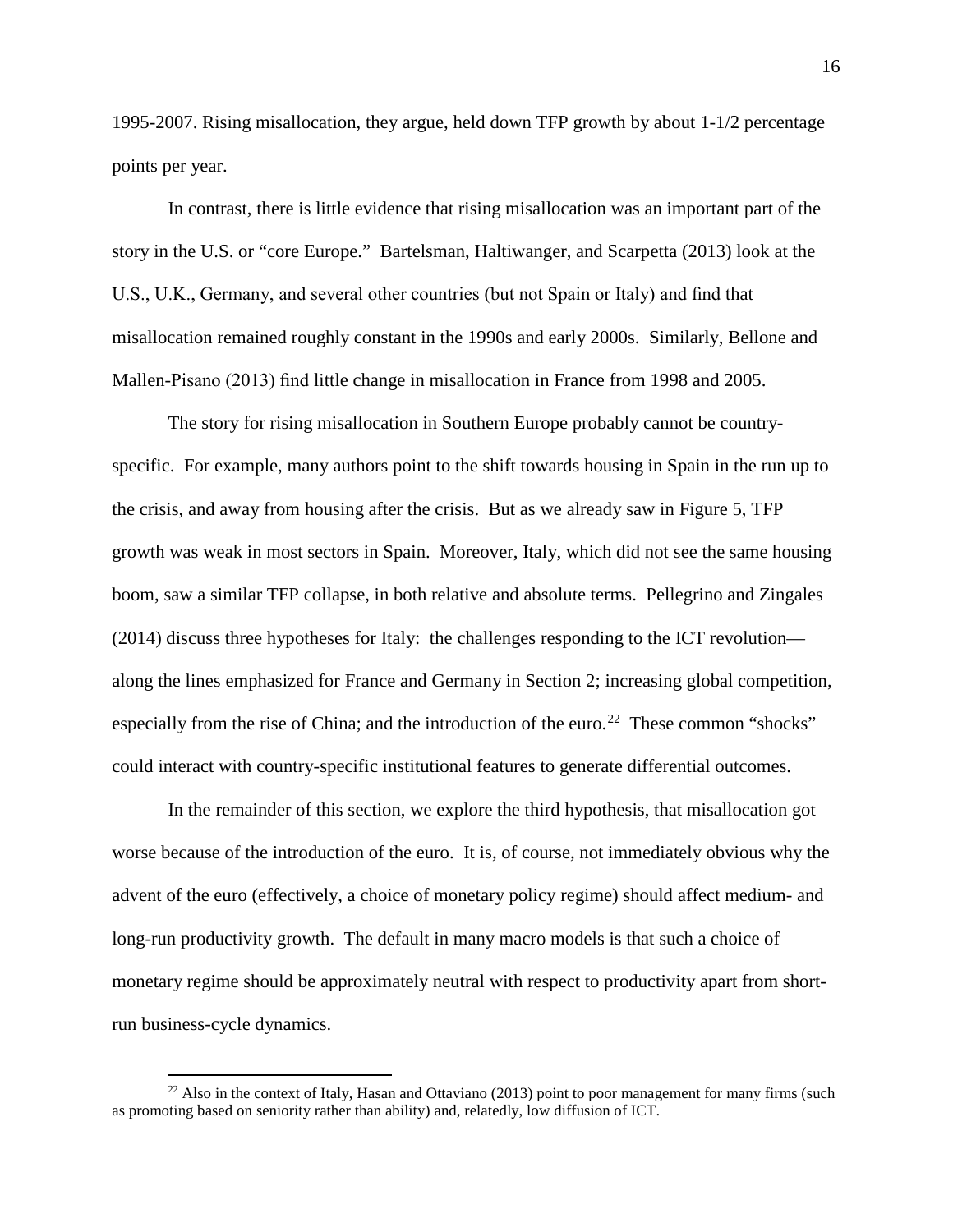Below, and in the introduction, we discuss recent models that suggest a linkage between the advent of the euro and weak productivity performance. These models assume that the introduction of the euro led to reductions in nominal and real interest rates in peripheral economies. [Figure 6](#page-41-0) and [Figure 7](#page-42-0) show that this is the case: interest rates fell much more in Italy and Spain than in France, Germany or the U.K. In nominal terms, Italian and Spanish 10-year government rates fell from around 12 percent in 1995 to around 5 percent when the euro was introduced in 1999. In real terms [\(Figure 7\)](#page-42-0), German rates were the lowest in Europe in the early to mid-1990s but were the highest in Europe in the early- and mid-2000s. Indeed, because of higher inflation, Spanish real interest rates declined steadily from 1995 to 2005, when they reached -1 percent. (Note that, in the models discussed below, it does not matter whether real rates are low because nominal rates are low or because inflation is high.)

Such drops in real interest rate reflect either abundant capital flows into debt that investors considered to be safe because it was issued in euros; or convergence in nominal returns across euro area member states. Either way, the story translated into private-sector debt accumulation. As [Figure 8](#page-43-0) shows, from 1999 to 2008, non-financial corporations increased their debt from 50 percent of GDP to 78 percent in Italy and to 113 percent in Spain. In France and Germany, where the drop of real interest rates was much smaller, the changes in non-financial corporate debt were much smaller. Debt increased only modestly in France and actually declined in Germany over this period.

Did the collapse in real interest rates in the periphery, and the run-up in non-financial corporate debt, lead to a worsening in the allocation of capital? Such an effect could arise through three non-exclusive channels. First, international macroeconomics has long pointed out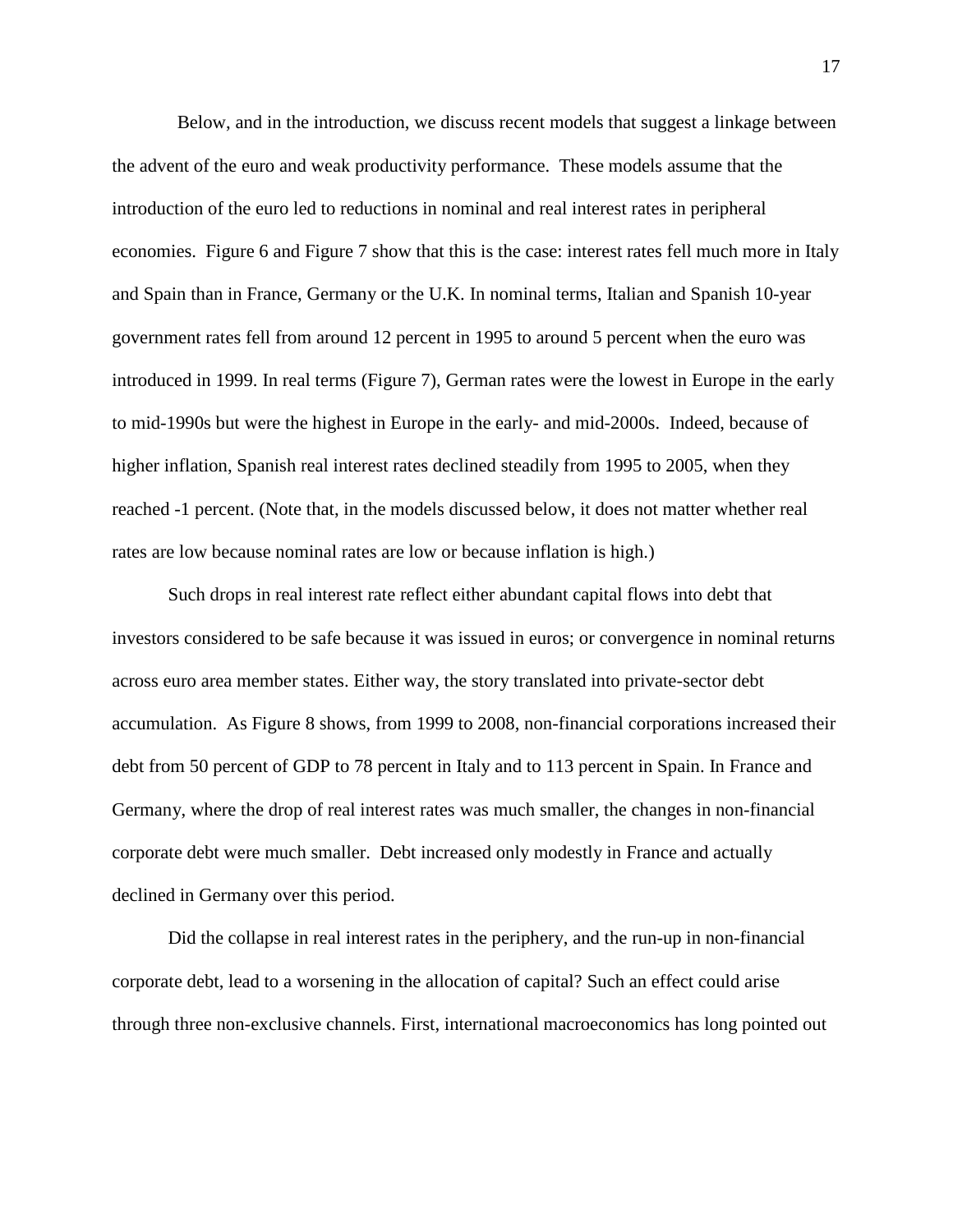the risk that capital inflows boost non-tradable output such as services or construction<sup>23</sup>, which tend to have lower productivity (and productivity growth) than manufacturing and other tradables. Recent evidence is provided by Kalantzis (2014) and Benigno *et al.* (2015).<sup>[24](#page-19-1)</sup>

A second form includes misallocation of capital across firms within sectors following fast credit growth (Reis, 2013, and Gopinath *et al.* 2015). Gopinath *et al.* (2015) show that the marginal product of capital has become more dispersed in southern Europe, including within manufacturing. This is evidence that the firms with the highest productivity did not crowd out the least efficient firms. [25](#page-19-2)

Third, Challe, Lopez and Mengus (2015) propose a model whereby easier financing conditions lead to "soft budget constraints." In their model, lower interest rates raise the tolerance for weaker institutions such as rule of law. They show that more negative current accounts are correlated with a lower degree of rule of law, which weighs on economic growth. More broadly, institutional quality has declined in many southern euro-area economies since the mid-1990s.

All three mechanisms could apply to the southern euro area, which is where the effects on funding costs were most dramatic. Although the discussions are often in terms of capital flows, the mechanisms in the models generally focus on how interest-rate changes affect economic incentives. Clearly, interest rates and capital flows are related, but imperfectly. For this reason, we focus our empirical work on links between productivity growth and real interest rates.

<span id="page-19-0"></span> $^{23}$  For instance, construction reached a very large fraction of Spanish GDP in the run up to the crisis, as foreign capital financed its nearly 10 percent current account deficit in the years around 2005.

<span id="page-19-1"></span> $^{24}$  In't Veld *et al.* (2014) and Kollman *et al.* (2015) consider the drivers and consequences of capital flows for Spain and Germany, respectively, in the context of estimated DSGE models. These papers consider the broader implications of euro-area convergence for macroeconomic outcomes, including analyzing different factors influencing the relationship between interest rates and net capital flows.

<span id="page-19-2"></span> $^{25}$  On the effects of financial exuberance or credit booms on productivity see also Gorton and Ordonez (2015), Cechetti and Kharroubi (2015), and Borio *et al.* (2015).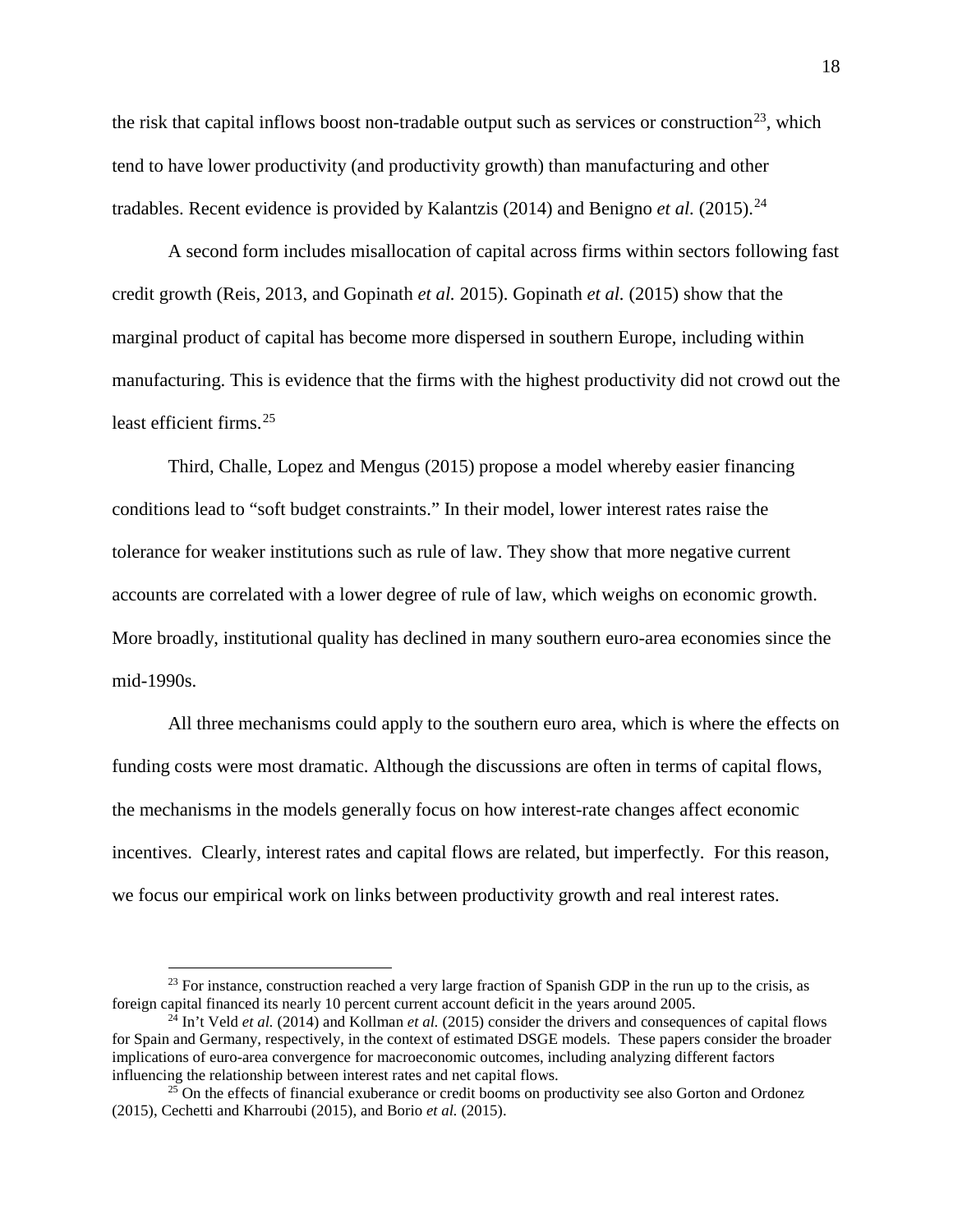We first test this hypothesis through simple VARs that include the growth rate of labor productivity and the real interest rate. Given that the real interest rate should, in the long run, respond to the productivity growth rate,<sup>[26](#page-20-0)</sup> we focus on the effects of shocks to the real interest rate after allowing for past and contemporaneous innovations to productivity growth. In VAR language, we identify shocks with a Cholesky decomposition that orders the real interest rate last in our specification. That ordering constrains productivity growth to react to interest-rate shocks only with a lag. In contrast, real interest rates can respond immediately to productivity shocks.

Interest rates can, of course, change for a wide range of economic reasons—monetary policy, risk premia, technology shocks, business-cycle conditions that affect inflation, and so forth. For the mechanisms in the models discussed above, it is not clear that the reasons matter. The models focus on how changes in real interest rates, whatever the cause, affect the decisions of economic agents and, through that, the allocation of resources.

For this reason, we do not seek to identify why real interest rates change. Of course, the mechanism itself is of interest and the VAR might well be too simple. Nevertheless, more complicated VAR results are often fragile, and it is not clear why the misspecification of simple specifications should show up only in southern Europe.

Our first specification uses, at the country and overall euro-area level, labor productivity, defined as the year-over-year growth rate of GDP divided by total employment, and the real interest rate reported in [Figure 7.](#page-42-0) The sample period is from 1985Q1 to 2015Q1 for the Euro area, France, Spain, and the U.S., and, due to limited availability of the data, from 1992Q1 to 2015Q1 in Italy and Germany.

<span id="page-20-0"></span>[Figure 9](#page-44-0) and [Figure 10](#page-45-0) report the impulse responses and the historical decomposition of this bivariate VAR for the euro area economy taken as a whole. As shown in the upper-right

<sup>&</sup>lt;sup>26</sup> See Laubach and Williams (2015) for a discussion of factors affecting the natural rate of interest.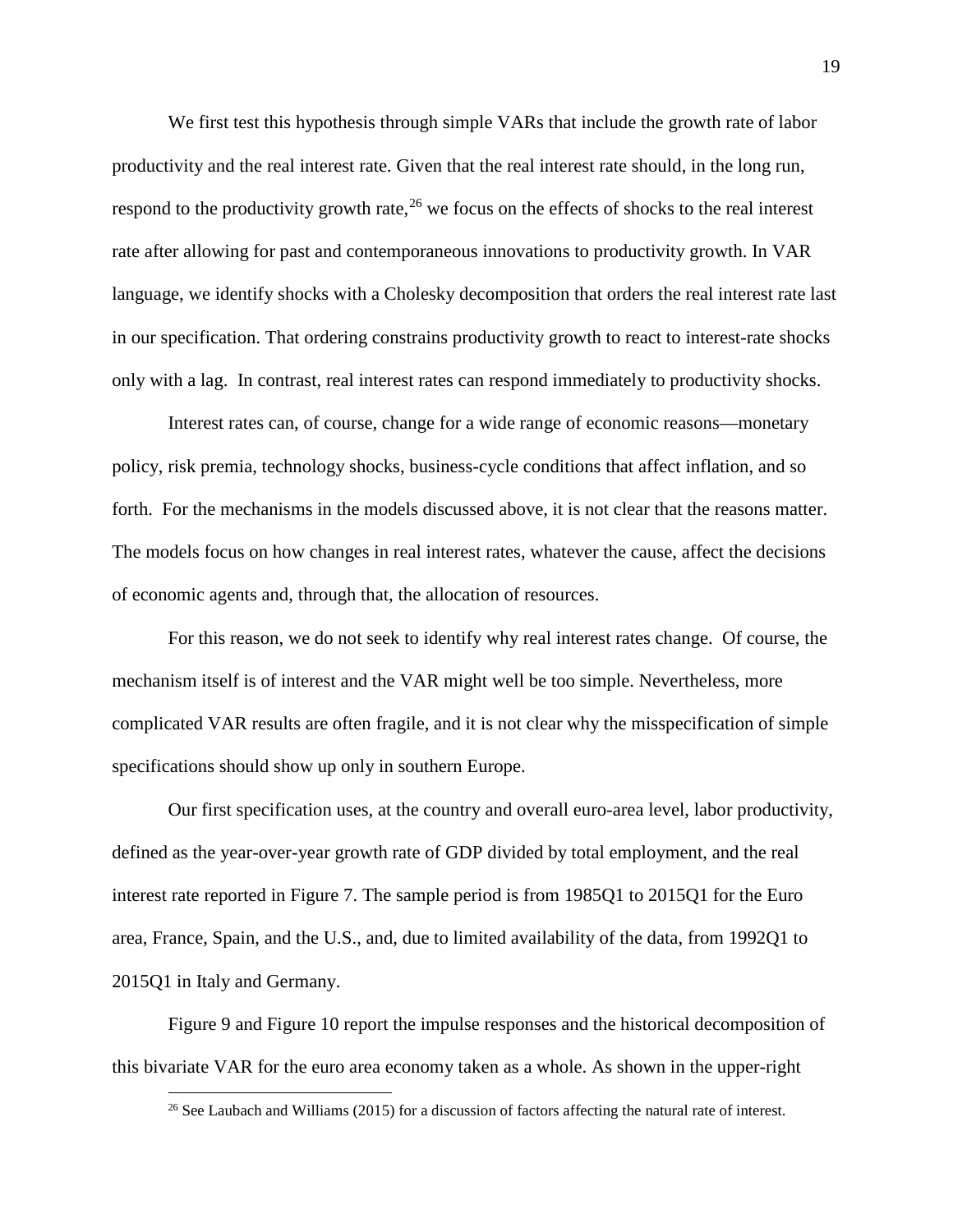panel of [Figure 9,](#page-44-0) a positive shock to real interest rates triggers a significant increase in the growth rate of productivity that peaks about two years after the shock. The top panel of [Figure 10](#page-45-0) shows the historical decomposition of labor productivity in the euro area based on the VAR. The dashed line shows the contribution of shocks to the interest rate. According to the VAR, the sharp fall in the real interest rate of the euro area, which was largely been driven by Italy and Spain, explains some of the downward trend in the growth rate of labor productivity between 1995 and 2007. In particular, the dashed line shows that the interest rate contribution was positive in the 1990s but turned negative in the 2000s. Note that, despite the low rates since 2007, the VAR does not attribute much of post-crisis movements in productivity to interest rates.

The lower panel shows the historical decomposition for real interest rates. Most moves in interest rates reflect shocks to the interest rate; the feedback from productivity is small.

The positive impact of shocks to the real interest rate on labor productivity also shows up at the country level in Italy, France, Spain, and Germany. It holds for richer specifications of the VAR where we include either GDP or hours, in addition to productivity and real rates, among the endogenous variables in the VAR.

[Figure 11](#page-46-0) shows the historical decomposition of labor productivity growth when the bivariate VAR is run country-by-country. The dashed lines show that the contribution of this shock to the downward trend of labor productivity is striking in Italy and Spain from 1995 to 2007. The contribution in France goes the same direction but is small. Germany is quite different, in part because real interest rates changed much less over time than in the rest of the euro area.

Turning to the U.S., [Figure 12](#page-46-1) shows that the estimated effect of interest rates on productivity (the upper right impulse response) is significant but much smaller in magnitude.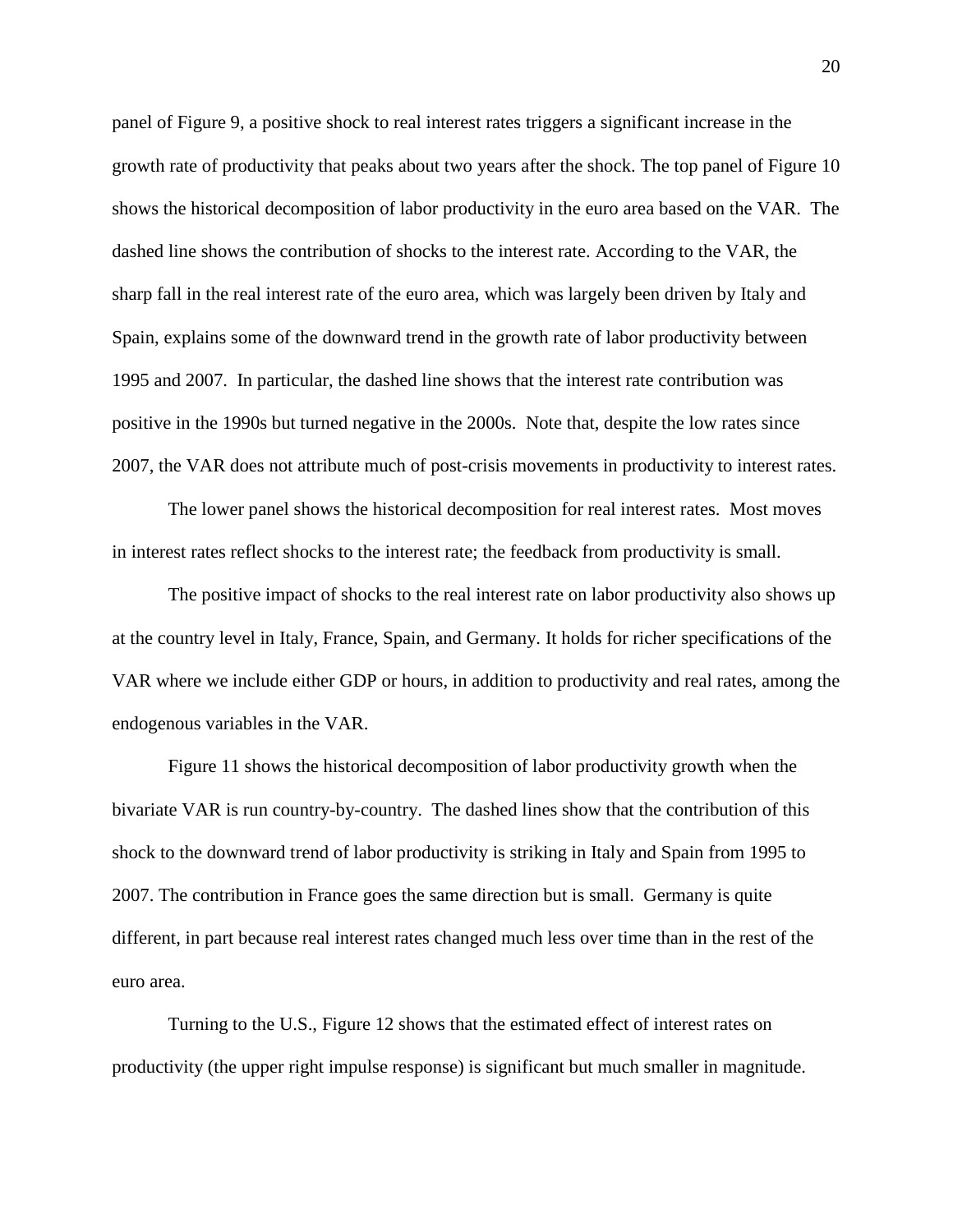[Figure 12](#page-46-1) (dashed line, top panel) shows that the contribution of the real interest rate to declining growth in labor productivity starts only around 2000 and is generally quite modest.

We take this first layer of evidence as showing that, while there tends to be an effect of real interest rates on productivity, the effect appears relatively modest at an aggregate level for most countries. However, for Italy and Spain, where the real interest rates declines were large, the effect is quantitatively significant.

Our second specification uses annual data on either labor productivity growth or TFP growth, from Cette, Lopez and Mairesse  $(2014)$  at the industry level,<sup>[27](#page-22-0)</sup> along with the real interest rate. Data on both real interest rates and productivity are available for 13 OECD countries (see the list in Table 1). These industry specific productivity data are available from 1990 to 2007 for 18 sectors at the industry level. We put country-specific real interest rates on the right side of the regression.

As shown in Table 1, changes in real interest rates are correlated with changes of similar magnitude for both measures of productivity one year later.<sup>[28](#page-22-1)</sup> This significant effect holds across the 13 countries or if we focus only on the four largest euro-area countries or more narrowly on particular sectors. However, the effects of the real interest rate on productivity in services are somewhat less precisely estimated when we focus on the four largest euro-area countries.

The point estimate of the coefficient is 0.2 across all sectors and as high as 0.35 if we focus on manufacturing in the euro area. Hence, the 5 to 6 percentage point (pp) decline in real

<span id="page-22-0"></span> $27$  We opt for the Cette, Lopez and Mairesse (2014) database for industry level estimates because it is available for the largest cross-section of industries. In addition, the capital stock series used to estimate TFP are constructed through a permanent inventory model, which does not require any interest rate hypothesis. This approach limits the chances that regressing TFP on real interest rates could be biased due to a mechanical effect of the real interest rate on the TFP series.<br><sup>28</sup> The estimates in Table 1 are based on regressions of the growth rate of productivity on two of its lags and

<span id="page-22-1"></span>two lags of the real interest rate (as shown in Figure 8) and a country-sector fixed effect. The table reports the "total effects of the real interest rate" on the growth rate of productivity, defined as the sum of the coefficients on the two lags of the real interest rate in the regressions.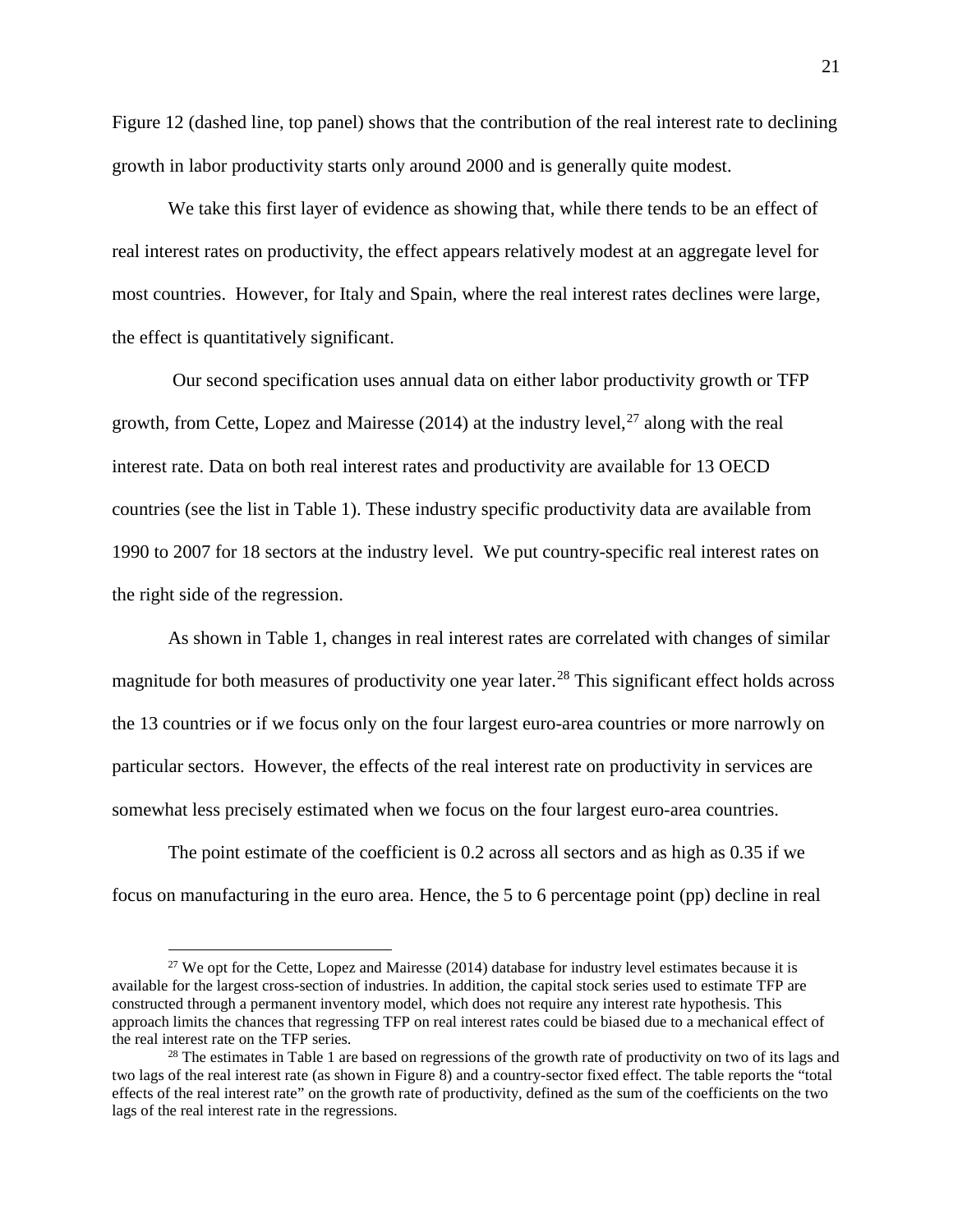interest rates that took place in Italy and Spain between 1995 and 2005 could explain as much as 1.2 pp slower growth rate of TFP for all sectors in these countries and even a 2.0 pp slower growth in the productivity of the manufacturing sectors.

These estimates tend to support the misallocation hypothesis of Reis (2013) and Gopinath *et al.* (2015). Indeed, the effects of the decline in real interest rates are stronger in manufacturing than in services. Hence the deterioration in aggregate productivity does not appear to be simply the result of channeling more funds to "non-tradable" sectors such as construction. The stronger effects in manufacturing may also work against the soft-budget-constraint hypothesis of Challe *et al.* (2015) which, presumably, should apply similarly across sectors.

Altogether, both the time series VAR evidence and the panel data regression reject the hypothesis that changes in the long-term real interest rate have no impact on productivity. Thus, these estimates are consistent with the view that the large declines in funding costs reduced productivity growth. This channel has had the largest effect in Italy and Spain where, from the mid-1990s to the mid-2000s real interest rates declined the most.

#### <span id="page-23-0"></span>**4. Discussion and conclusions**

In major advanced economies, productivity growth was slowing prior to the Great Recession. The United States saw an exceptional burst of technological change in the second half of the 1990s and early 2000s. But that exceptional pace ended prior to the Great Recession. Other countries didn't keep up with that frontier after the mid-1990s, but fell away at varying rates. Our preferred stories for Europe highlight the interaction of shocks and institutions. One shock was the ICT revolution, where Europe generally struggled to keep up. A second was the convergence process associated with the euro, where interest rates fell sharply. Both required more flexibility in labor- and product-market institutions (and, potentially, in Southern Europe,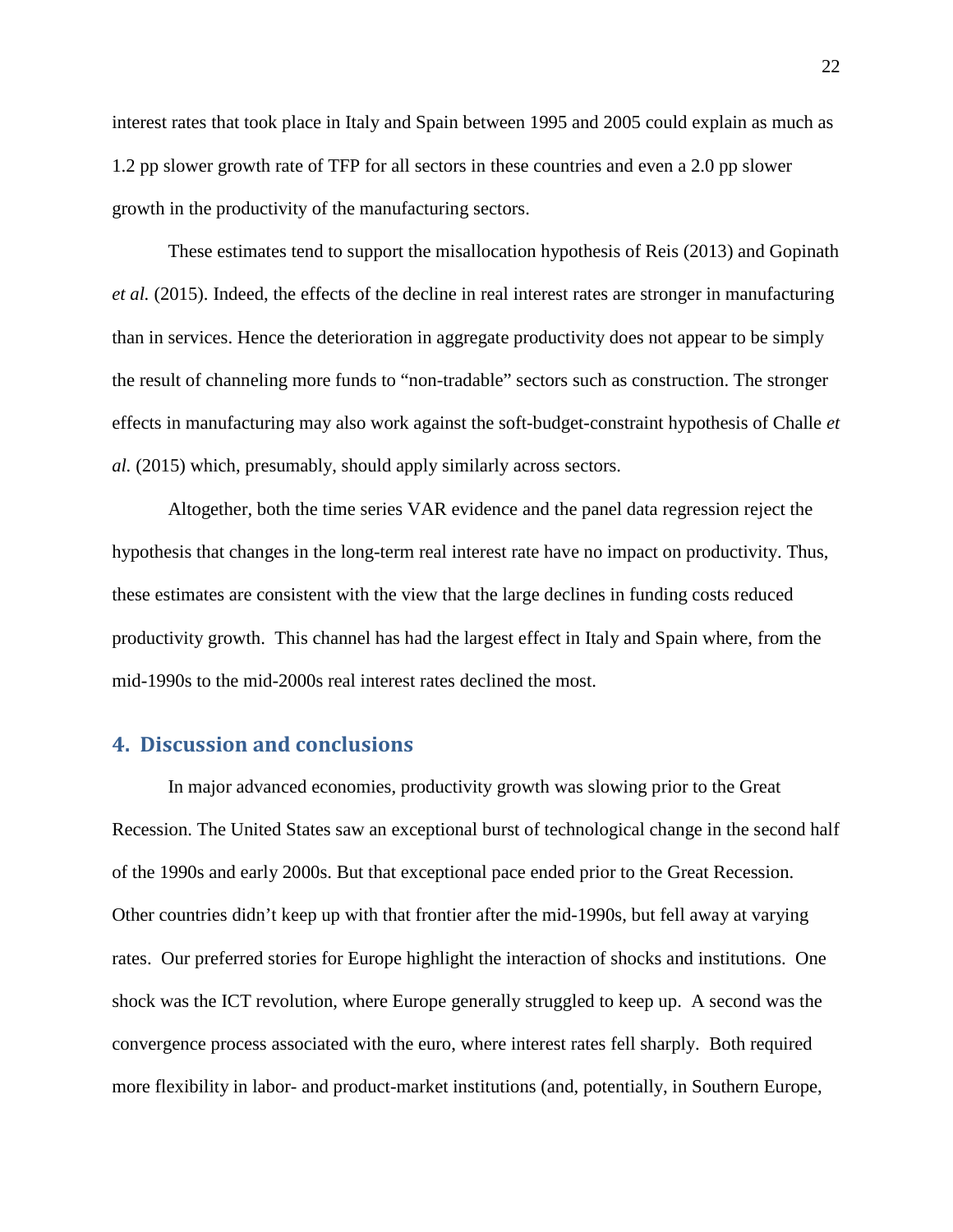required better-quality institutions such as rule of law and lower "financial frictions") than Europe displayed.

The most striking empirical cases are in southern Europe, where productivity collapsed relative to the frontier. Although these countries could have suffered a particular severe case of the European "problem," the question is why the worst cases were all in the periphery of the euro area. In this regard, we provide novel macroeconomic evidence in favor of the hypothesis that productivity growth was low in part because real interest rates were low. This finding is consistent with another set of shocks-and-institutions theories: low interest rates fueled capital inflows which, in turn, were not allocated efficiently. Rising misallocation therefore reduced productivity growth.

The results in this paper have implications for debates about post-crisis economic performance as well as current policy issues.

First, that the productivity slowdown predated the Great Recession suggests that this event is not the sole factor explaining weak post-recession productivity growth. There is some evidence that deep recessions (financially related or otherwise) may cast "long shadows" (Fatas, 2000)—permanently reducing the level of GDP compared with its pre-recession trend (e.g., Cerra and Saxena, 2008, Martin and Wilson, 2013, and Blanchard *et al.* 2015).

But there is much less evidence for advanced economies that the level or growth rate of *TFP* is permanently affected by recessions. For example, the Great Depression was an extraordinarily innovative period (Field, 2003; Alexopoulos and Cohen, 2009). More broadly, Oulton and Sebastiá-Barriel (2014) look at growth-accounting variables following financial crises. They find that, for developed countries, the long-run level of TFP is not significantly affected. According to their estimates, developed-economy GDP per capita is permanently lower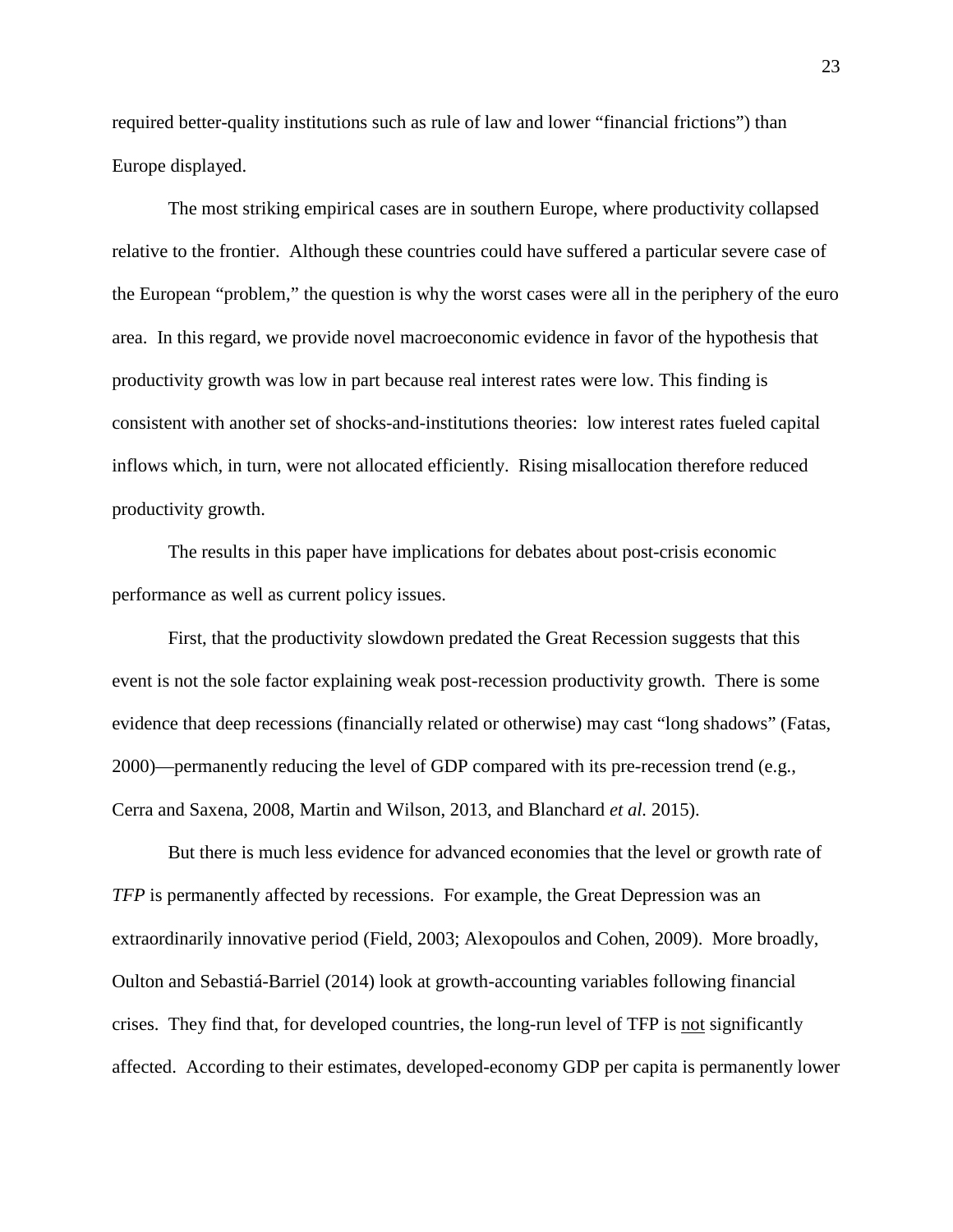after a financial crisis because employment per capita is permanently lower, whereas capital per worker as well as TFP are unchanged.<sup>[29](#page-25-0)</sup> Our results—that a lot was happening in terms of TFP trends before the crisis—are consistent with this literature. [30](#page-25-1)

Second, even if there were hysteresis in TFP, the discussion of misallocation suggests a nuance in the interpretation of "aggregate technology." Models such as Comin and Gertler (2006), in which technology has an important component that is endogenous to the cycle, typically consider a representative producer. But, as we saw, the mix of businesses can matter. Shocks may interact with country-specific institutions to affect the average productivity of the businesses that operate.

Third, the potential link between interest rates and TFP growth ties into concerns about secular stagnation. The recent period has seen "equilibrium" or "neutral" real rates at extraordinarily low levels around the world (e.g., Laubach and Williams, 2015). The link between interest rates and productivity growth suggests that, in countries with weak financial systems, a low-real-interest-rate environment could foster misallocation and impede productivity-enhancing reallocations. Thus, it may be that for some economies, the real rate that is consistent with static full employment is *not* consistent with maximum productivity growth.

Fourth, future productivity growth may depend importantly on supply-side reforms, such as liberalizing labor and product markets. Such reforms could affect both technological progress at the frontier as well as distance to the frontier.

<span id="page-25-0"></span><sup>&</sup>lt;sup>29</sup> For developing economies, in contrast, financial crises do appear to permanently reduce TFP and capital per worker, as well as employment per capita. Furceri and Mourougane (2012) discuss GDP effects through hysteresis in labor markets or persistent effects on capital deepening if there are changes in risk premia. They also find that impact of financial crises varies according to structural features such as the degree of openness, macroeconomic imbalances, financial deepening, and the quality of governance.

<span id="page-25-1"></span><sup>&</sup>lt;sup>30</sup> That said, without a formal model, we cannot say what would have happened to the path of global or country-level TFP in the absence of the Great Recession. Anzoategui *et al.* (2015) estimate a model where aggregate technology is endogenous to the cycle. According to their estimates, the Great Recession did, indeed, lower the path of TFP. For our purposes, the important point is that it's not the only factor.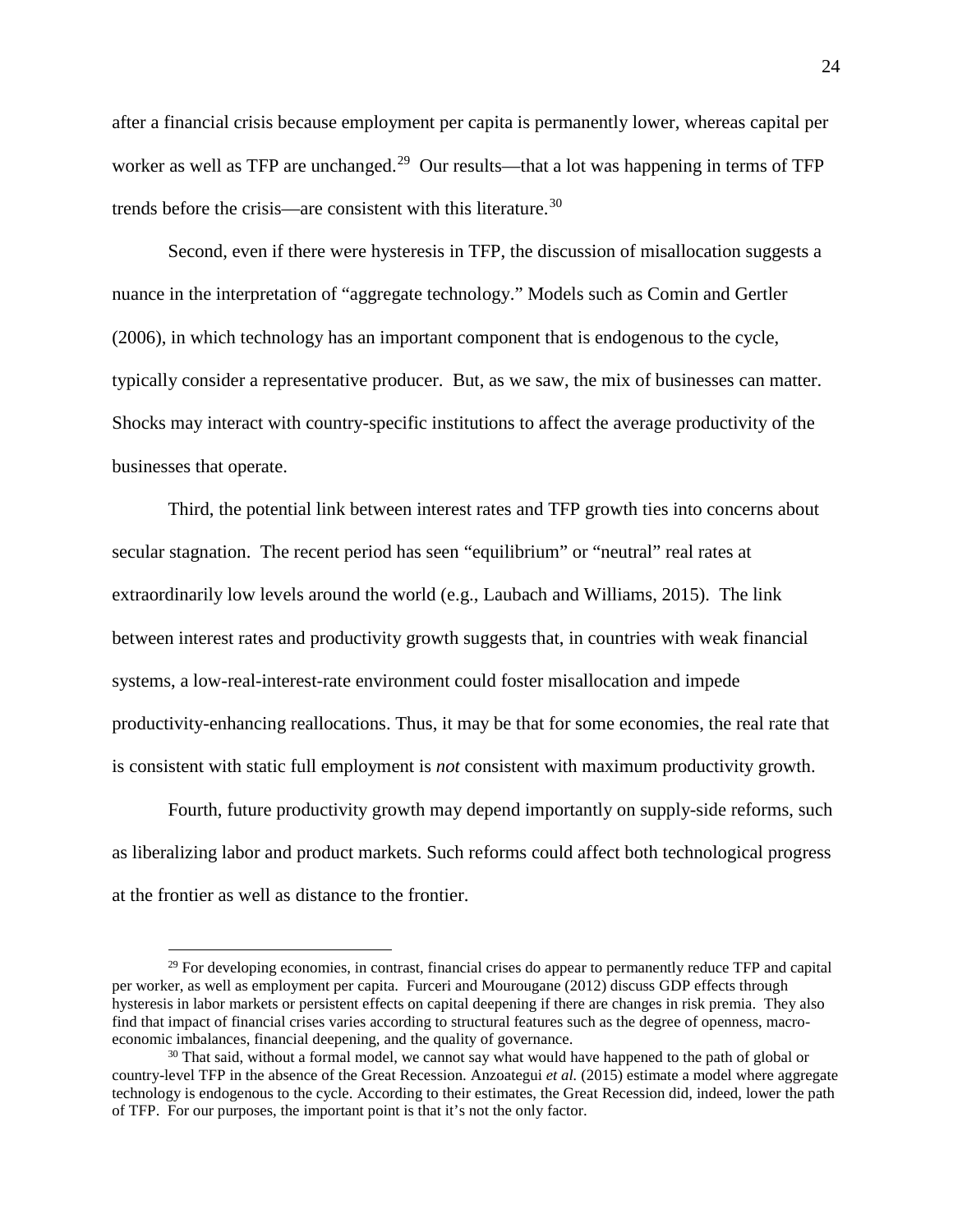To see the role of reforms (and, relatedly, flexibility and dynamism) at the frontier, consider the following key drivers of future productivity growth: (i) ICT performance improvements, (ii) ICT diffusion, and (iii) the pace of complementary innovations (organizational and otherwise) throughout the broader economy. All three have mattered since the mid-1990s.

Techno-optimists tend to emphasize the possibilities of the first two—3D chips, artificial intelligence, soon-to-be pervasive robots, and the like. In terms of the third, Mokyr *et al.* (2015) point to gains in research efficiency and Fernald and Jones (2014) point to the increasingly global nature of innovation spending. Competitive pressures and structural rigidities may affect the incentives to improve ICT but are probably more important for diffusion and for complementary innovations and reorganizations. That the U.S. was able to implement broadbased ICT-related reorganization in the past does not make it easy or certain in the future.

In this regard, techno-pessimists often emphasize the challenges with the third driver: For ICT to have a broad-based effect, substantial organizational changes are likely to be needed. As we saw in the case of U.S. retailing, these changes may take place within existing businesses, or else in terms of new businesses being created and more productive ones expanding. Those organizational changes are inherently costly and slow, and a wide range of frictions can get in the way. For this reason, even at the frontier, dynamism is likely to be important.

Away from the frontier, flexibility and dynamism appear even more important. Europe provides a clear case in which structural rigidities have gotten in the way. Removing those impediments can foster the possible catch-up towards U.S. levels of ICT diffusion and promote business and industry reorganizations.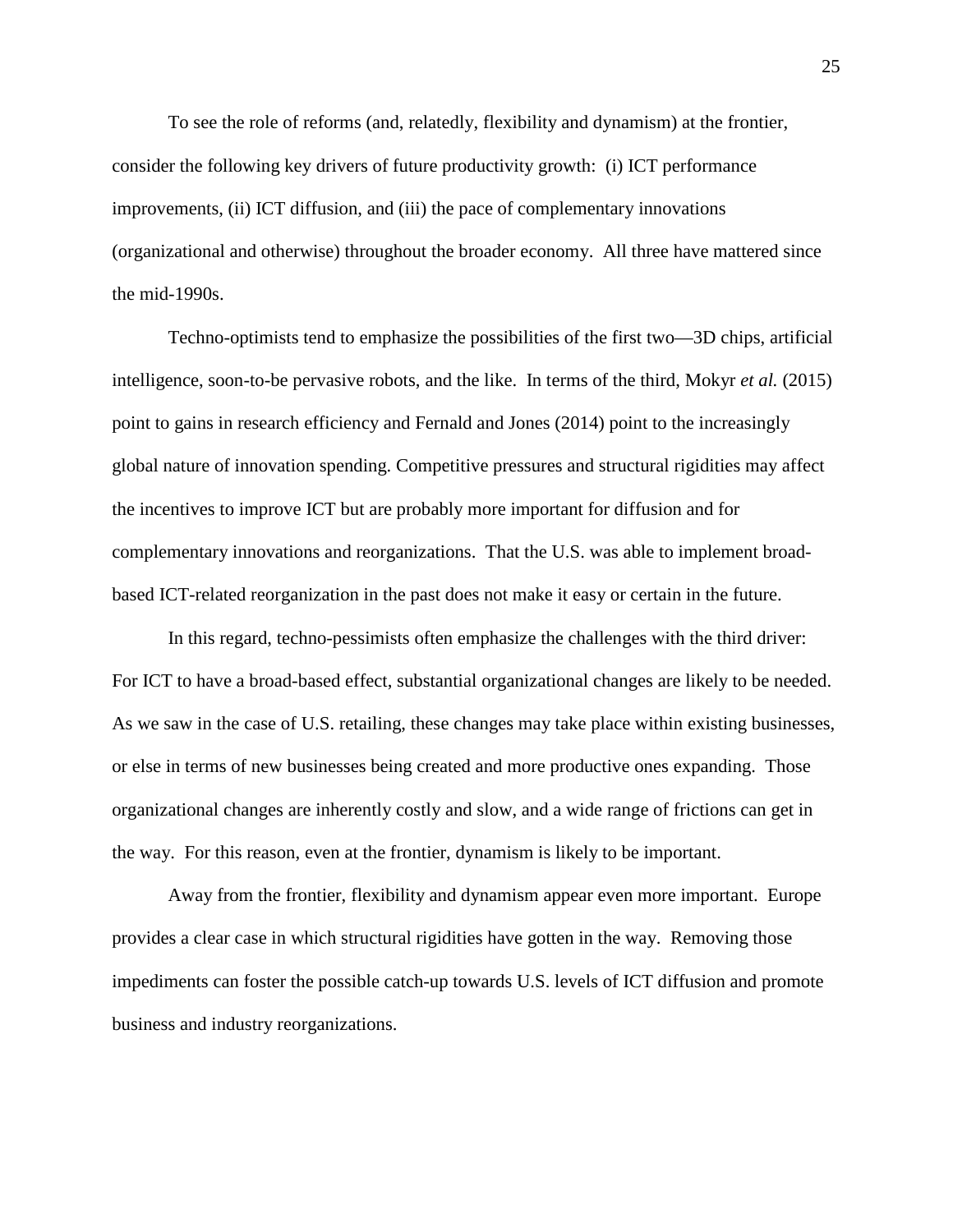In Southern Europe, where the divergence in productivity has been particularly sharp and resource misallocation has been rising, the biggest potential gains come from steps to reverse the sharp pace of this divergence. According to our econometric estimates, higher real interest rates (which, in the post-recession period have reflected lower inflation rates in those economies) could help reduce misallocation and boost productivity growth somewhat. But of course, in economies with very low neutral real rates and considerable resource slack, interest-rate increases come at a cost in terms of macroeconomic stability. For this reason, structural and institutional reforms—while challenging to implement—could help mitigate that tradeoff. That is, they could allow a return to a relatively high productivity-growth convergence path without requiring real interest rates that are above the levels consistent with full employment.

In sum, an implication of the pre-Great-Recession slowdown in productivity in Europe is that big gains in productivity are possible if those economies can get back on the convergence path. That would likely require ambitious structural reforms in many European economies to reverse anticompetitive regulations on labor and product markets and to reduce the importance of financial frictions.

That said, structural reforms face substantial institutional and political difficulties. Moreover, limited or non-appropriate reform programs could even make things worse (see, for example, Fatas, 2015). So, renewing the convergence process is far from assured.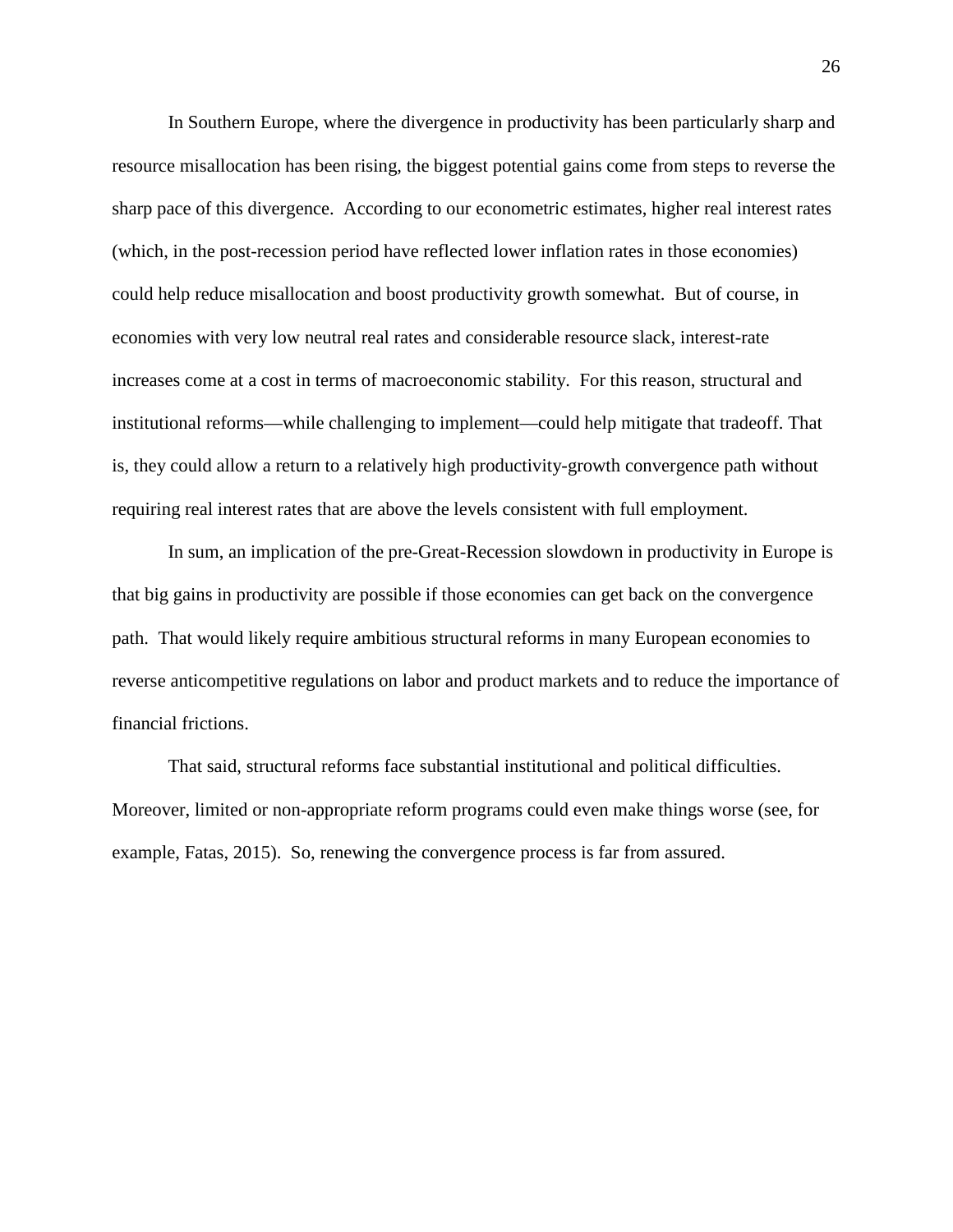## **Data appendix**

Bureau of Labor Statistics multifactor productivity (MFP) data and industry capital data were downloaded from http://www.bls.gov/mfp/mprdload.htm (accessed August 9, 2015). The industry classification system is NAICS. (In the text, we refer to these data as TFP.)

Bubble sectors are finance, insurance, and real estate (NAICS 52, 53); construction (23); agriculture (11); mining (21); and petroleum refining (324). This is the same list as in Fernald (2014) with the addition of petroleum refining. ICT-producing industries are Computer and Electronic Products (NAICS 334), Information and Data Processing Services (518, 519) and Computer Systems Design and Related Services (5415).

We define market services in the BLS data as

- Wholesale and retail trade (NAICS 42, 44-45);
- Transportation (48, 49)
- Information excluding publishing (51 excluding 511 and 516 (publishing)
- Business services—e.g., legal, professional, scientific, management administrative, excluding computer systems and design (NAICS 54-56, excluding 5415)

This listing of market services intentionally excludes the bubble sector of finance (which is usually considered a business service) as well as the ICT-producing information and computer services (software and computer systems integration) sector.

In terms of size, from 1995-2000, ICT production was 6 percent of business-sector value added; bubble sectors were 24 percent; and market services and the residual "other" category were both 35 percent.

EU KLEMS. Industry data were obtained from<http://www.euklems.net/> (accessed September 12, 2015) for the ISIC Rev. 4 vintage. For major economies, the files have industry data through 2009 or 2010. The industries allow a reasonable correspondence with the groupings used with the BLS data and described above. (For the U.S., we chose to use the BLS rather than EU KLEMS data, because it was more recent. However, the conclusions in this paper do not appear affected by this choice.)

Times series used in the VAR: Labor productivity is four-quarter growth in GDP per employee. The long-term real interest rate is defined as the 10-year government interest rate minus the current four-quarter growth in the GDP deflator. The time series for GDP, GDP deflator, employment, and the 10-year government interest rate were downloaded from Datastream.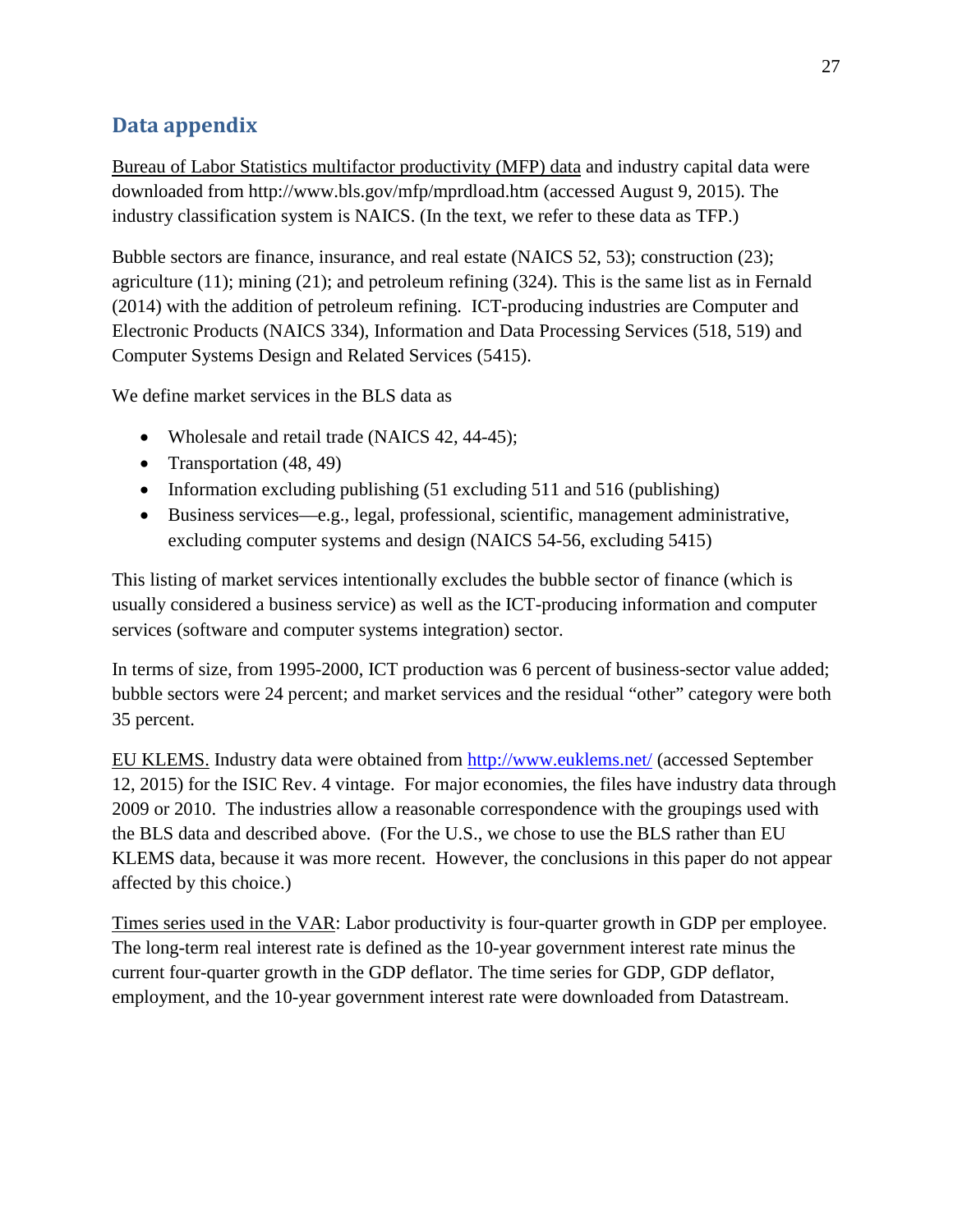#### **References**

- Aghion, Philippe, Philippe Askenazy, Renaud Bourlès, Gilbert Cette and Nicolas Dromel (2009): "Education, Market Rigidities and Growth", Economics Letters 102 (1), pp. 62-65.
- Alexopoulos, Michelle and Jon Cohen (2009). "Measuring our Ignorance, One Book at a Time: New Indicators of Technological Change, 1909–1949." *Journal of Monetary Economics*, Volume 56, Issue 4, May, Pages 450-470.
- Andrews, Dan, Chiara Criscuolo, and Peter N. Gal (2015). ["Frontier firms, technology diffusion](http://www.oecd.org/eco/growth/Frontier-Firms-Technology-Diffusion-and-Public-Policy-Micro-Evidence-from-OECD-Countries.pdf)  [and public policy: Micro evidence from OECD countries.](http://www.oecd.org/eco/growth/Frontier-Firms-Technology-Diffusion-and-Public-Policy-Micro-Evidence-from-OECD-Countries.pdf)" [Manuscript, OECD.](http://www.oecd.org/eco/growth/Frontier-Firms-Technology-Diffusion-and-Public-Policy-Micro-Evidence-from-OECD-Countries.pdf)
- Anzoategui, Diego, Diego Comin, and Joseba Martinez (2015). "Endogenous Technology Adoption and R&D as Sources of Business Cycle Persistence." Manuscript.
- Barnett, A, S Batten, A Chiu, J Franklin, and M Sebastiá -Barriel (2014), "The UK productivity puzzle", Bank of England Quarterly Bulletin, 2014 Q2, pp. 114-128.
- Bartelsman, Eric, 2013. "ICT, Reallocation and Productivity," European Economy Economic Papers 486, Directorate General Economic and Monetary Affairs (DG ECFIN), European Commission.
- Bartel, Ann, Casey Ichniowski, and Kathryn Shaw (2007). "How Does Information Technology Affect Productivity? Plant-Level Comparisons of Product Innovation, Process Improvement, and Worker Skills." Quarterly Journal of Economics, November: 1721- 1758.
- Bartelsman, Eric, John C. Haltiwanger, and Stefano Scarpetta. 2009. "Measuring and Analyzing Cross-Country Differences in Firm Dynamics." In Producer Dynamics: New Evidence from Micro Data, edited by Timothy Dunne, J. Bradford Jensen, and Mark J. Roberts, 15–76. Chicago: University of Chicago Press.
- Basu, Susanto and John G. Fernald (2002). "Aggregate Productivity and Aggregate Technology." *European Economic Review*.
- Basu, Susanto, John Fernald, Nicholas Oulton, and Sally Srinivasan (2003). "The Case of the Missing Productivity Growth: Or, Does Information Technology Explain Why Productivity Accelerated in the United States but Not the United Kingdom?" *NBER Macroeconomics Annual, 2003*.
- Bellone, F., Mallen-Pisano, J. (2013), "Is misallocation higher in France than in the United States?", Groupe de Recherche en Droit, Economie, Gestion (GRE-DEG CNRS), University of Nice-Sophia Antipolis, Working Paper No 2013-38.
- Benigno, Gianluca, Converse, Nathan and Fornaro, Luca, (2015). "Large capital inflows, sectoral allocation, and economic performance," Journal of International Money and Finance, Elsevier, vol.  $55(C)$ , pages 60-87.
- Blanchard, Olivier, Eugenio Cerutti, and Lawrence Summers (2015). "Inflation and Activity: Two Explorations and Their Monetary Policy Implications." Institute for International Economics Working Paper WP 15-19.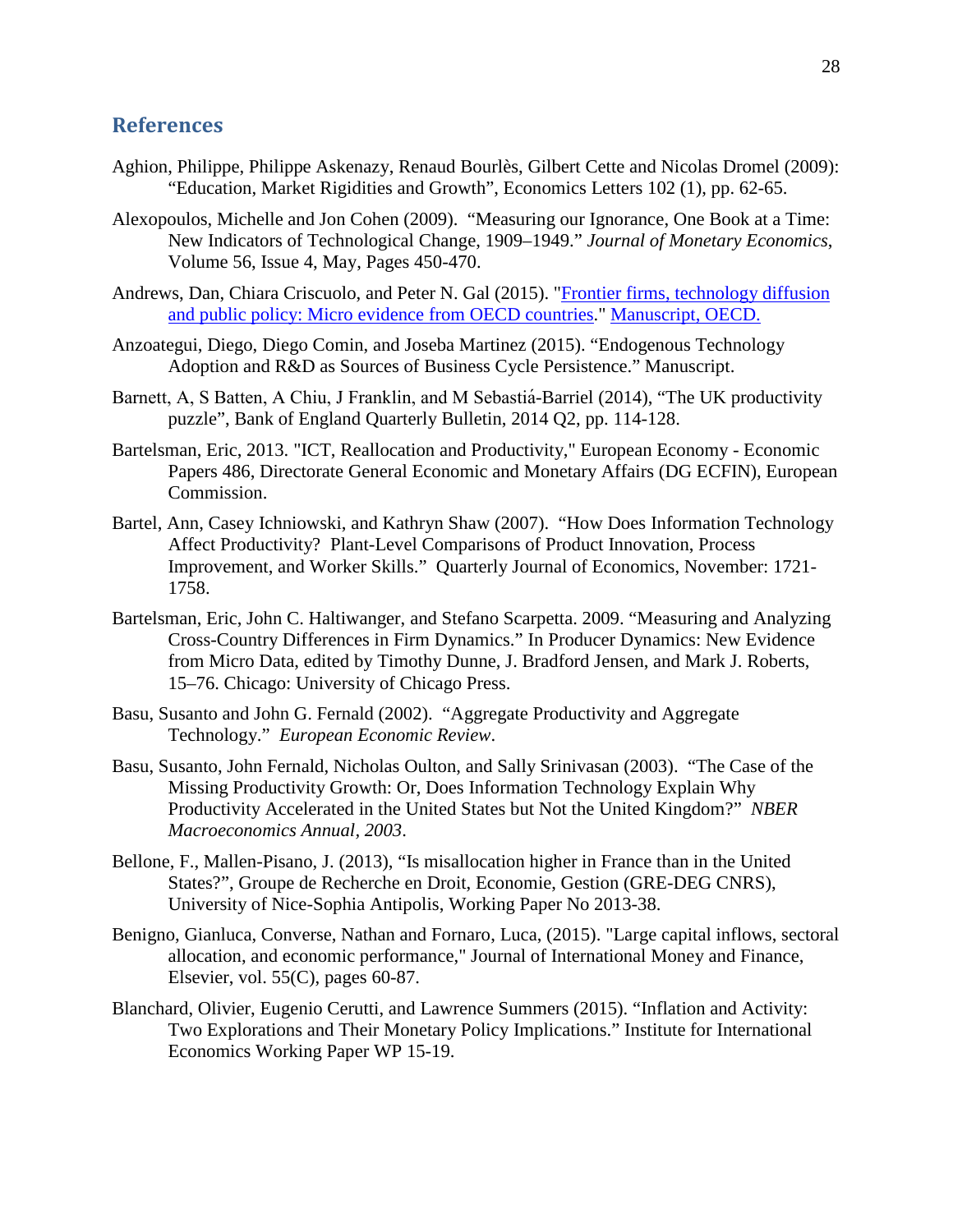- Bergeaud, Antonin, Gilbert Cette and Remy Lecat (2014). "Productivity trends from 1890 to 2012 in advanced countries." Working papers 475, Banque de France, forthcoming in The Review of Income and Wealth.
- Borio, Claudio, Enisse Kharroubi, Christian Upper and Fabrizio Zampolli, (2016). "Labour reallocation and productivity dynamics: financial causes, real consequences," BIS Working Papers 534, Bank for International Settlements.
- Bosworth, Barry P. and Jack E. Triplett (2006). "Is the 21st Century Productivity Expansion Still in Services? And What Should Be Done About It?" Manuscript, Brookings Institution
- Bourlès, Renaud, Gilbert Cette (2007). "Trends in 'structural' productivity levels in the major industrialized countries ", Economics Letters, 95, pp. 151-156.
- Bourlès, Renaud, Gilbert Cette, Jimmy Lopez, Jacques Mairesse, Giuseppe Nicoletti (2013). "Do product market regulations in upstream sectors curb productivity growth? Panel data evidence for OECD countries." Review of Economics and Statistics 95 (5), 1750-1768.
- Brynjolfsson, Erik and Lorin Hitt (2000). "Beyond computation: Information technology, organizational transformation and business performance." *Journal of Economic Perspectives* 10:1, pp 23-48.
- Brynjolfsson, Erik and Andrew McAfee, 2014. The Second Machine Age: Work Progress, and Prosperity in a Time of Brilliant Technologies. New York: W. W. Norton & Company.
- Byrne, David M., John G. Fernald and Marshall B. Reinsdorf (2016). "Does the United States have a productivity slowdown or a measurement problem?" Conference paper prepared for Brookings Papers on Economic Activity, March.
- Byrne, David M., Stephen D. Oliner, and Daniel E. Sichel (2013). "Is the Information Technology Revolution Over?" *International Productivity Monitor*, vol. 25, pages 20-36, Spring.
- Calligaris, Sara (2015). "Misallocation and Total Factor Productivity in Italy: Evidence from Firm-Level Data." CEIS Working Paper No. 357.
- Cecchetti, Stephen and E. Kharroubi (2015). "Reassessing the impact of finance on growth", in proceedings of the Second International Research Conference of the Reserve Bank of India, forthcoming.
- Cerra, V. and Saxena, S. (2008), "Growth dynamics: The myth of economic recovery," American Economic Review, Vol. 98(1), pp. 439-457.
- Cette, Gilbert, Christian Clerc and Lea Bresson (2015). "Contribution of ICT diffusion to labour productivity growth: The United States, Canada, the Eurozone and the United Kingdom, 1970-2013", International Productivity Monitor, N° 28, Spring, pp. 81-88.
- Cette, Gilbert and Jimmy Lopez (2012). "ICT demand behaviour: an international comparison." *Economics of Innovation and New Technology*, 21, pp. 397–410.
- Cette, Gilbert, Jimmy Lopez, and Jacques Mairesse (2013). "Upstream product market regulations, ICT, R&D and productivity," Working papers 441, Banque de France, forthcoming in The Review of Income and Wealth.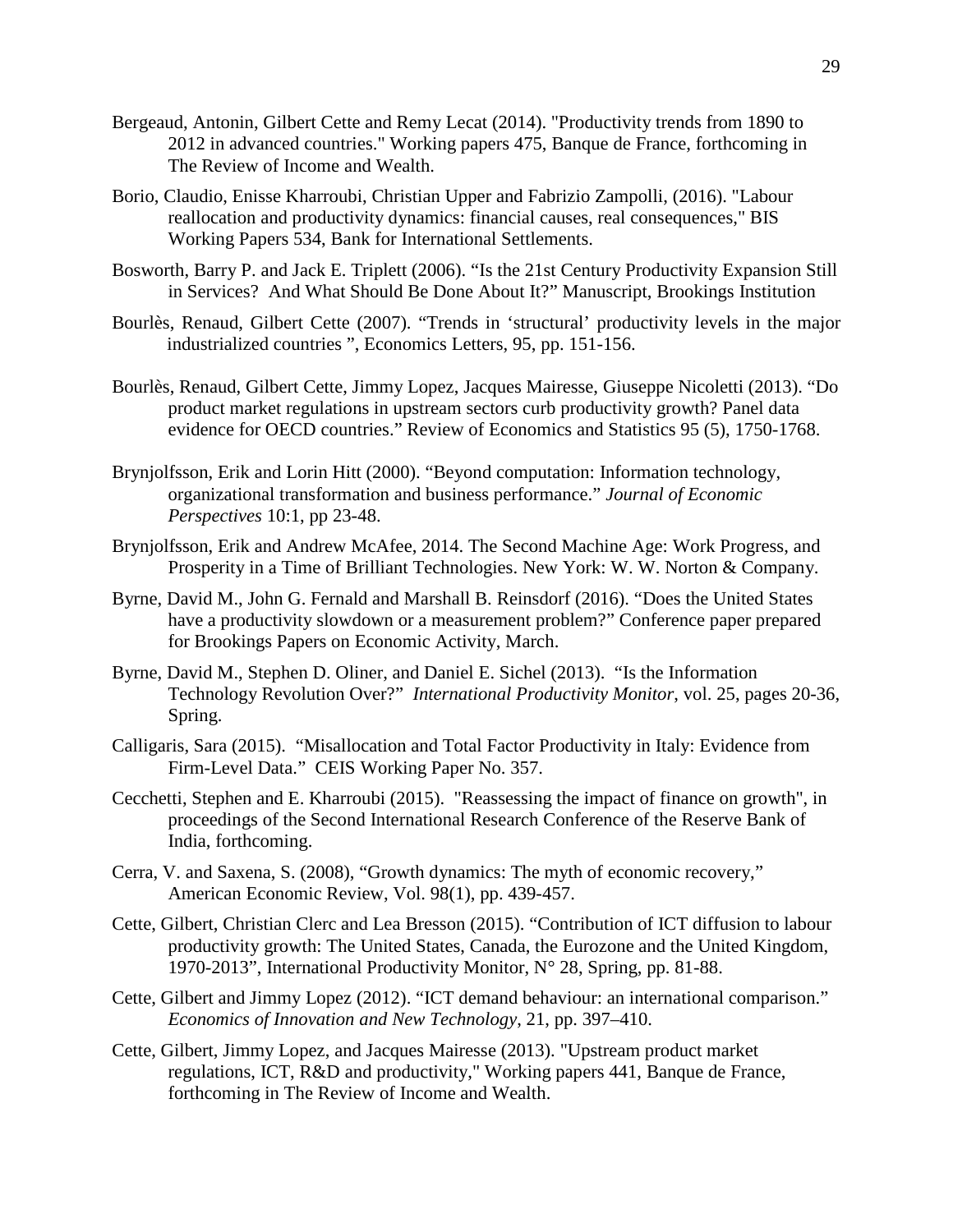- Cette, Gilbert, Jimmy Lopez, and Jacques Mairesse (2014). "Product and labor market regulations, production prices, wages and productivity", NBER, Working Paper Series, n° 20563, October 2014.
- Challe, Edouard, Jose Ignacio Lopez and Eric Mengus (2015): "The South of Europe's Institutional Decline", mimeo, Ecole Polytechnique.
- Colecchia, A. and Paul Schreyer (2001), "ICT Investment and Economic Growth in the 1990s: Is the United States a Unique Case? A Comparative Study of Nine OECD Countries," OECD Science, Technology and Industry Working Papers, 2001/7, OECD Publishing.
- Comin, Diego and Mark Gertler, 2006. "Medium-Term Business Cycles." American Economic Review, vol. 96(3), pages 523-551, June.
- Cowen, Tyler (2011). "The Great Stagnation: How America Ate All The Low-Hanging Fruit of Modern History, Got Sick, and Will (Eventually) Feel Better." Penguin Group U.S., 2011.
- Crafts, Nicholas and Kevin O'Rourke (2013) "Twentieth Century Growth", Discussion Paper Series, CEPR, n° 9633, September.
- Doms, Mark (2004). "Productivity growth and the retail sector." FRBSF Economic Letter, Federal Reserve Bank of San Francisco, issue 17.
- Fatas, Antonio (2000). "Do business cycles cast long shadows? Short-run persistence and economic growth." Journal of Economic Growth, Vol 5, issue 2, 147-162.
- Fatas, Antonio (2015). "The agenda for structural reform in Europe." Forthcoming in *Growth and Reform: European Economies in the Wake of the Economic Crisis*, Oxford University Press.
- Fernald, John (2014). "Productivity and Potential Output Before, During, and After the Great Recession." NBER Macroeconomics Annual 2014.
- Fernald, John and Charles Jones (2014). "The Future of U.S. Economic Growth." AEA Papers and Proceedings, May 2014.
- Fernald, John and Brent Neiman (2011). ""Growth Accounting with Misallocation: Or, Doing Less with More in Singapore," American Economic Journal: Macroeconomics, American Economic Association, vol. 3(2), pages 29-74, April.
- Fernald, John and Shanthi Ramnath (2003). "Information Technology and the U.S. Productivity Acceleration." Chicago Fed Letter, No. 193, September.Fernald, John and Bing Wang, 2015. "The Rise and Fall of Exceptional Productivity Growth." FRBSF Economic Letter.
- Field, Alexander J. (2003). "The Most Technologically Progressive Decade of the Century." *American Economic Review*, 93(4): 1399-1413.
- Furceri, Davide and Annabelle Mourougane (2012): "The effect of Financial Crises on Potential Output: New Empirical Evidence from OECD Countries, Journal of Macroeconomics, 34, pp. 822-832.
- Foster, Lucia, John C. Haltiwanger, and Cornell J. Krizan (2006). "Market Selection, Reallocation, and Restructuring in the U.S. Retail Trade Sector in the 1990s," The Review of Economics and Statistics, vol. 88(4), pages 748-758, November.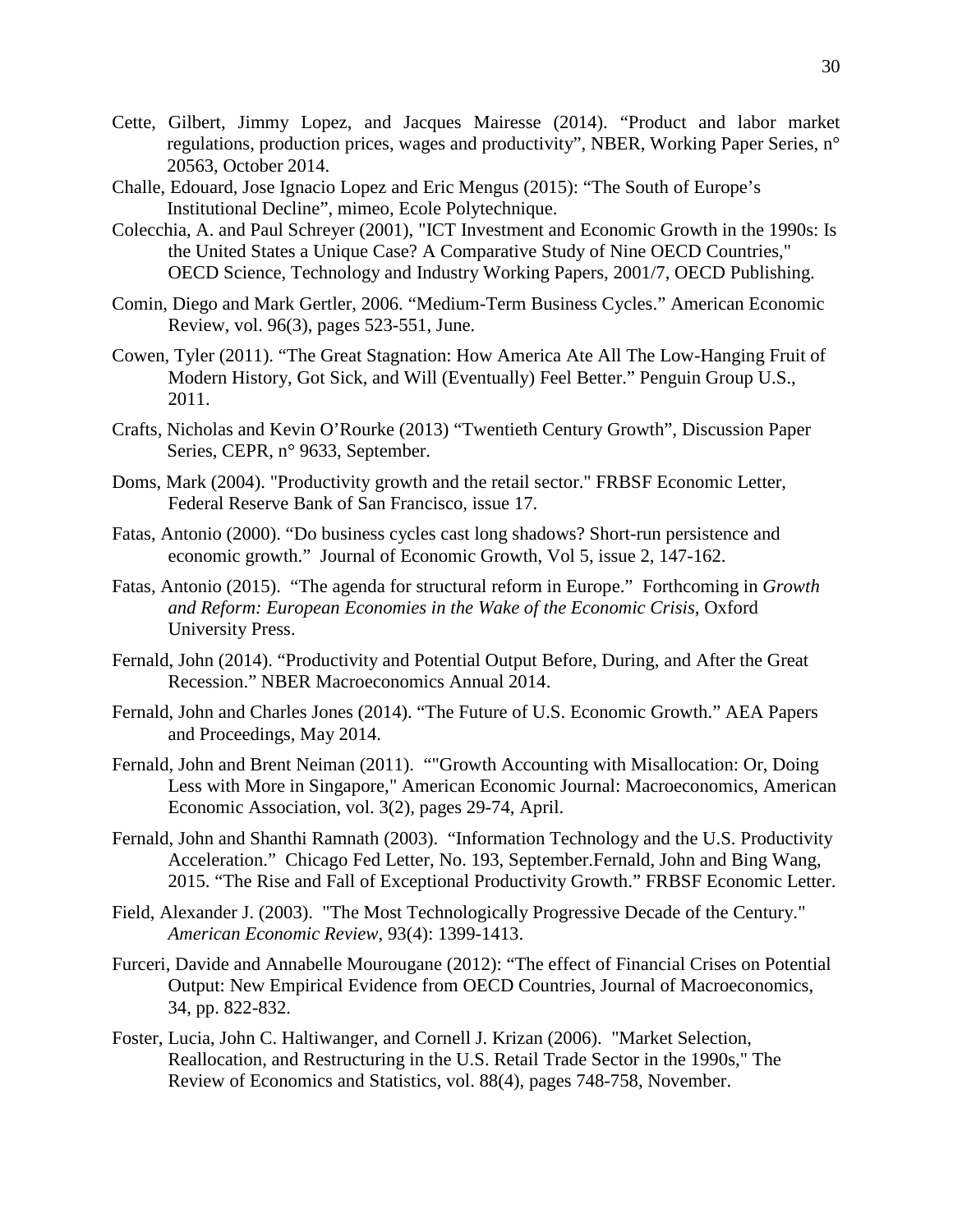- Garcia-Santana, M., E. Moral-Benito, J. Pijoan-Mas, and R. Ramos (2015). Growing like Spain: 1995-2007," Tech. rep.
- Garicano, Luis, Claire Lelarge, and John Van Reenen (2012). "Firm Size Distortions and the Productivity Distribution: Evidence from France." Manuscript.
- Haskel, Jonathan, Peter Goodridge, and Gavin Wallis (2015). "Accounting for the UK productivity puzzle: a decomposition and predictions," Working Papers 21167, Imperial College, London, Imperial College Business School.
- Gopinath, Gita, Sebnem Kalemli-Ozcan, Loukas Karabarbounis, and Carolina Villegas-Sanchez (2015). "Capital Allocation and Productivity in South Europe." NBER Working Paper No. 21453.
- Gordon, Robert J. (2014). "The Demise of U.S. Economic Growth: Restatement, Rebuttal, and Reflections." NBER WP 19895, February.
- Gorton, Gary and Guillermo Ordonez (2015). "Good Booms, Bad Booms." Manuscript, University of Pennsylvania.
- Greenwood, Jeremy and Mehmet Yorukoglu (1997). "1974," Carnegie-Rochester Conference Series on Public Policy, Elsevier, vol. 46(1), pages 49-95, June.
- Guerrieri, Paolo, Matteo Luciani, and Valentina Meliciani (2011): "The determinants of investment in information and communication technologies." Economics of Innovation and New Technology 20 (4), pp. 387-403.
- Haltiwanger, John, Stefano Scarpetta, Helena Schweiger (2014). "Cross country differences in job reallocation: The role of industry, firm size and regulations." Labour Economics, Vol 26 (January), pages 11-25. doi:10.1016/j.labeco.2013.10.001.
- Hsieh, Chang-Tai and Peter Klenow (2009). "Misallocation and Manufacturing TFP in China and India." Quarterly Journal of Economics 124, November, 1403-1448.
- IMF 2015. "Uneven Growth: Short- and long-term factors." World Economic Outlook, April 2015.
- in't Veld, Jan, Robert Kollmann, Beatrice Petaracchia, and Werner Roeger, 2014. International Capital Flows and the Boom-Bust Cycle in Spain. Journal of International Money and Finance 48, 314-335.
- Inklaar, Robert (2015). "The Industry Sources of Productivity Growth and Convergence." Manuscript, Groningen Growth and Development Centre.
- Inklaar, Robert and Marcel P. Timmer (2008). "Accounting for growth in retail trade: an international productivity comparison." Journal of Productivity Analysis, 29:23–31.
- Inklaar, Robert and D.S. Prasada Rao (2014). "Cross-country income levels over time: did the developing world suddenly become much richer?" [GGDC Research Memorandum 151.](http://www.ggdc.net/publications/memorandum/gd151.pdf)
- Jorgenson, Dale W., Mun S. Ho, and Kevin J. Stiroh (2008). "A Retrospective Look at the U.S. Productivity Growth Resurgence." *Journal of Economic Perspectives*, 22(1): 3-24.
- Kalantzis, Yannick (2014). "Financial fragility in small open economies: firm balance sheets and the sectoral structure," Working papers 505, Banque de France, forthcoming in the Review of Economic Studies.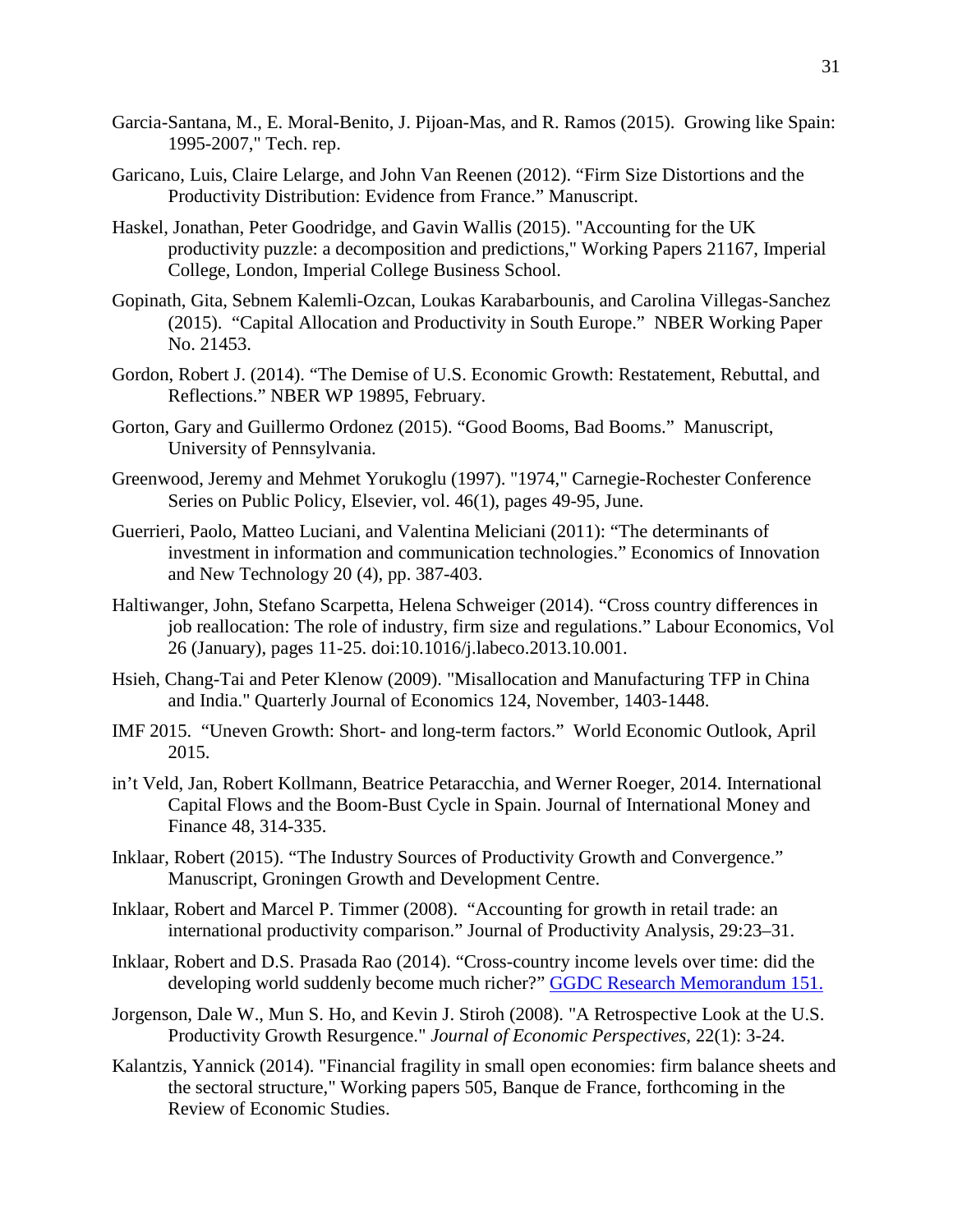- Kollmann, Robert, Marco Ratto, Werner Roeger, Jan in't Veld and Lukas Vogel, 2015. What Drives the German Current Account? And How Does it Affect Other EU Member States? Economic Policy, January 2015, pp.47-93.
- Laubach, Thomas and John C. Williams (2015). "Measuring the Natural Rate of Interest Redux." Federal Reserve Bank of San Francisco Working Paper 2015-16. http://www.frbsf.org/economic-research/publications/working-papers/wp2015-16.pdf.
- Martin and Wilson (2013), "Potential output and recessions: Are we fooling ourselves?" manuscript.
- Mokyr, Joel, Chris Vickers and Nicolas L. Ziebarth (2015): "The history of technological anxiety and the future of economic growth: Is this time different?", Journal of Economic Perspective, Vol. 29, N° 3, Summer, pp. 31-50.
- OECD (2015). "The Future of Productivity." Organization of Economic Cooperation and Development, Paris.
- Oulton, Nicholas and María Sebastiá-Barriel (2013). "Effects of Financial Crises on Productivity, Capital and Employment. Paper Prepared for the IARIW-UNSW Conference on "Productivity: Measurement, Drivers and Trends." Sydney, Australia, November 26-27, 2013.
- Pellegrino, Bruno and Luigi Zingales (2014). "Diagnosing the Italian Disease." Manuscript.
- Pilat, Dirk and Frank C. Lee (2001). "Productivity Growth in ICT-producing and ICT-using Industries: A Source of Growth Differentials in the OECD?" OECD Science, Technology and Industry Working Papers 2001/4, OECD Publishing.
- Reis, Ricardo (2013). "The Portuguese Slump and Crash and the Euro Crisis." Brookings Papers on Economic Activity, 46, 143-193, Spring.
- Schreyer, Paul (2000). "The Contribution of Information and Communication Technology to Output Growth: A Study of the G7 Countries." OECD Science, Technology and Industry Working Papers 2000/2, OECD Publishing.
- Stiroh, Kevin (2008). "Information Technology and Productivity: Old Answers and New Questions," CESifo Economic Studies, CESifo, vol. 54(3), pages 358-385, September.
- Tett, Gillian (2015). "Productivity paradox deepens Fed's rate-rise dilemma." Financial Times, August 20, 2015. [http://www.ft.com/intl/cms/s/0/159496e4-4739-11e5-b3b2-](http://www.ft.com/intl/cms/s/0/159496e4-4739-11e5-b3b2-1672f710807b.html#axzz3lgxteSJ3) [1672f710807b.html#axzz3lgxteSJ3.](http://www.ft.com/intl/cms/s/0/159496e4-4739-11e5-b3b2-1672f710807b.html#axzz3lgxteSJ3)
- Marcel P. Timmer & Robert Inklaar & Mary O'Mahony & Bart van Ark, 2011. "Productivity and Economic Growth in Europe: A Comparative Industry Perspective," International Productivity Monitor, Centre for the Study of Living Standards, vol. 21, pages 3-23, Spring.
- Van Reenen, John, Nicholas Bloom, Mirko Draca, Tobias Kretschmer, Raffaella Sadun, Henry Overman, and Mark Schankerman, 2010. "The Economic Impact of ICT." Research report, SMART N. 2007/0020.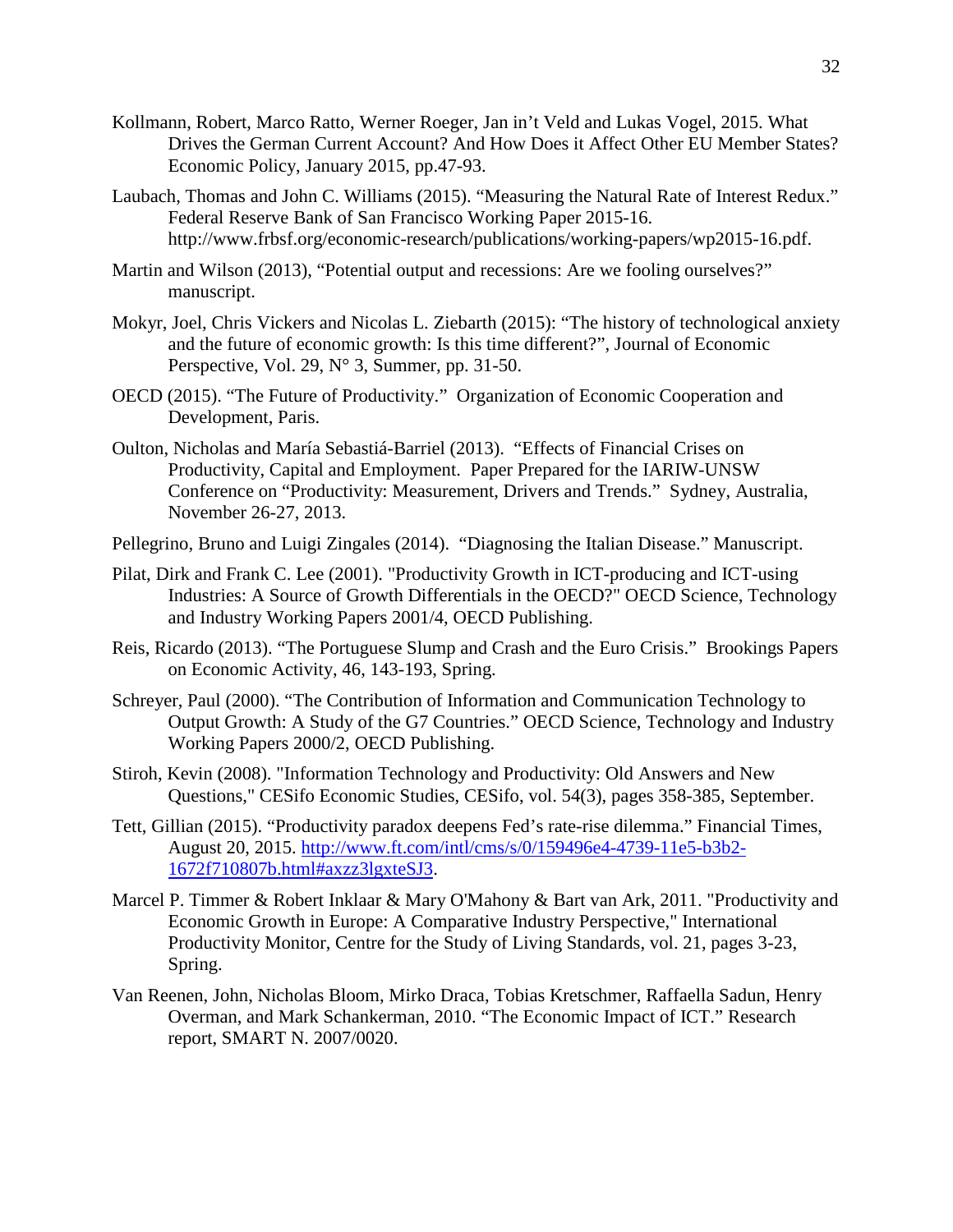van Ark, Bart, Mary O'Mahony, and Marcel P. Timmer (2008). The Productivity Gap between Europe and the United States: Trends and Causes. Journal of Economic Perspectives— Volume 22, Number 1 (Winter), pp. 25–44.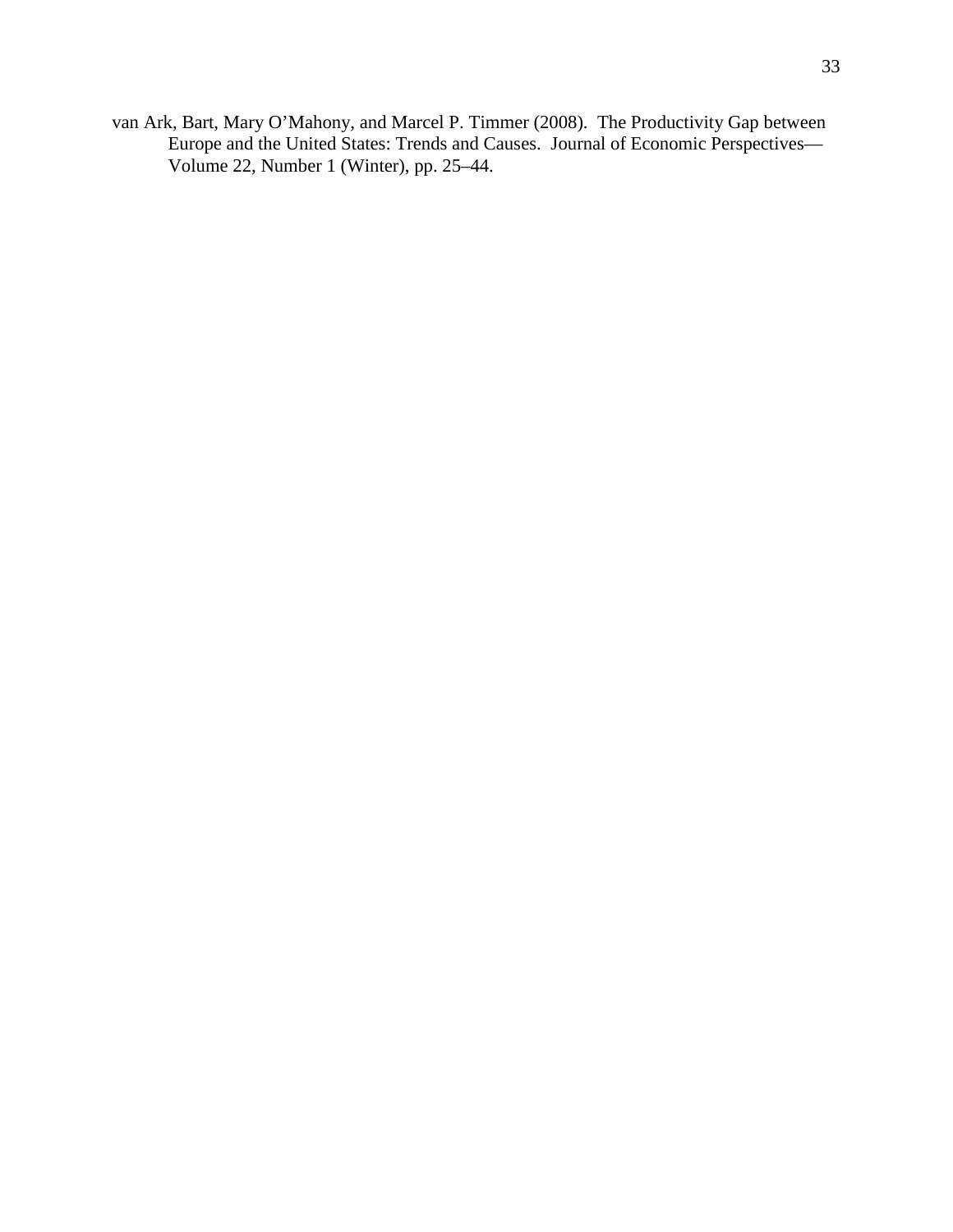| T. Stat |
|---------|
|         |
| 2.86    |
| 2.01    |
| 3.10    |
|         |
| 2.80    |
| 3.59    |
| 1.71    |
|         |

#### **Table 1: Effects of real interest rates on productivity**

**Total effect of the real interest rate on the growth rate of productivity (18 sectors for 13 countries)**

Manufacturing: Food; Textiles; Wood Pulp and Paper, Chemicals, Other non metal., Basic metal., Machinery equipment, Electric and optical equip., Utilities.

Services: Trade, Hotels&Restaurants, Transport, Renting

All sectors includes manufacturing, services, construction, and financial intermediation

Countries are the euro-area 4 and the U.S., Japan, UK, Canada, Austria, Denmark, Finland, the Netherlands, and Sweden.

Coefficients in bold if t-stat is greater than 2.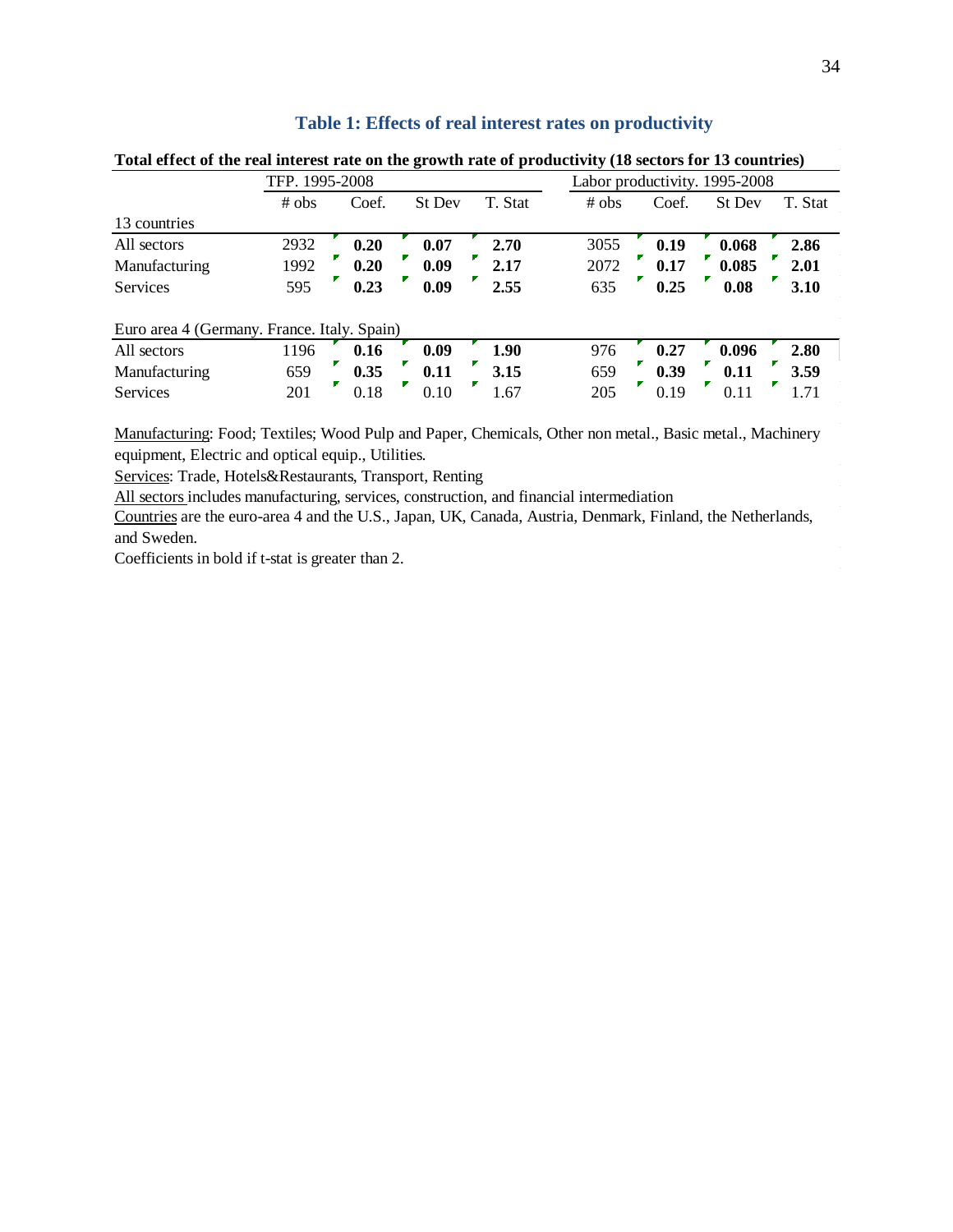<span id="page-36-0"></span>

# **Figure 1: TFP convergence and divergence in Advanced Economies**

Source: Bergeaud, Cette and Lecat (2014).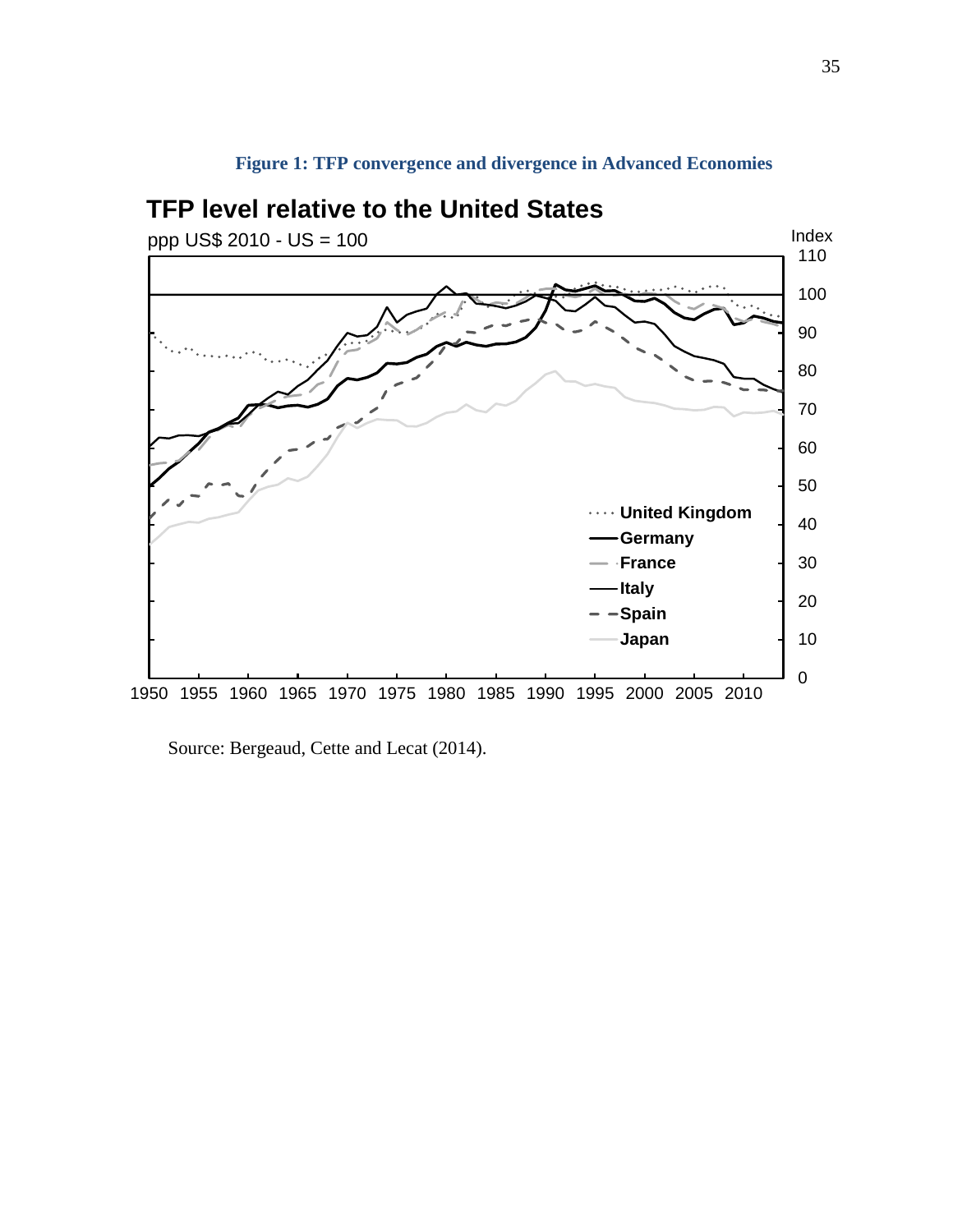<span id="page-37-0"></span>

**Figure 2: Labor productivity convergence and divergence** 

Source: Bergeaud, Cette and Lecat (2014).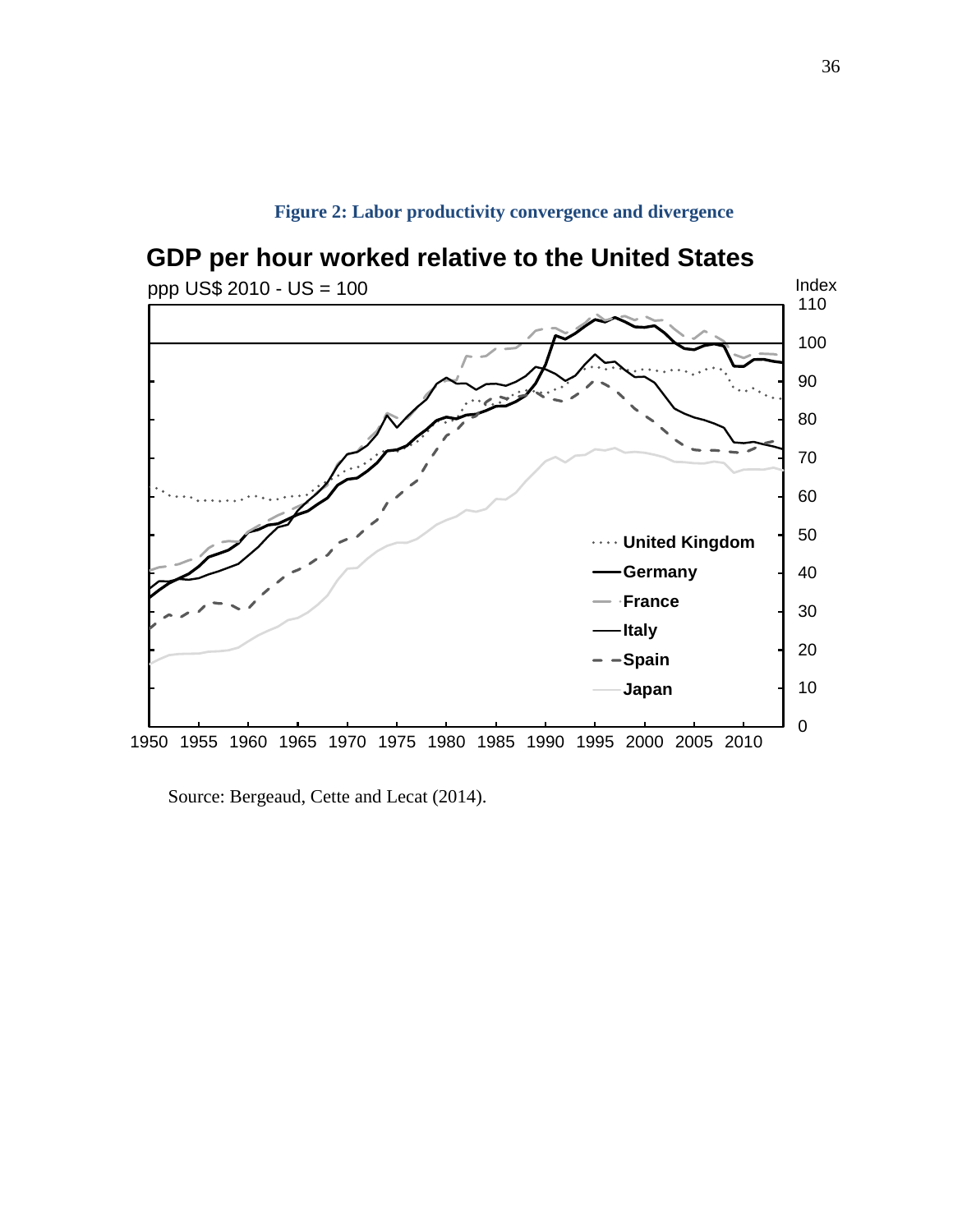### **Figure 3: Labor productivity growth accounting**

<span id="page-38-0"></span>

Source: Bergeaud, Cette, and Lecat (2014) and Cette, Clerc and Bresson (2015).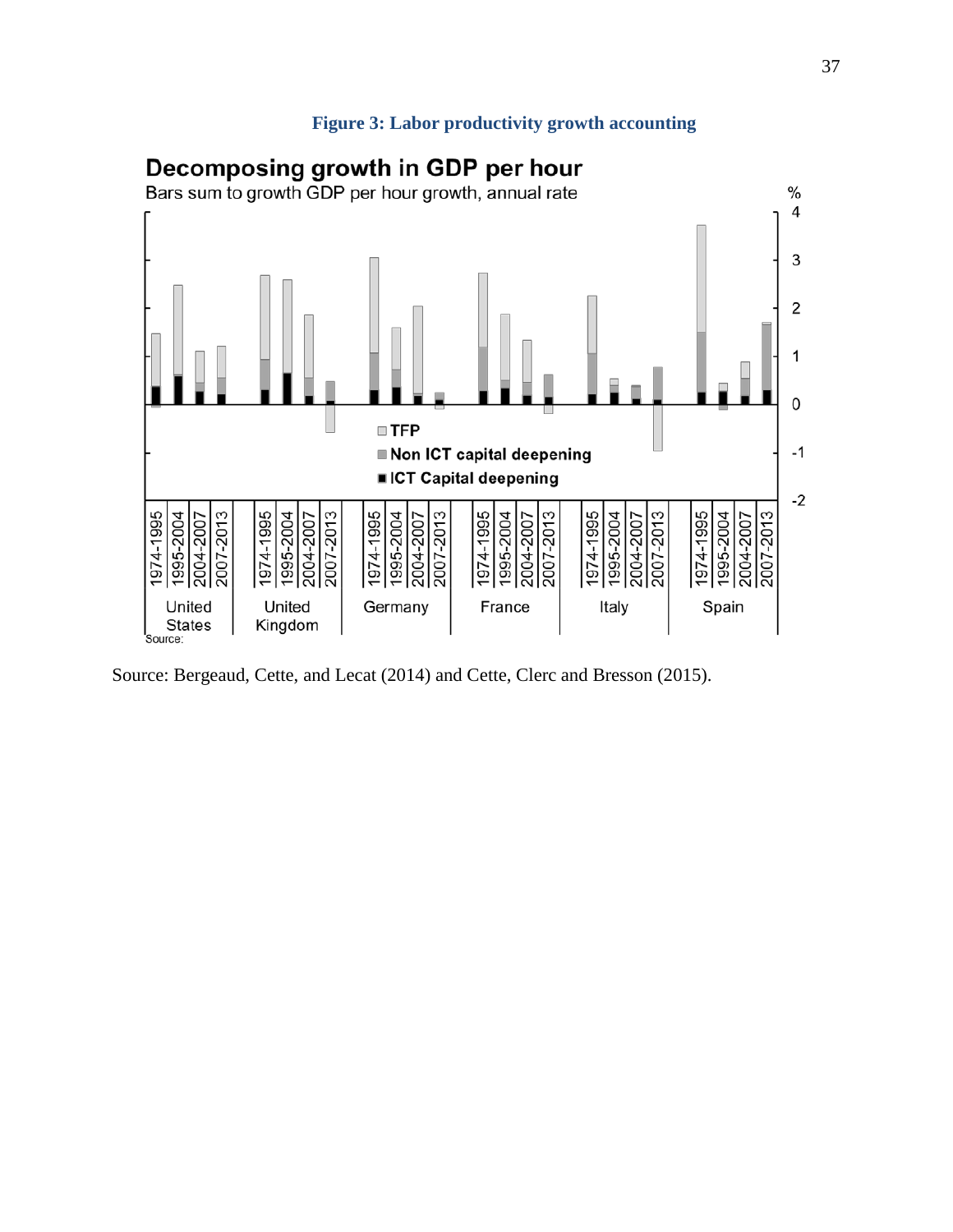

#### **Figure** 4**: Contribution to U.S. TFP growth by industry subgroup**

<span id="page-39-0"></span>**Business-sector TFP growth, United States**

Notes: Business-sector TFP growth from BLS industry data is decomposed into four mutually exclusive categories. "IT producing" is computers/electronic products, publishing, and computer systems integration. "Bubble sectors" are construction, finance, real estate, agriculture, mining, and petroleum refining. "Market services" are wholesale and retail trade, transportation, information (except publishing, which includes software), and business services. "Other" is the residual, and is manufacturing (excluding petroleum refining and computers/electronic products), utilities, and services not included elsewhere. Source: BEA, BLS, Fernald (2014), and authors' calculations.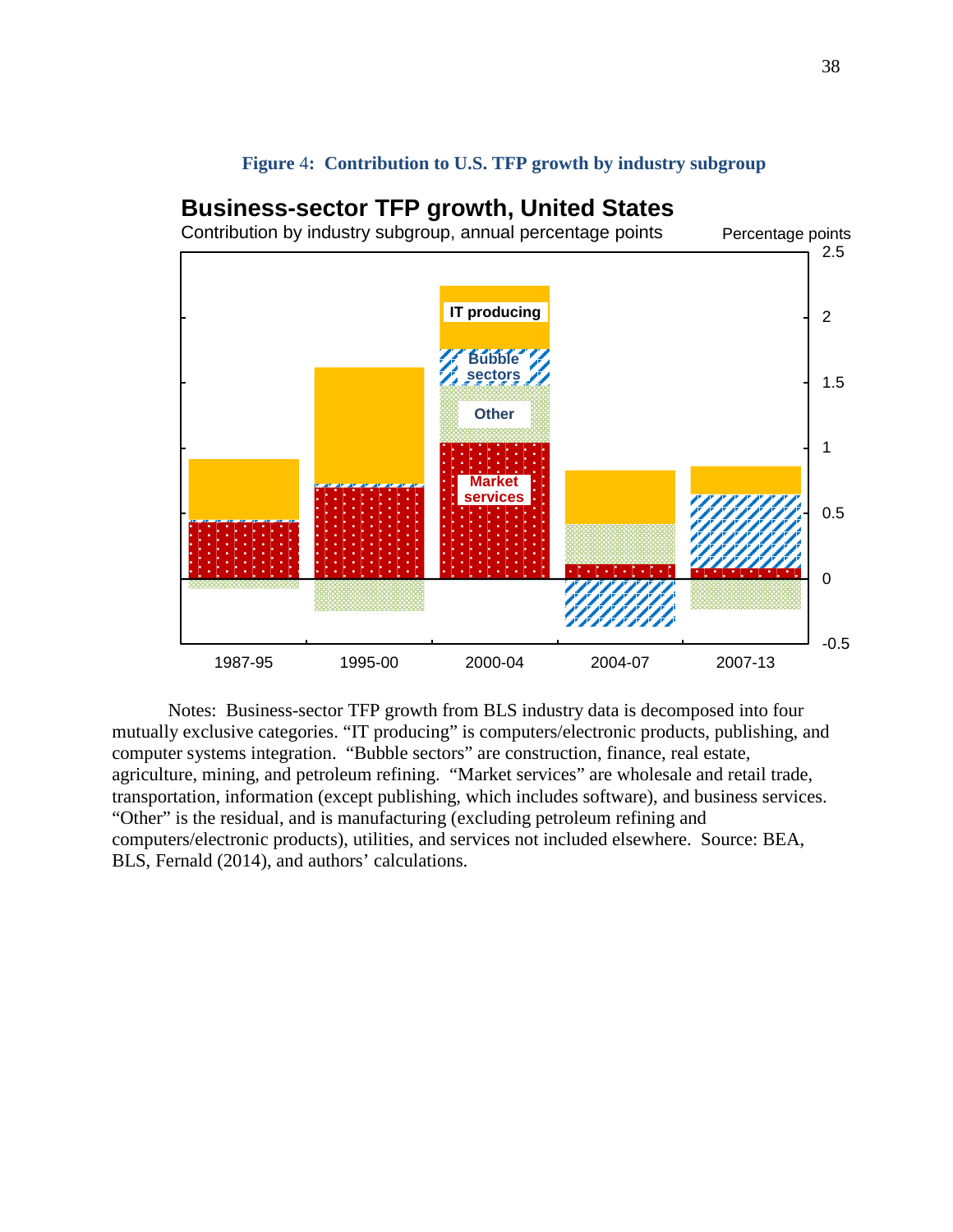<span id="page-40-0"></span>

## **Figure 5 Contribution to European TFP growth by industry subgroup**

Notes: Industry categories correspond to those shown in [Figure 4.](#page-39-0) See notes to that figure. Source: EU KLEMS and authors' calculations.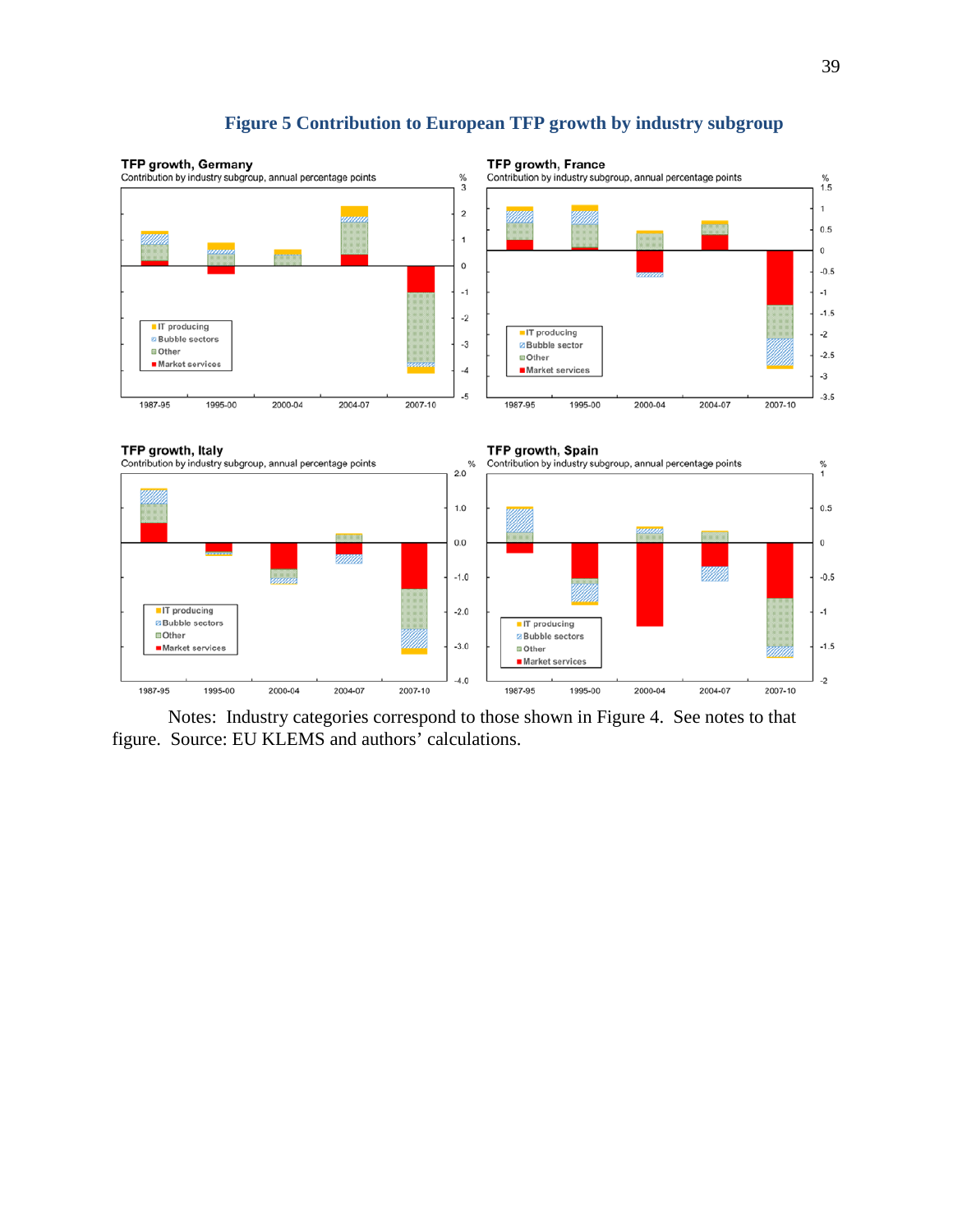## **Figure 6: Nominal interest rates in Europe**

<span id="page-41-0"></span>

## Source: Datastream.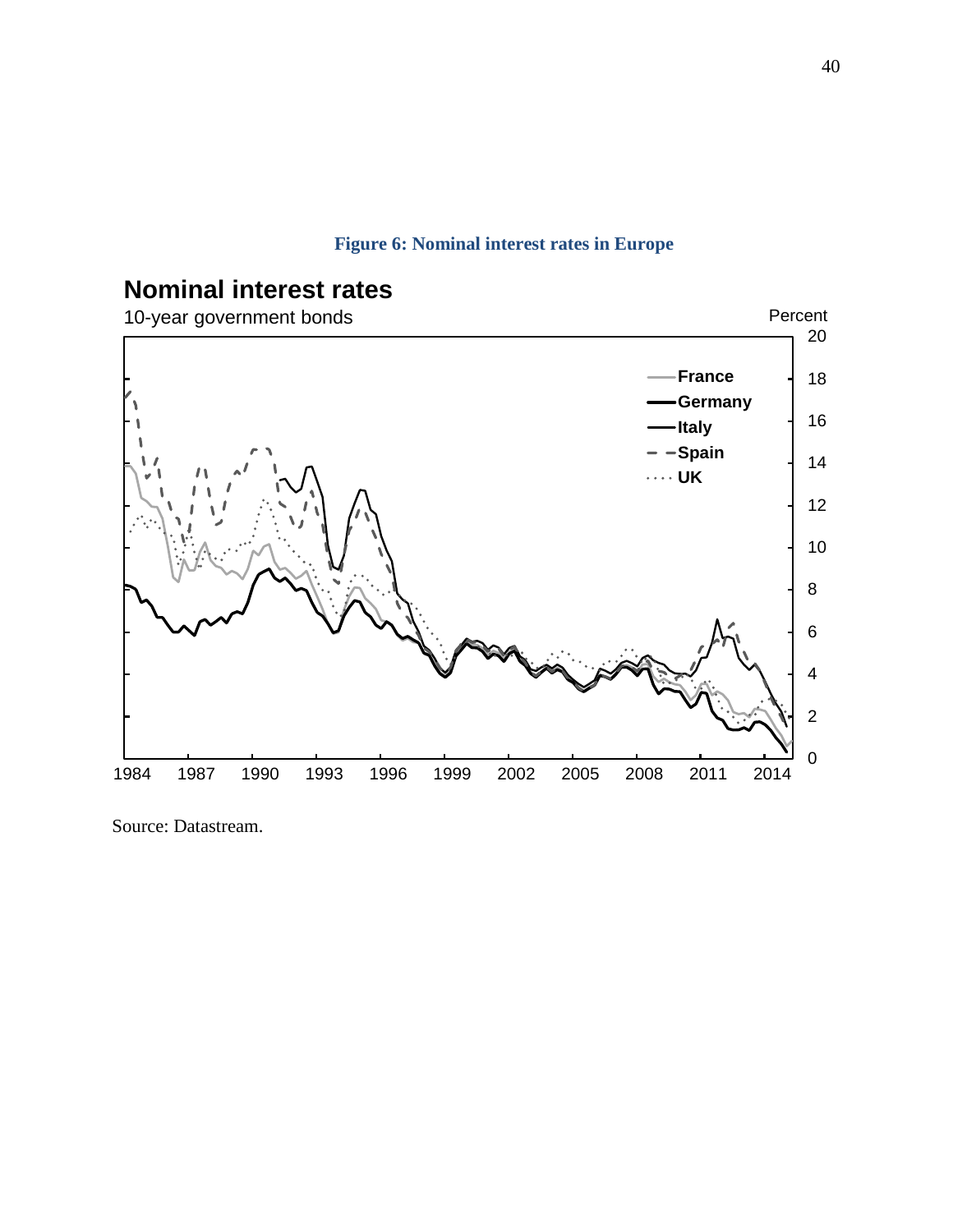## **Figure 7: Real interest rates in Europe**

## <span id="page-42-0"></span>**Real interest rates**



Source: Datastream.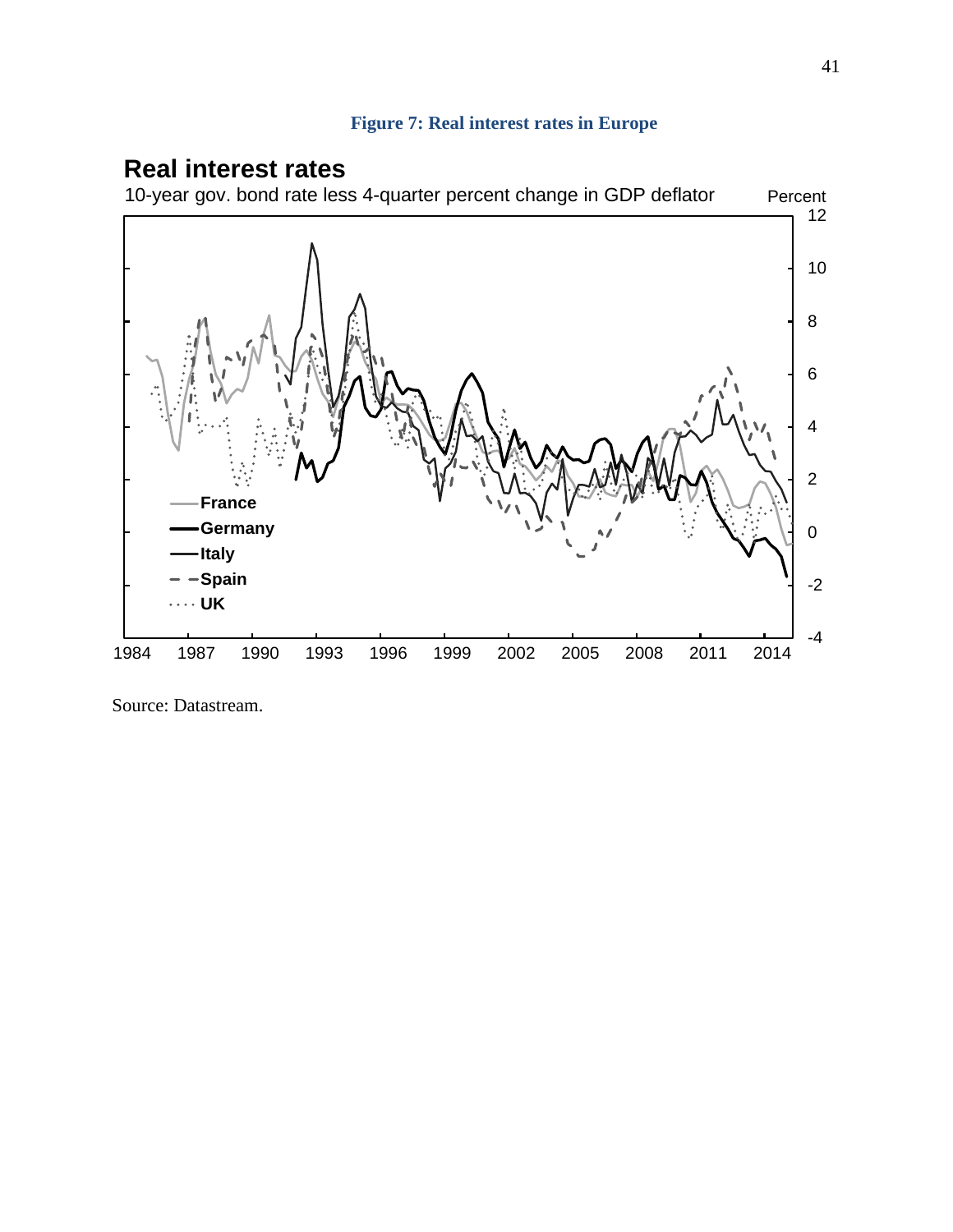## **Figure 8: Non-financial corporate debt in Europe and the U.S.**

## <span id="page-43-0"></span>**Non-financial corporate debt**

Percent of GDP



Source: Banque de France.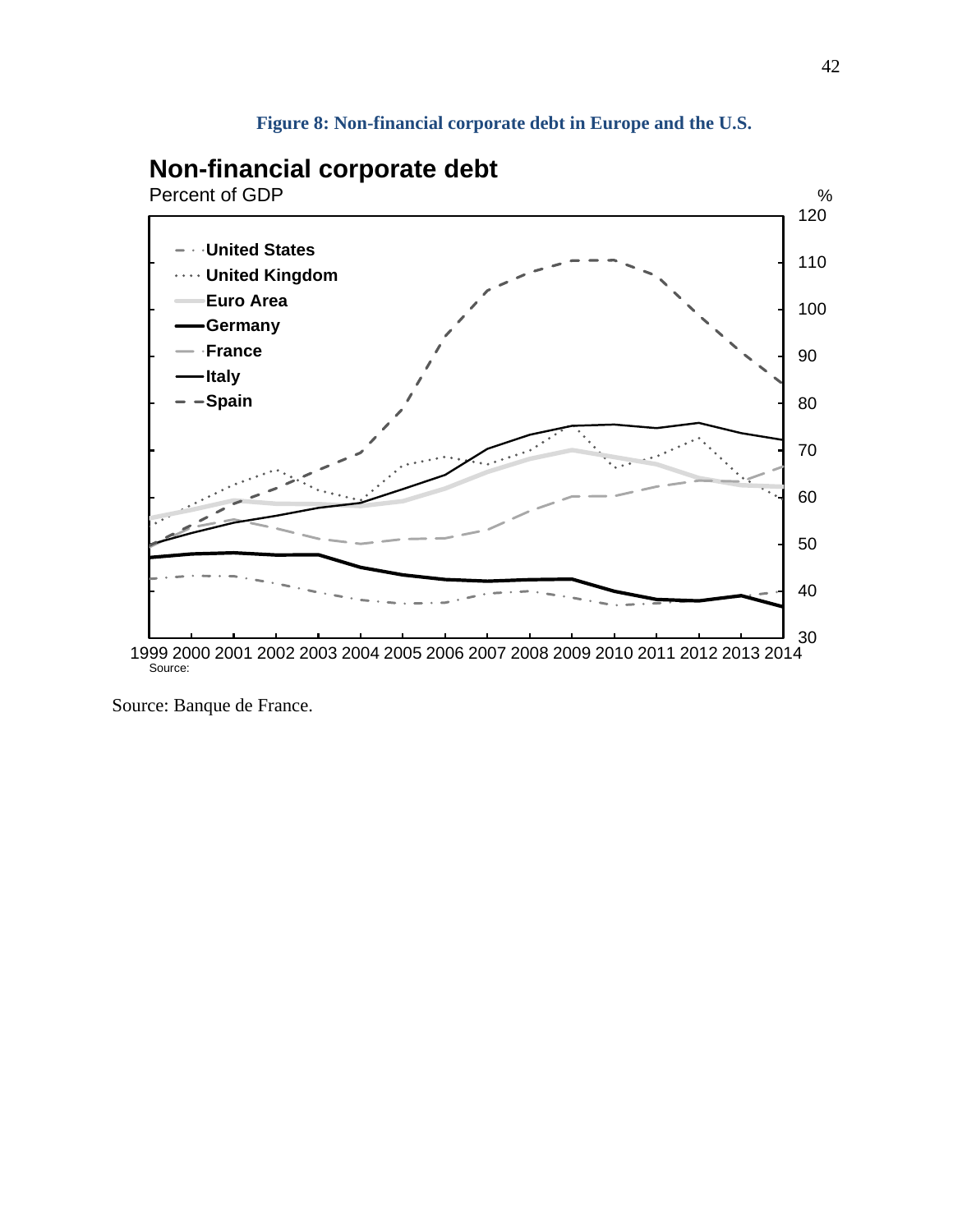

#### <span id="page-44-0"></span>**Figure 9: Euro-area VAR evidence on effects of real interest rates on labor productivity**

Notes: Impulse response functions (and 10% and 90% confidence bounds) from a bivariate VAR of the euro-area year-over-year growth rate of labor productivity and the long-term real interest rate; estimation with two quarterly lags from 1985Q3 to 2015Q4. Shocks are identified with a Cholesky decomposition with the long-term interest rate placed second in the VAR.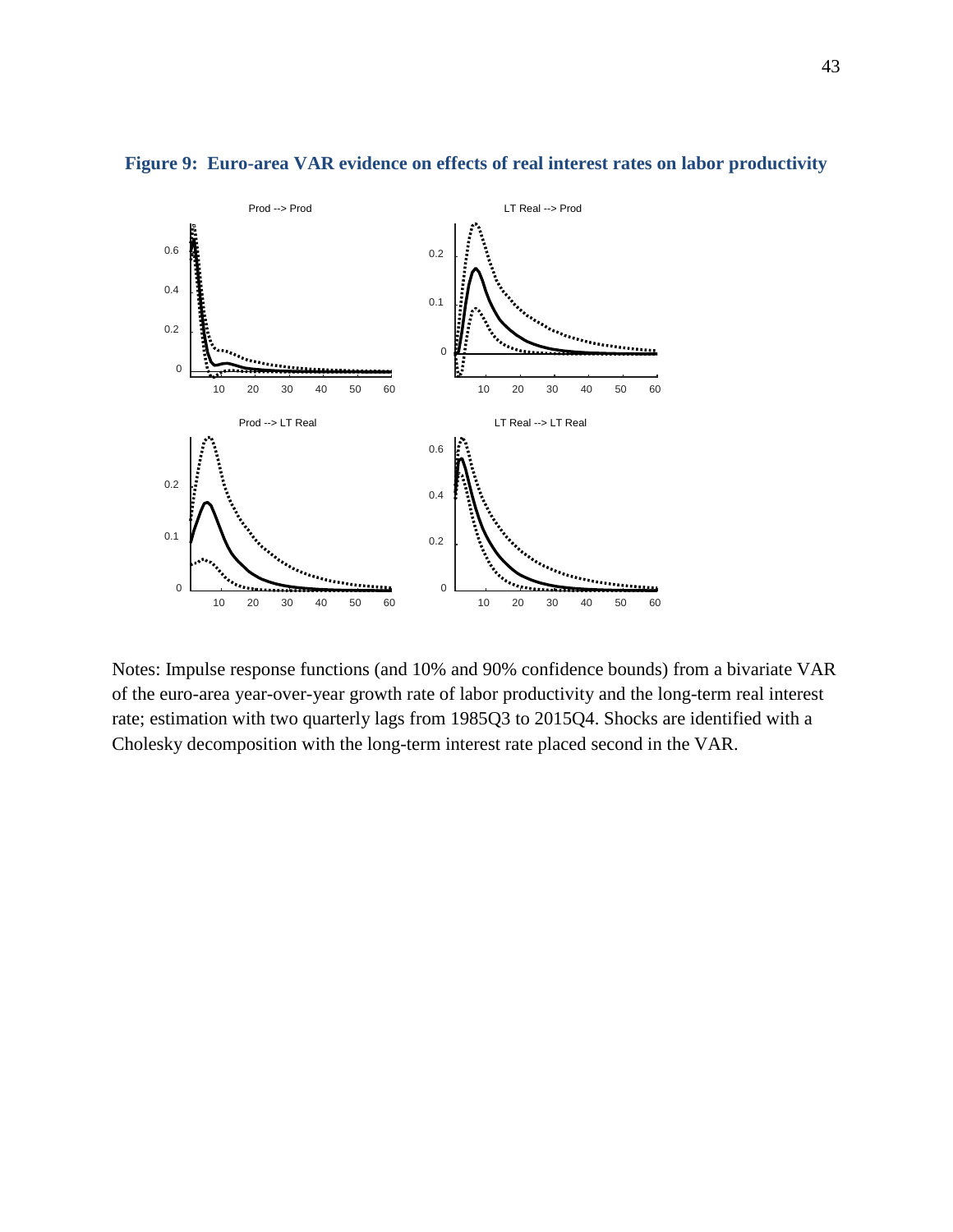<span id="page-45-0"></span>

#### **Figure 10: Historical VAR decomposition of Euro Area labor productivity**

Notes: Historical decomposition from bivariate VAR. See notes to Figure 9. The thick solid line shows the data (labor productivity growth in top panel, real interest rate in the bottom panel). The thin solid line shows the contribution of shocks to labor productivity growth, the dashed line shows the contribution of shocks to the real interest rate. The data line is the sum of the two "shock" lines plus a constant term.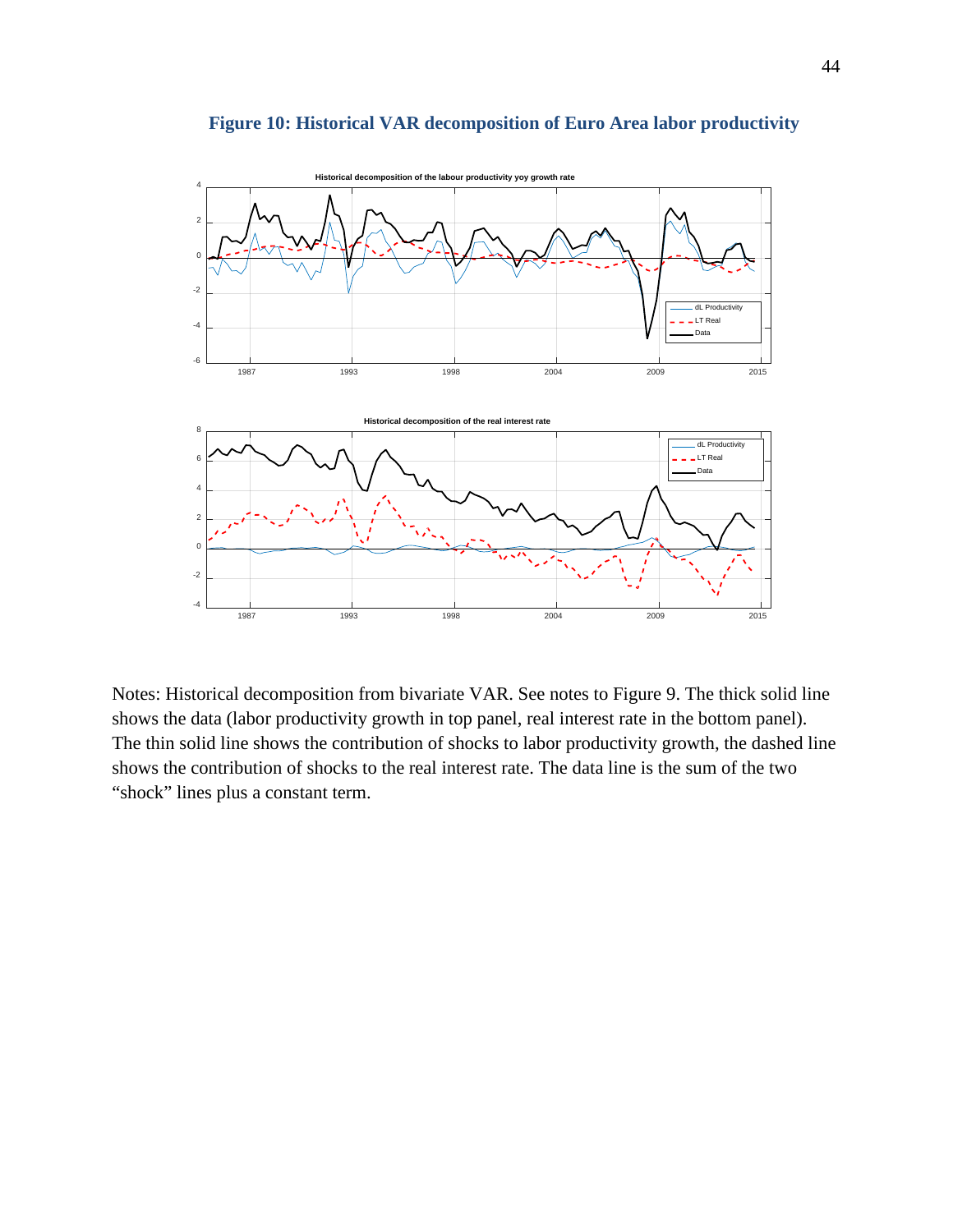<span id="page-46-0"></span>

## **Figure 11: Historical VAR decomposition of Euro Area labor productivity**

<span id="page-46-1"></span>Notes: Historical decomposition from bivariate VAR similar to the one of the euro area (see note to figure 9) estimated at the country level. See also notes to Figure 10.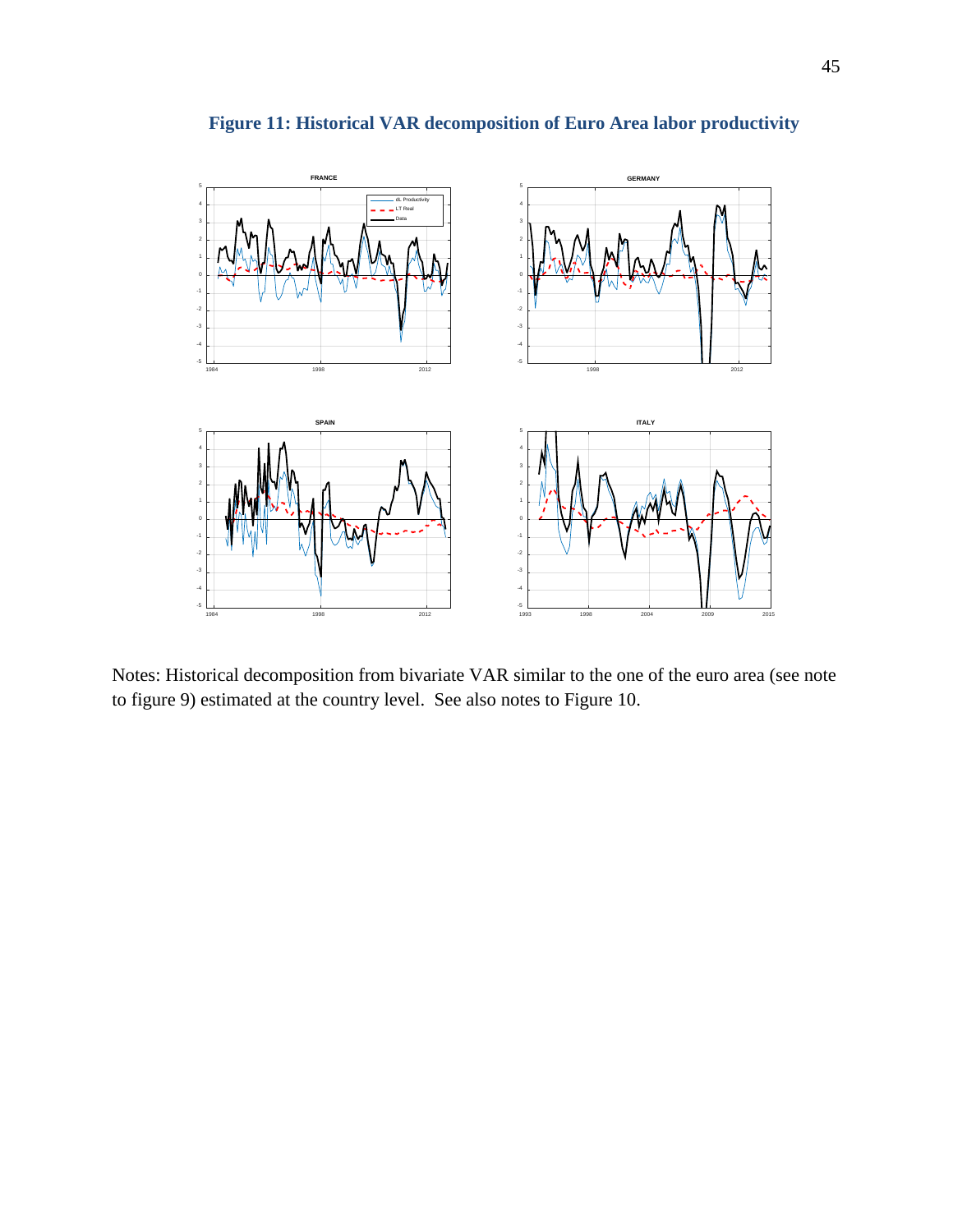

**Figure 12: U.S. VAR evidence on effects of real interest rates on labor productivity**

Notes: Impulse response functions (and 10% and 90% confidence bounds) from a bivariate VAR of the US year-over-year growth rate of labor productivity and the long-term real interest rate; estimation with two quarterly lags from 1985Q3 to 2015Q4. Shocks are identified with a Cholesky decomposition with the long-term interest rate placed second in the VAR.